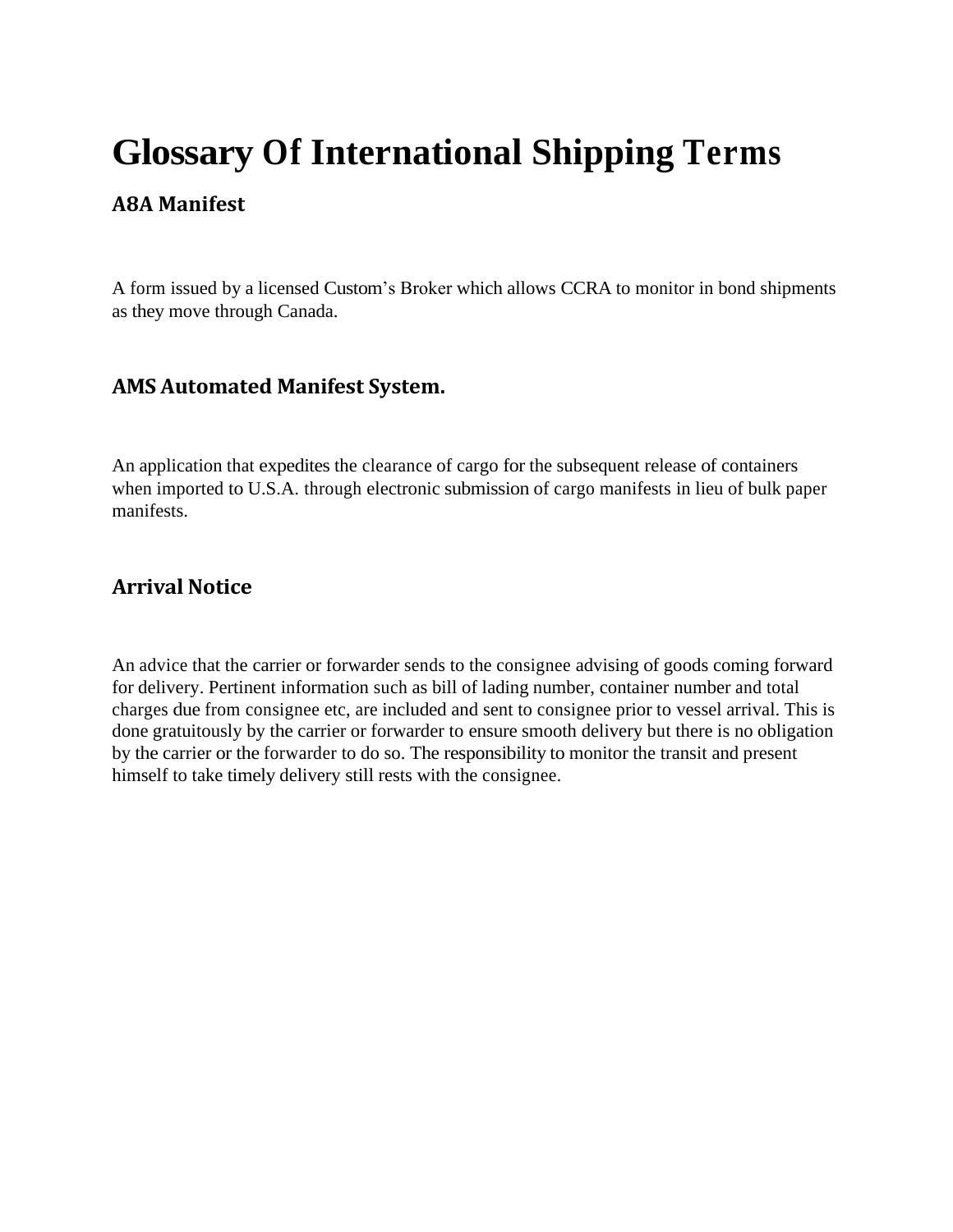#### **Awkward Cargo**

Cargo of irregular size that can either be containerized (packed in container) or noncontainerized (without equipment associated with) during transportation. It requires prior approval on a case-by-case basis before confirmation of booking.

#### **Axle Load**

Maximum load permitted to be carried on each axle of a motor vehicle.

#### **Berth**

The place beside a pier, quay or wharf where a vessel can be loaded or unloaded.

# **Bill of Lading (B/L)**

The official legal document representing ownership of cargo. It is a negotiable document confirming the receipt of cargoes, and the contract for the carriage of cargoes between the shipper and the carrier.

#### **Block Train**

Railcars grouped in a train by destination so that segments (blocks) can be uncoupled and routed to different destinations as the train moves through various junctions. This eliminates the need to break up a train and sort individual railcars at each junction.

#### **Bona fide**

In good faith.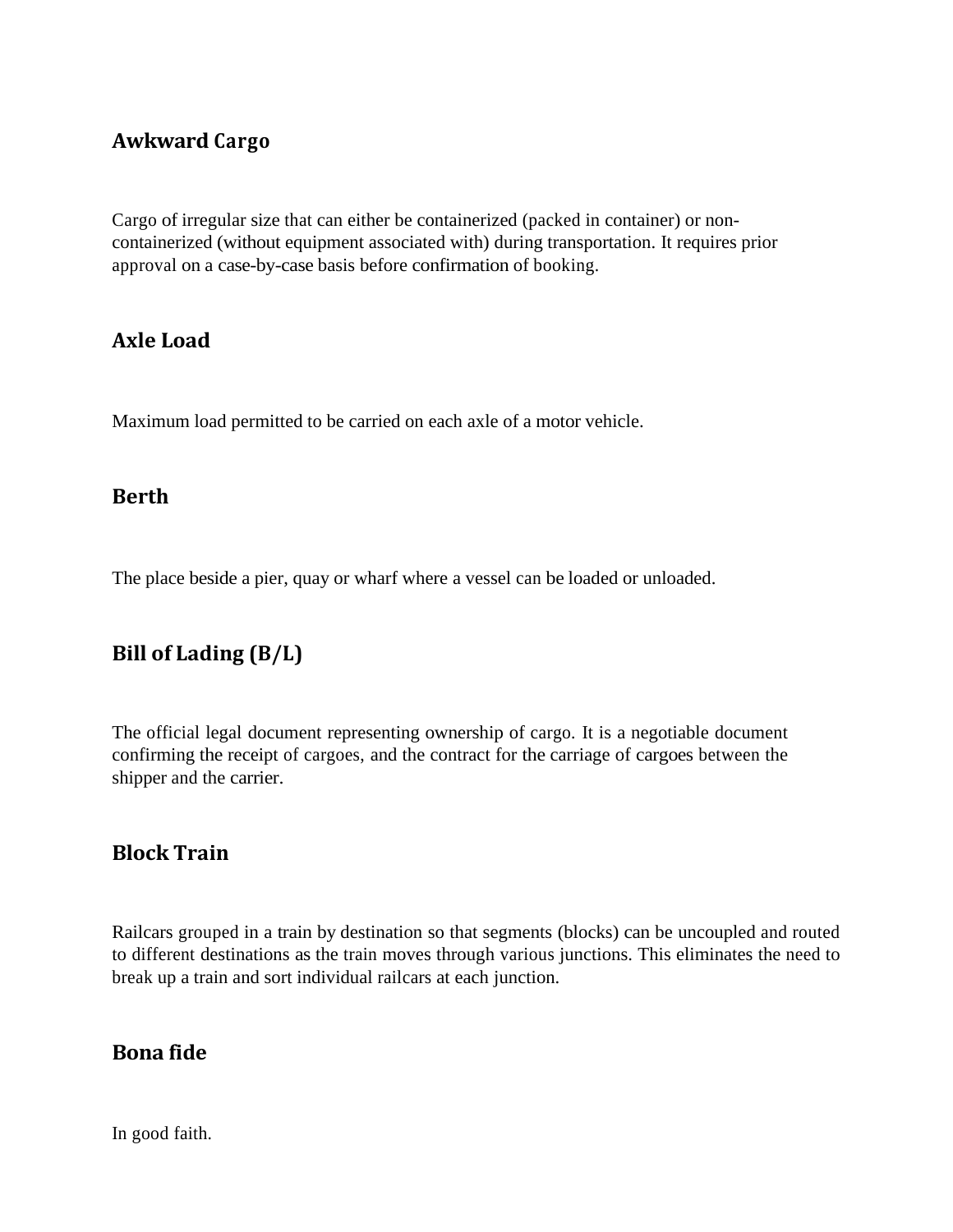# **Bonded Carrier**

A carrier licensed by U.S. Customs to carry Customs-controlled merchandise between Customs points. Old Dominion is a bonded carrier.

# A**onded Warehouse**

A warehouse authorized by Customs for storage of goods on which payment of duties is deferred until the goods are removed.

# A**ooking**

Arrangement with a steamship company for the acceptance and cartage of freight.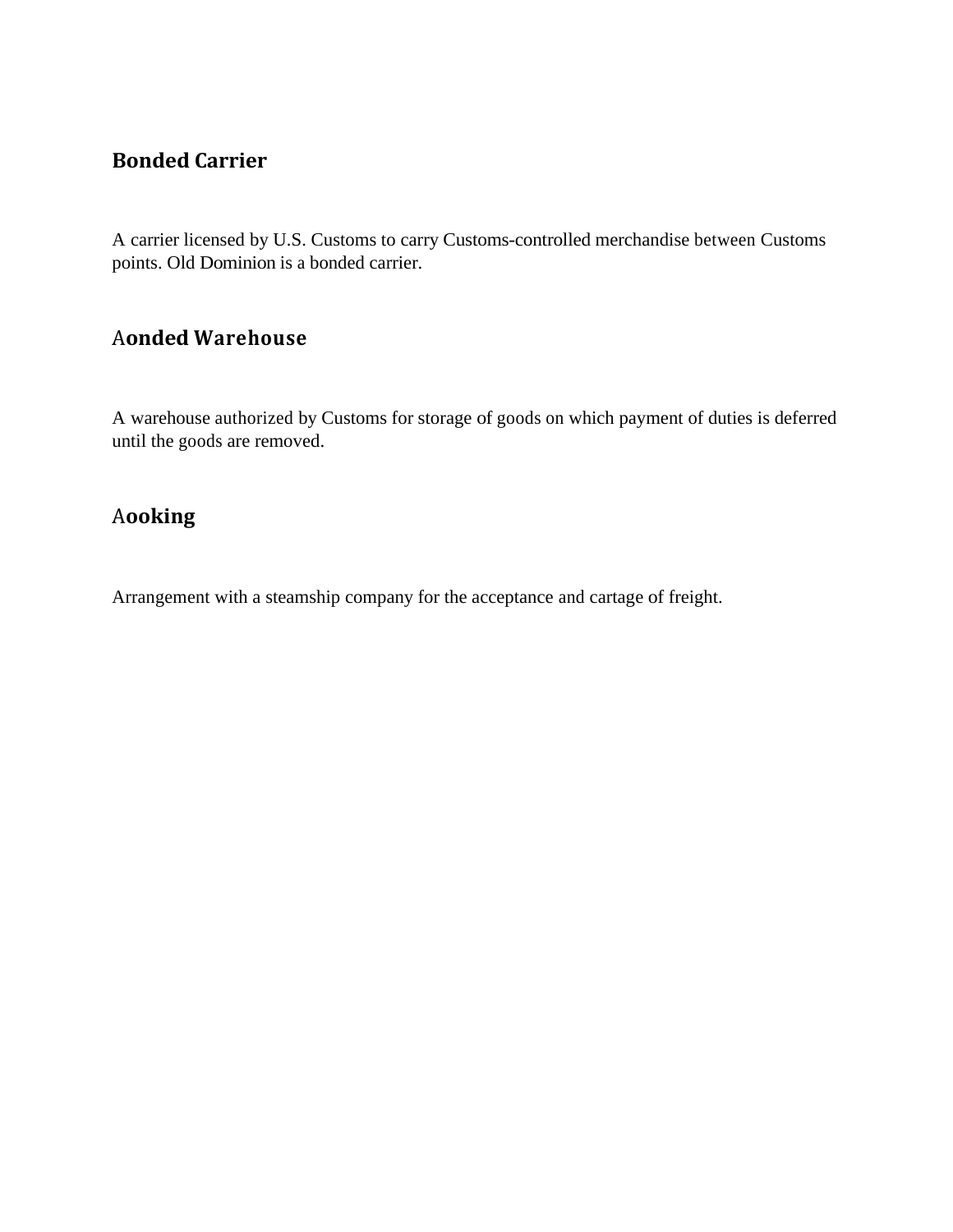# **Booking Number**

A reference number for bookings registered with a carrier. It should be unique without duplication for a three-year period.

A**ow**

The front of a vessel.

#### B**ox**

Bommon term for an ocean-going freight container.

#### **Broker**

An individual, partnership or corporation which arranges transportation service for client companies.

# A**reak-bulk Cargo**

Goods shipped loose in the vessel hold and not in a container.

#### **Broken Stowage**

The spare volume of a container or the cargo hold of a vessel where no cargoes are stowed. It is a reflection of the bad stowage of the container or the vessel.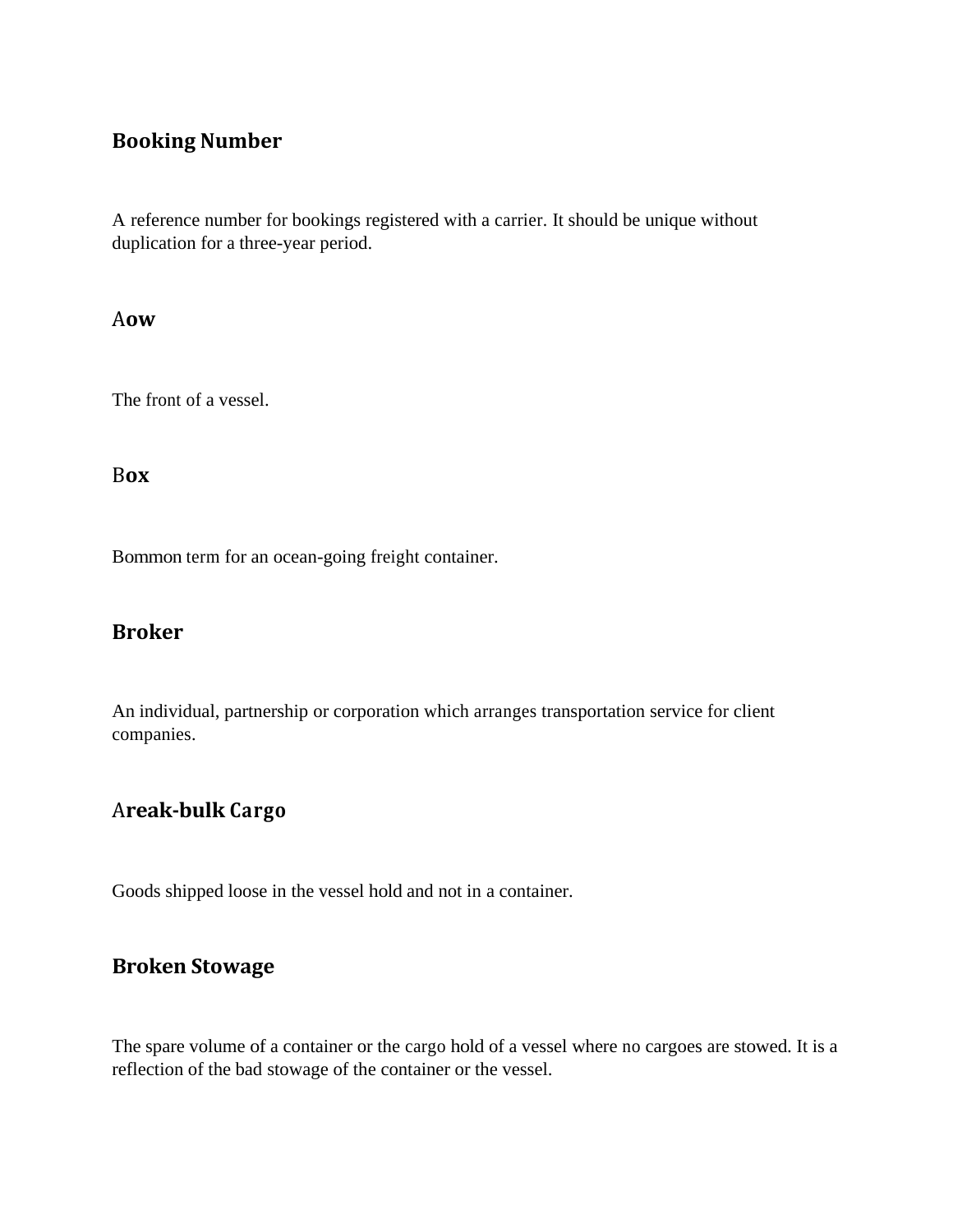# **Bulk Carriers**

A vessel carrying dry, liquid, grain, not packaged, bundled or bottled cargo, and is loaded without marks and number or count.

# A**ull Rings**

Aargo-securing devices mounted in the floor of containers which allow lashing and securing of cargoes.

#### **Bunker Surcharge (BAF, BSC)**

Bunker Adjustment Factor (BAF), or Bunker Surcharge (BSC) are surcharges assessed by the carrier to freight rates to reflect current cost of bunker.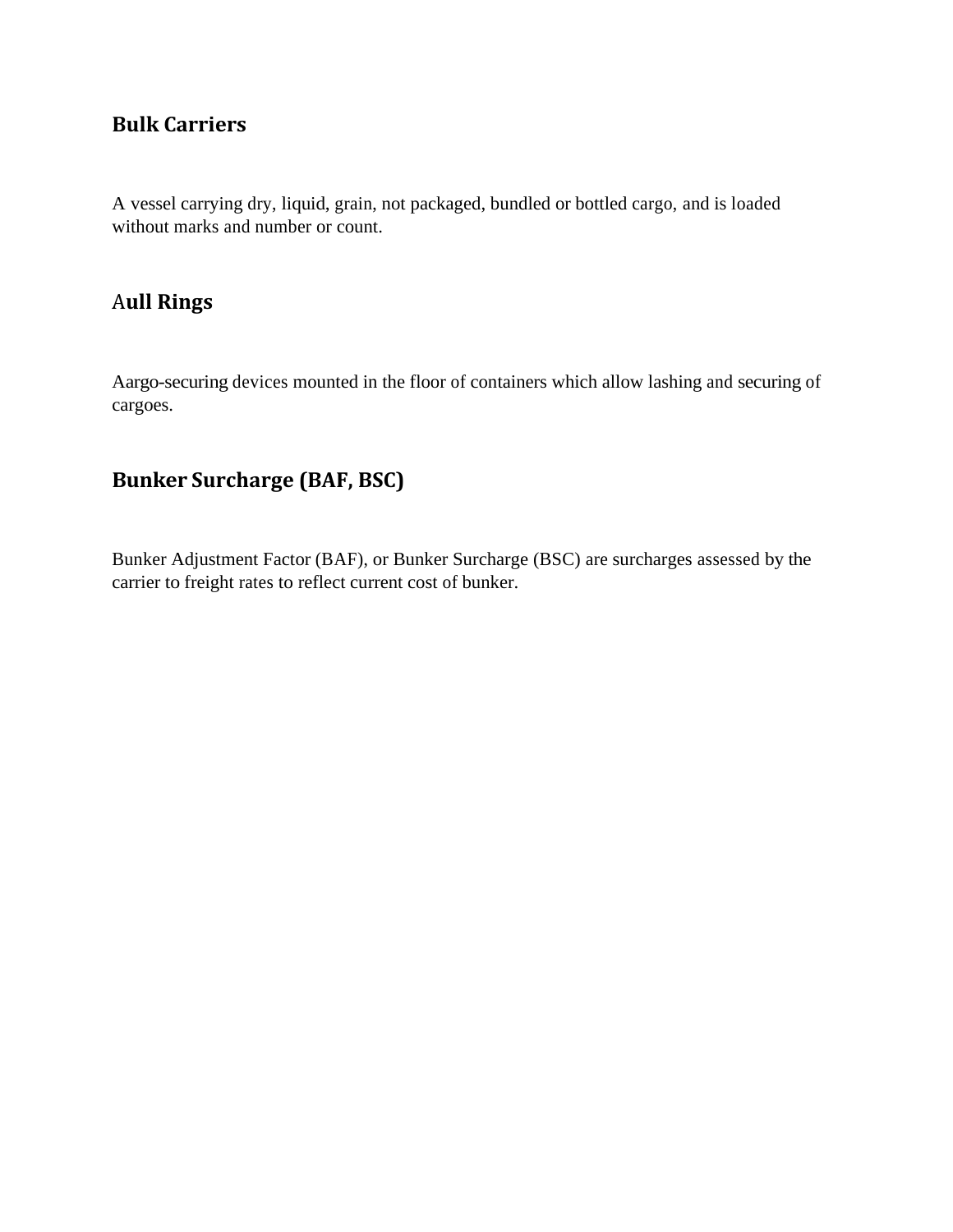# **Bunkers**

Heavy oil used as fuel for ocean vessels.

#### **C& F**

Cost and Freight. It is a term of trading in which the buyer of the goods pays an amount which covers the cost of the goods plus the cost of transporting the goods from origin to the port of discharge or final destination.

#### **CAF**

Currency Adjustment Factor. An ancillary charge on ocean freight to compensate for exchange rate fluctuations.

#### **CBM (CM)**

Cubic meter.

#### **CCA**

Connecting Carrier Agreement. An Agreement of freight rates for connections between feeder ports and the ports of call of vessels.

#### **CCRA (Canada Customs and Revenue Agency)**

Canadian Government Customs Authority.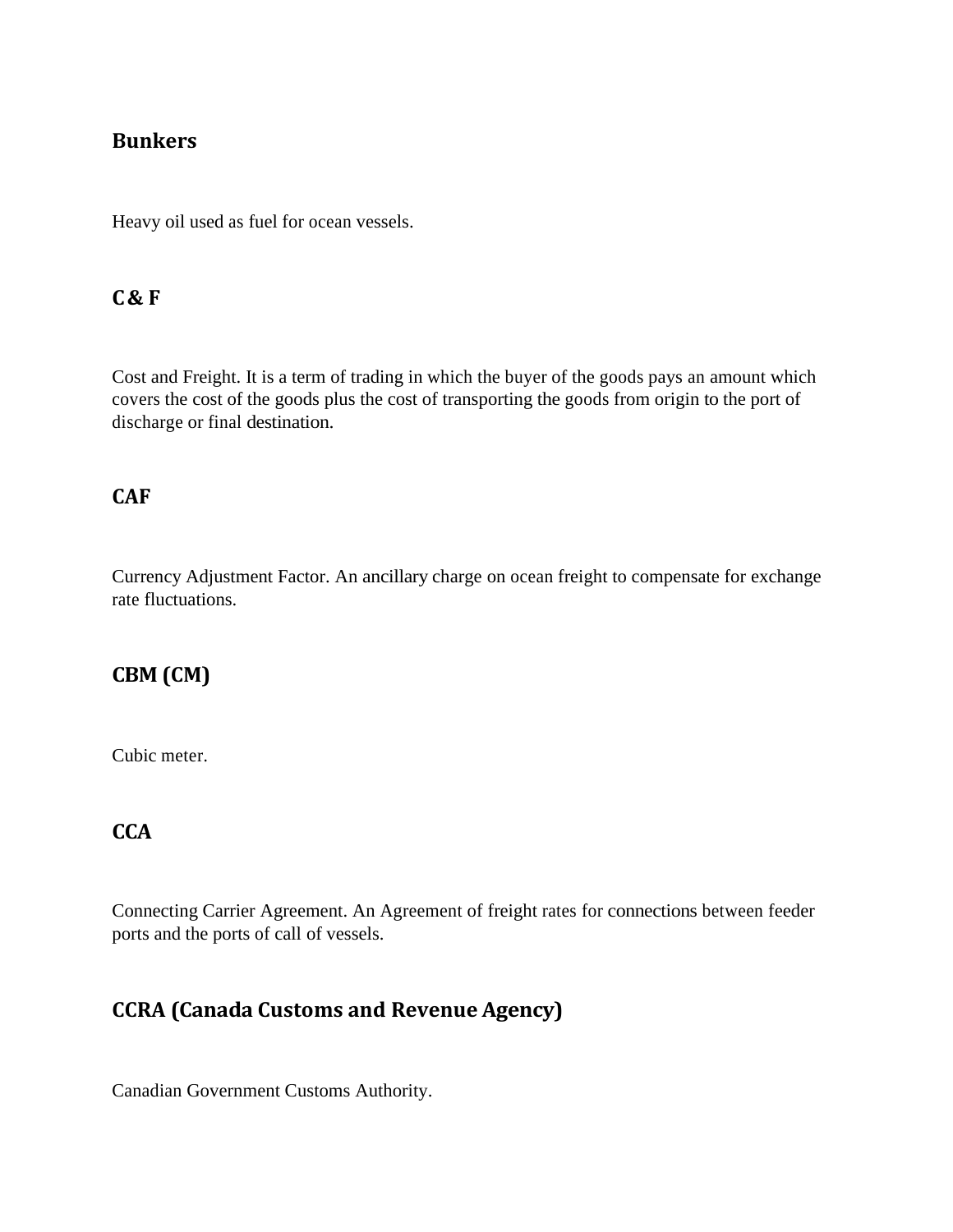# **CFR**

A pricing term indication that the cost of the goods and freight charges are included in the quoted price.

#### **CFS**

Container Freight Station. A carrier facility where Less Than Container load shipments are consolidated or unloaded.

#### **CIF**

Cost, Insurance and Freight. A term of trading in which the buyer of the goods pay for the cost of the goods, the cost of transporting the goods from origin to the port of discharge or final destination and the insurance premium for a maritime insurance policy for the value of the order.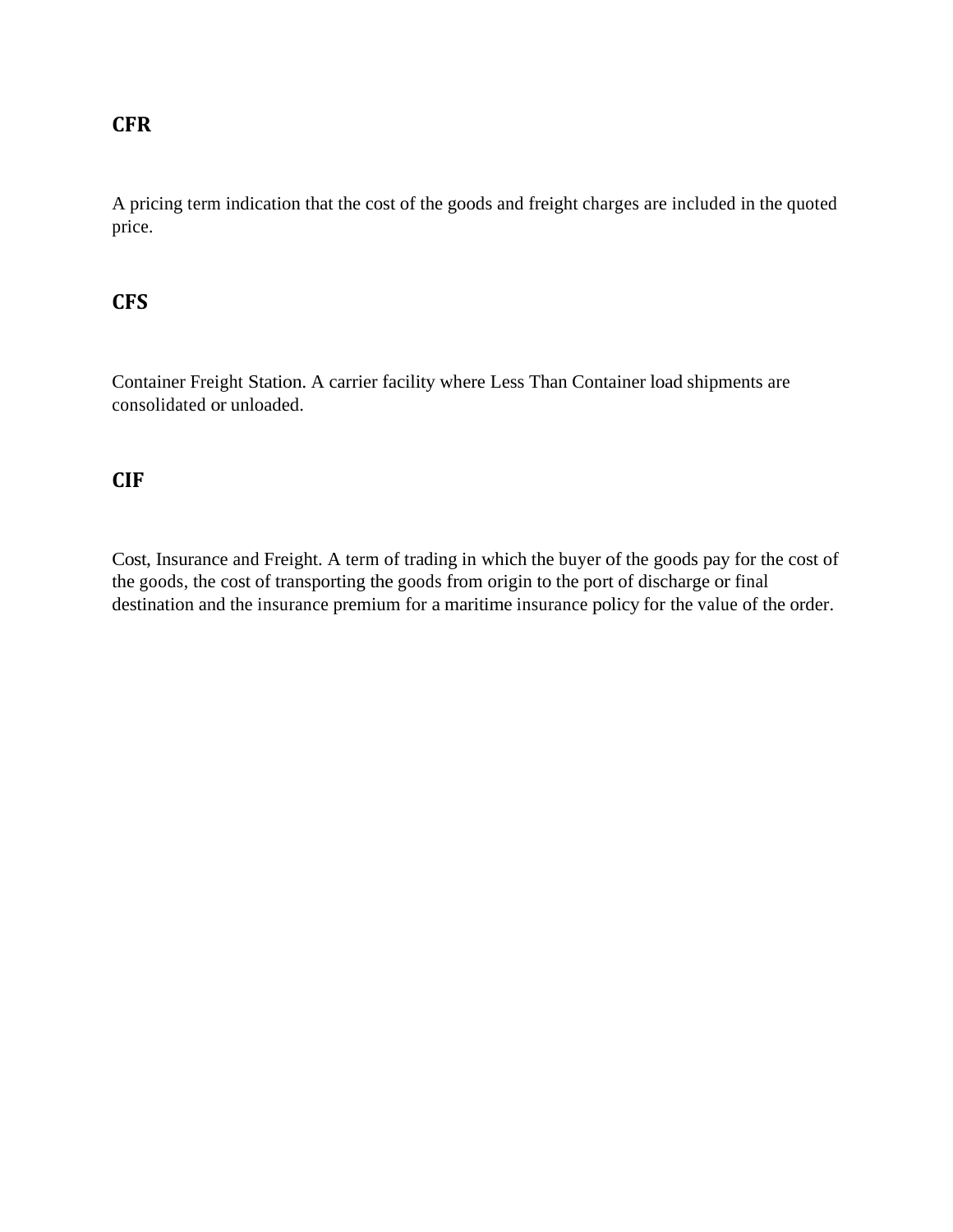#### **CKD**

Abbreviation for " Cars Knocked Down ". Automobile parts and subassemblies manufactured abroad and transported to a designated assembly plant.

#### **COD**

Collect (cash) on Delivery; Carried on Docket (pricing); Change of Destination.



## **CSA (Customs Self Assessment)**

A joint Canada/US border initiative aimed at speeding up the customs process on low-risk shipments.

# **C-TPAT (Customs-Trade Partnership Against Terrorism)**

A joint government and trade community initiative in developing, enhancing and maintaining effective security processes throughout the global supply chain.

# **Cargo Manifest**

A manifest that lists only cargoes, without freight and charges.

#### **Carrier**

Any individual, company or corporation engaged in transporting cargoes.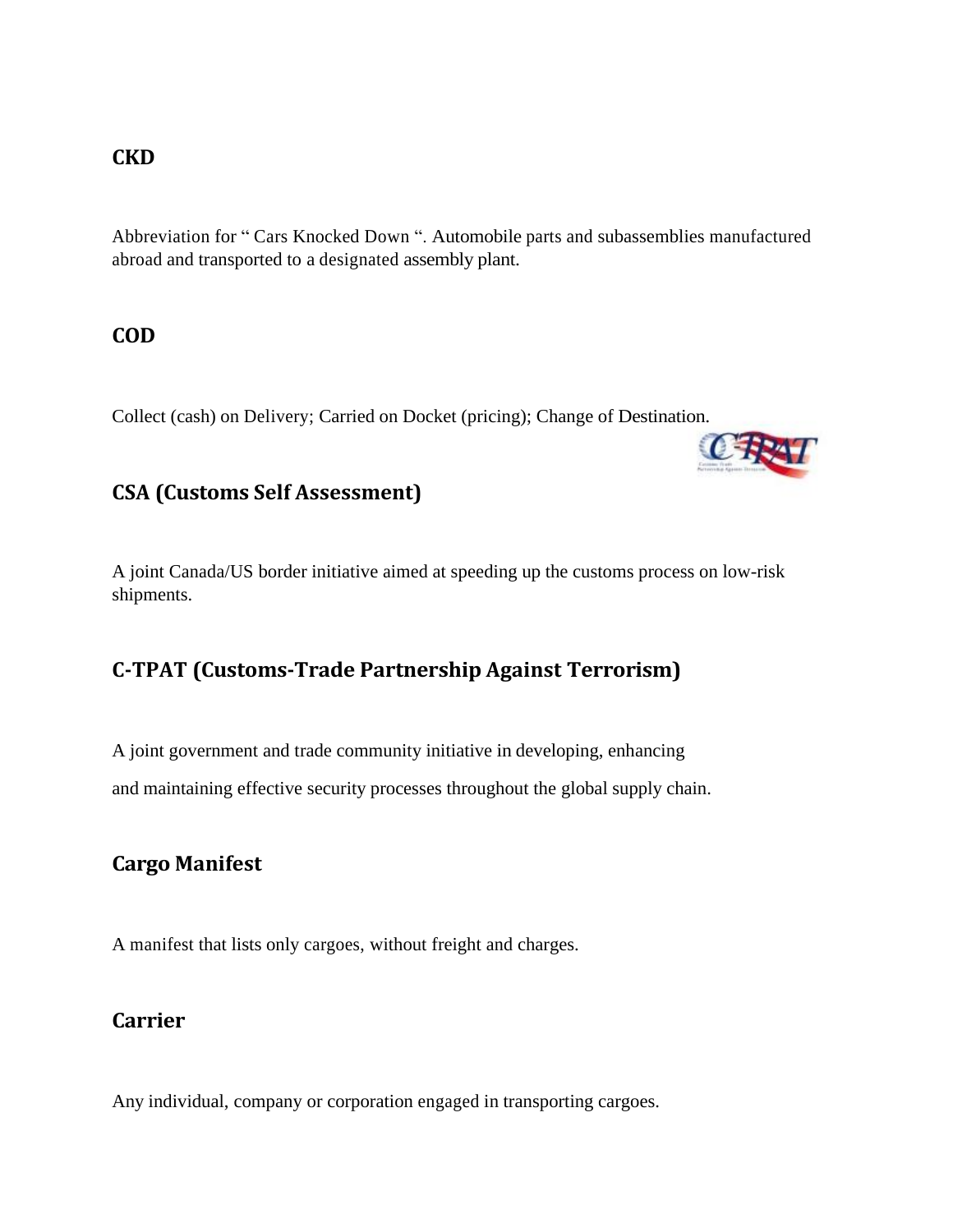# **Carriers Owned Containers (COC)**

The containers used for the transportation of cargoes belonging to the property of the carriers.

# **Cells**

The construction system employed in container vessels which permits containers to be stowed in a vertical line with each container supporting the one above it inside the cargo hold.

# **Cellular Vessel**

A vessel designed with internal ribbing to permit the support of stacked containers.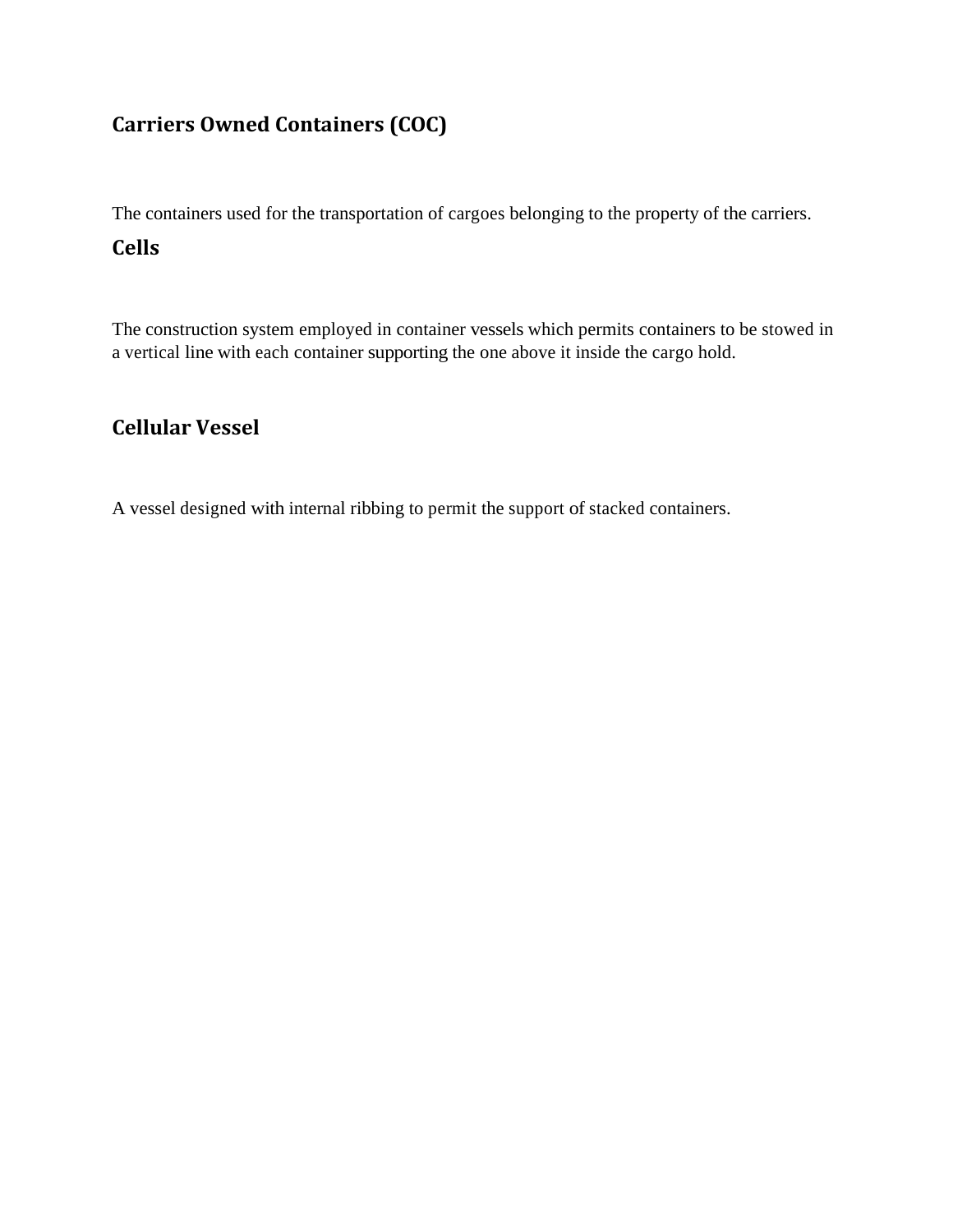# C**ertificate of Origin**

Cocument certifying the country of origin of goods which is normally issued or signed by a the relevant Government Department of the exporting country, or Chamber of Commerce or Embassy.

# **CFS/CFS**

A kind of cargo movement by container. Delivered loose at origin point with vanning by carrier, devanned by carrier at destination, and picked up loose at destination.

#### **Chassis**

A wheeled flat-bed constructed to accommodate containers moved over the road. Also termed as "Trailers".

#### **Closing**

The published deadline for export cargoes or containers to be accepted for a sailing of the carrier. CY Closing is applicable to FCLs and CFS Closing is applicable to LCLs. Normally, CFS Closing is around 24 hours ahead of CY Closing, depending of the complexities of export customs clearance formalities at the country. See " Late-Come " .

#### **Consolidated Cargo**

Cargo containing shipments of two or more shippers, usually shipped by a firm called a consolidator. The consolidator takes advantage of lower FCL rates, and savings are passed on to shippers.

#### **Consolidation**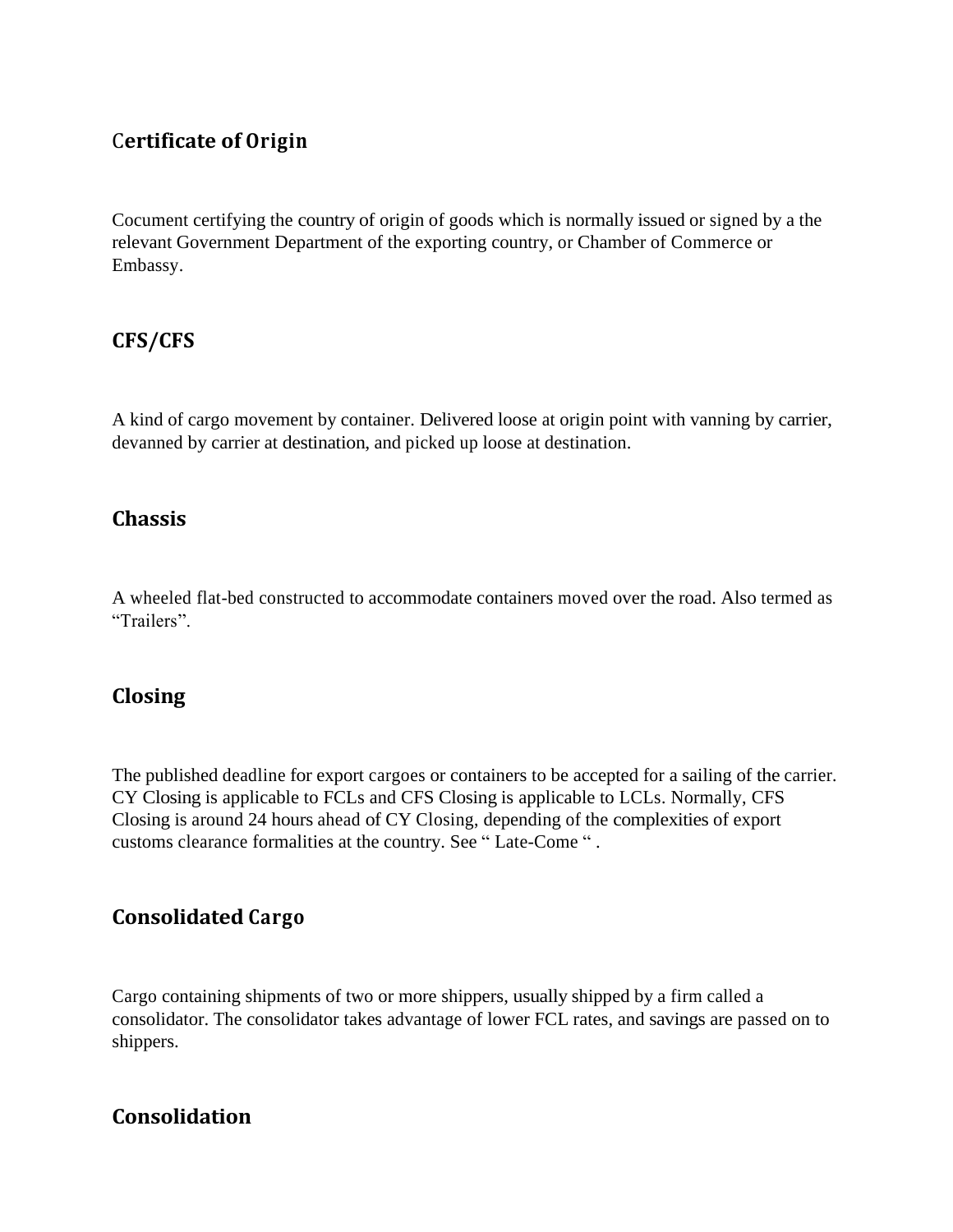The combination of many small shipments into one container.

# **Consolidator**

A person or firm performing a consolidation service of small lots of cargoes for shippers.

# **Consortium**

A group of carriers pooling resources, normally container vessels, in a trade lane to maximize their resources efficiently.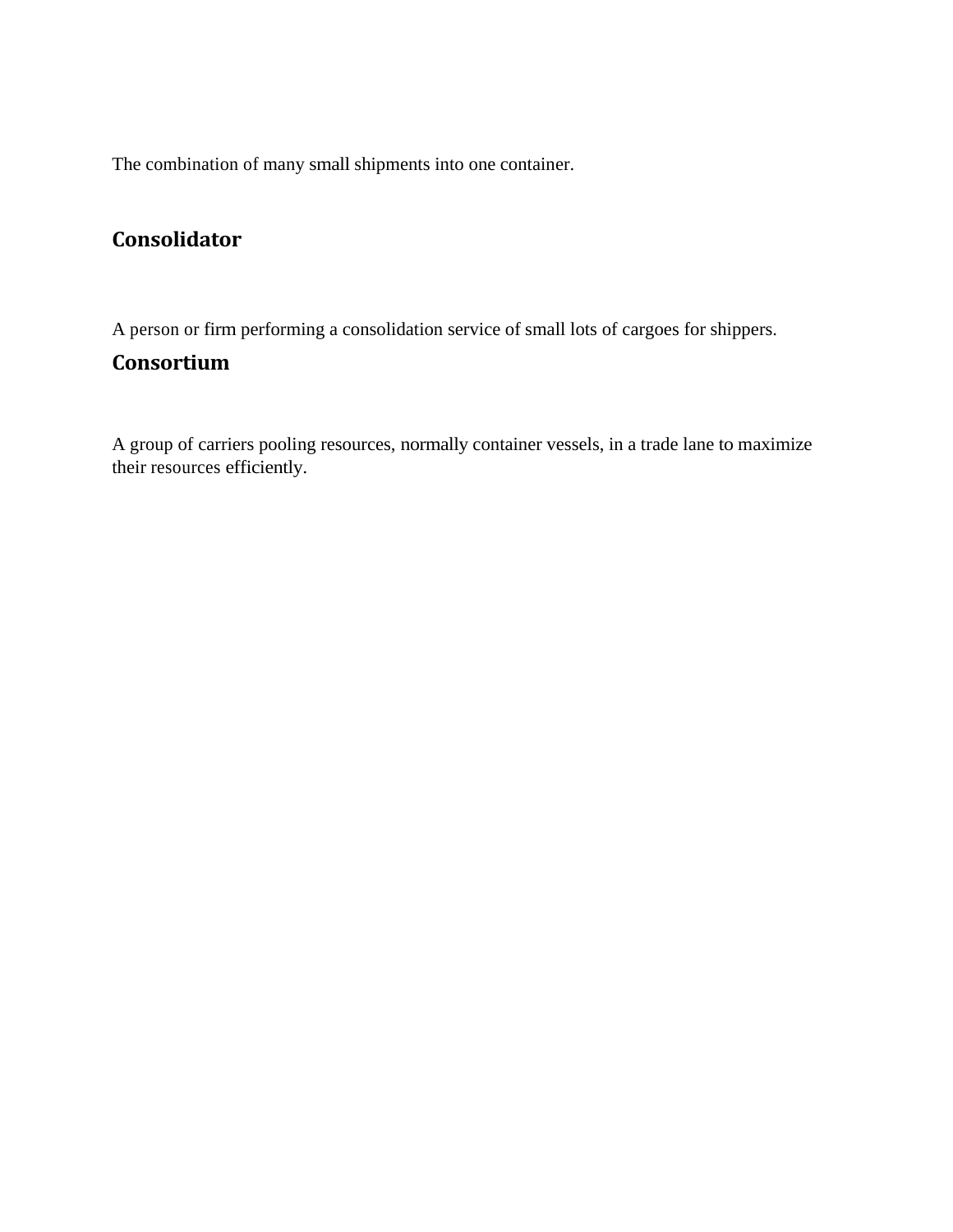#### **Container**

A van-type body that can be relatively easily interchanged between trucks, trains and ships

#### **Container Freight Station (CFS or C.F.S.)**

Consolidation depots where parcels of cargo are grouped and loaded into containers. Alternatively, inbound cargoes in a container are devanned for deliveries to consignees as LCLs.

#### **Container Gross Weight**

Refer to "Gross Weight".

#### **Container Load Plan (CLP)**

A document prepared to show all details of cargoes loaded in a container, e.g. weight (individual and total), measurement, markings, shippers, consignees, the origin and destination of goods, and location of cargo within the container. A Container Load Plan is either prepared by the cargo consolidator or the shipper which ships its cargoes on FCL terms.

#### **Container Number**

The unique identification of a container.

#### **Container Seal Number**

A number embossed on high-security seals for closing up containers which will serve identification purposes.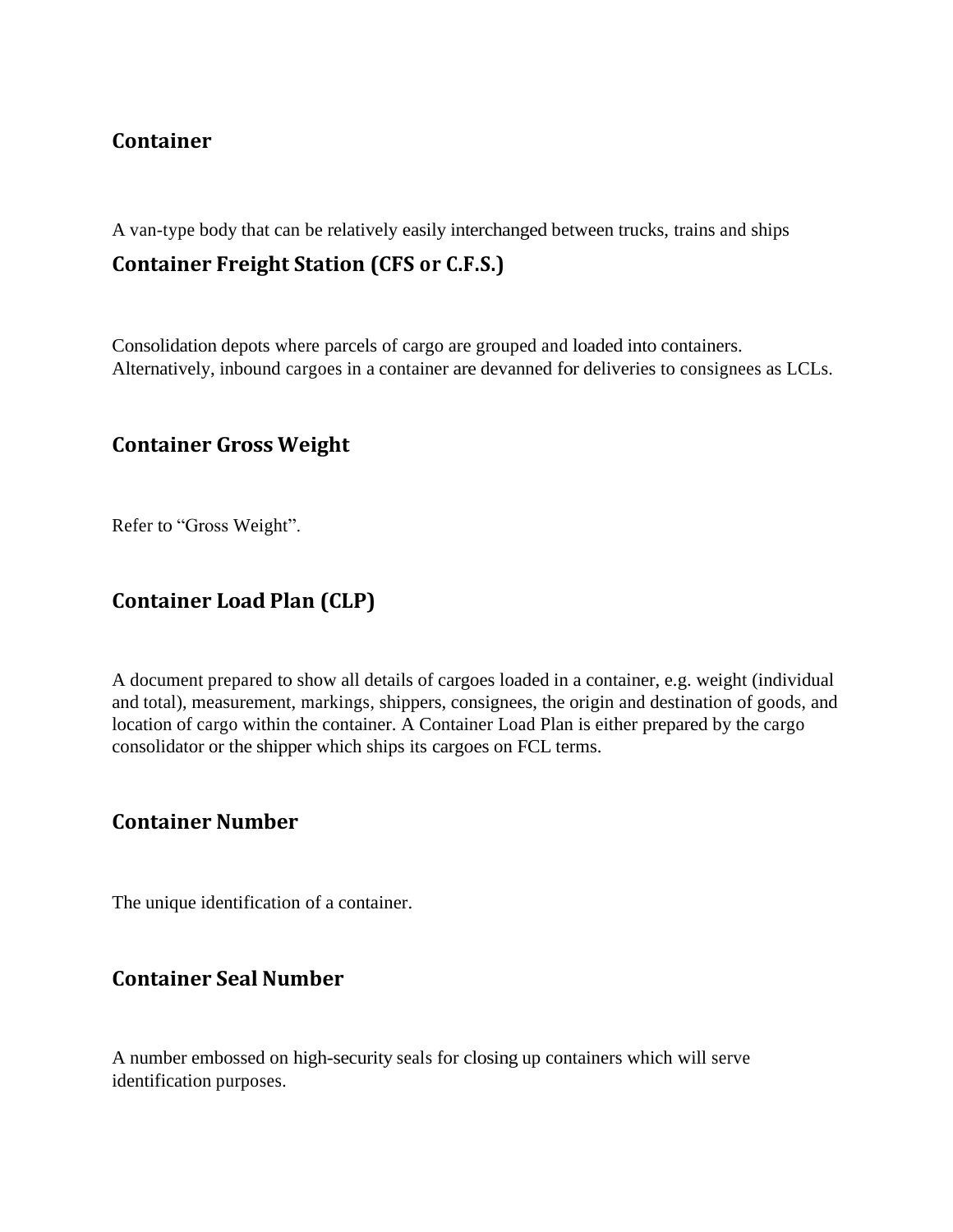# **Container Size**

The length of a container i.e. 20', 40' and 45' (feet).

#### **Containership**

An ocean vessel specifically designed to carry ocean cargo containers. It is fitted with vertical cells for maximum capacity.

# **Container Terminal**

A facility which allows container vessels to berth alongside for the operations of loading and unloading of containers. Shippers deliver their export containers to the Container Terminal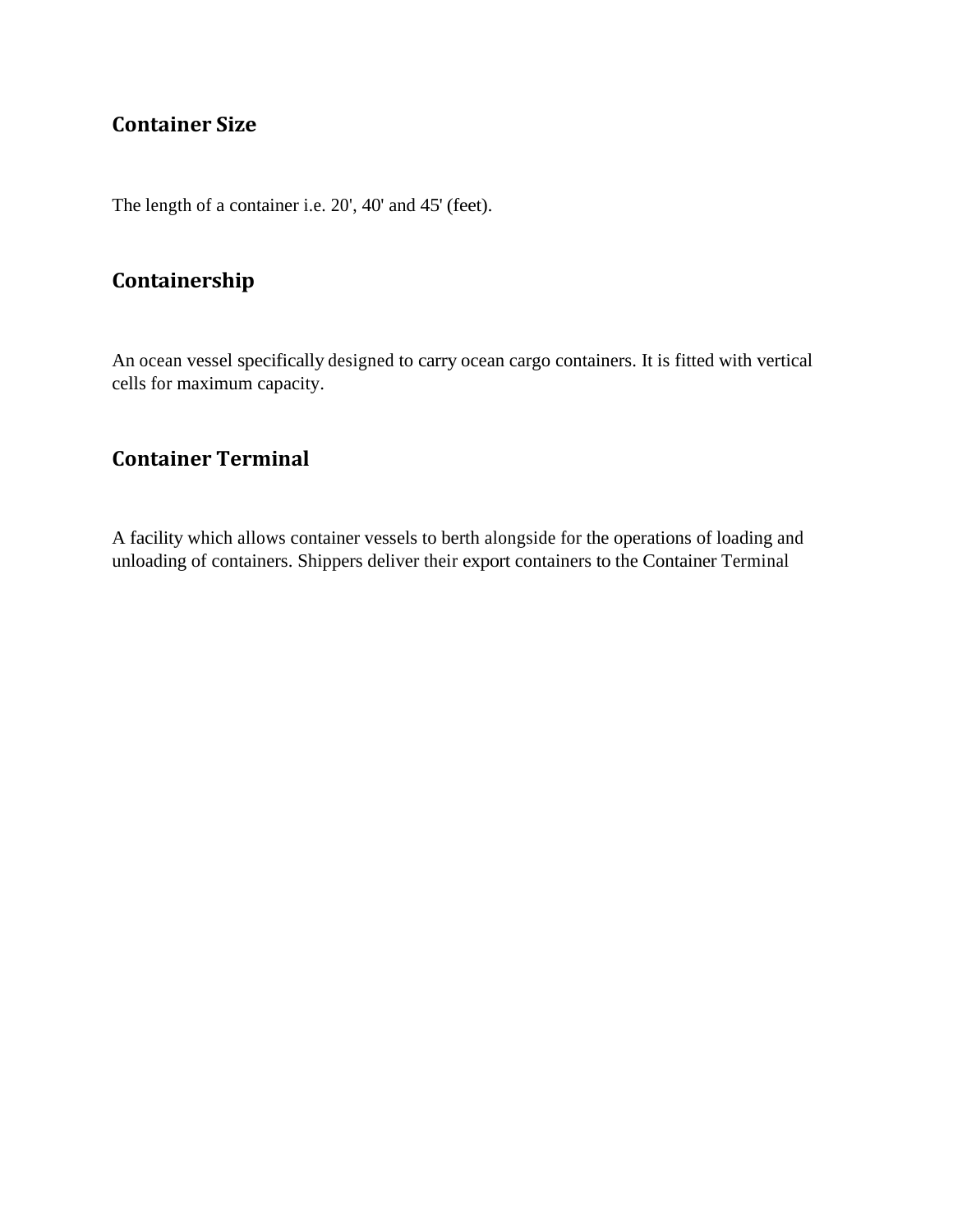awaiting for loading onto container vessels whilst consignees at ports take delivery of containers from the Container Terminal after they are unloaded from the container vessels.

# **Container Type**

Containers are classified under different types, e.g., dry cargo, reefer, open top, flat-rack, openside, etc.

# **Container Yard (CY or C.Y. )**

A facility inside or outside the Container Terminal which accepts laden export containers from shippers or laden import containers for delivery to consignees.

# **Controlled Atmosphere (CA)**

An atmosphere in which oxygen, carbon dioxide and nitrogen concentrations are regulated, as well as temperature and humidity.

#### **Cu**.

Cubic. A unit of volume measurement.

#### **Cube**

A measure of volume expressed in cubic feet.

#### **Cube the Shipment**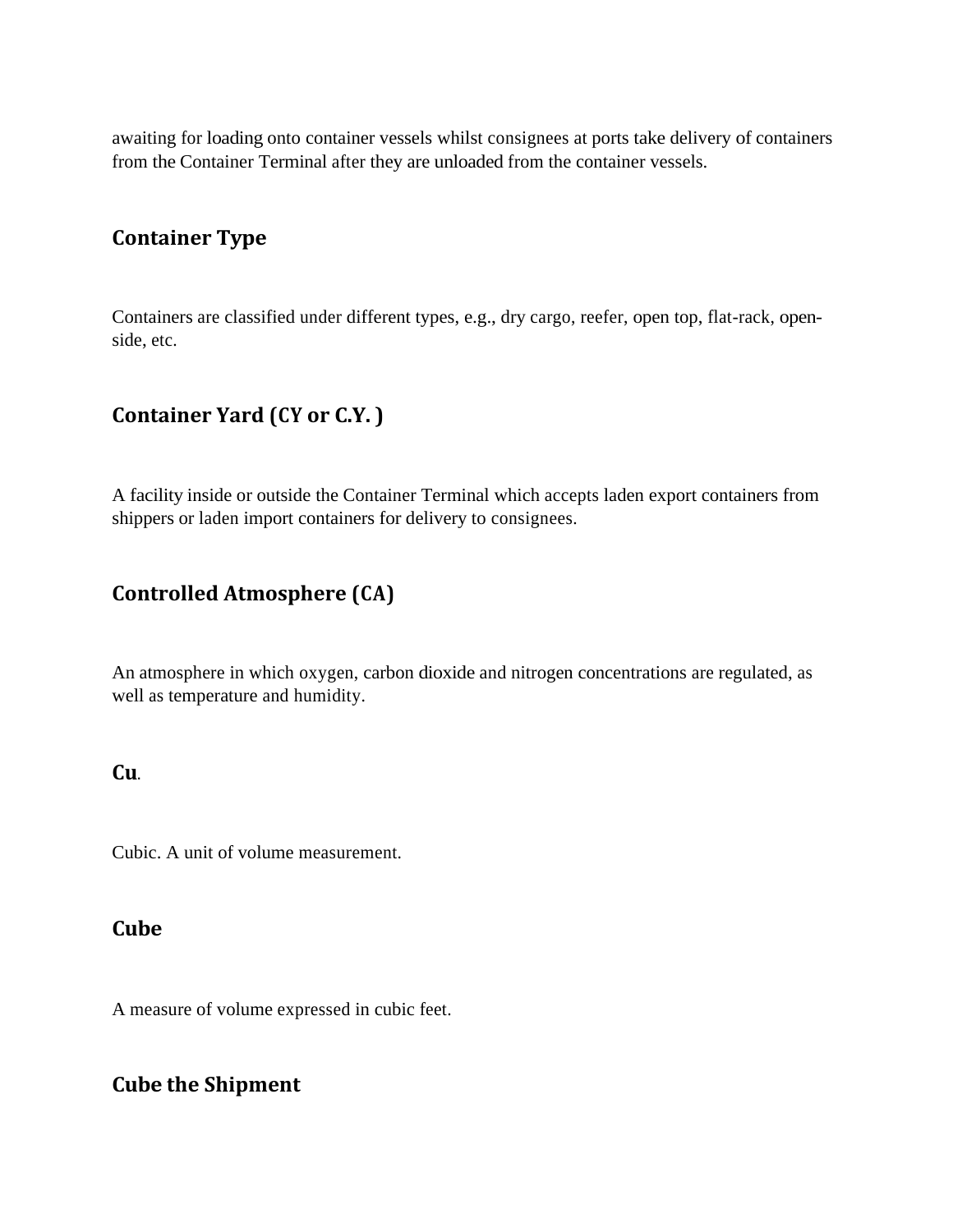Measure the total cubic feet of the shipment.

#### **Cubic Foot**

1,728 cubic inches.

# **Currency Adjustment Factor (CAF)**

A surcharge percentage applied to freight rates to reflect currency fluctuations between U.S.dollars and other currencies.

# **Customs Bonded Warehouse**

A public or privately owned warehouse where dutiable goods are stored pending payment of duty or removal under bond. The storage or delivery of goods are under the supervision of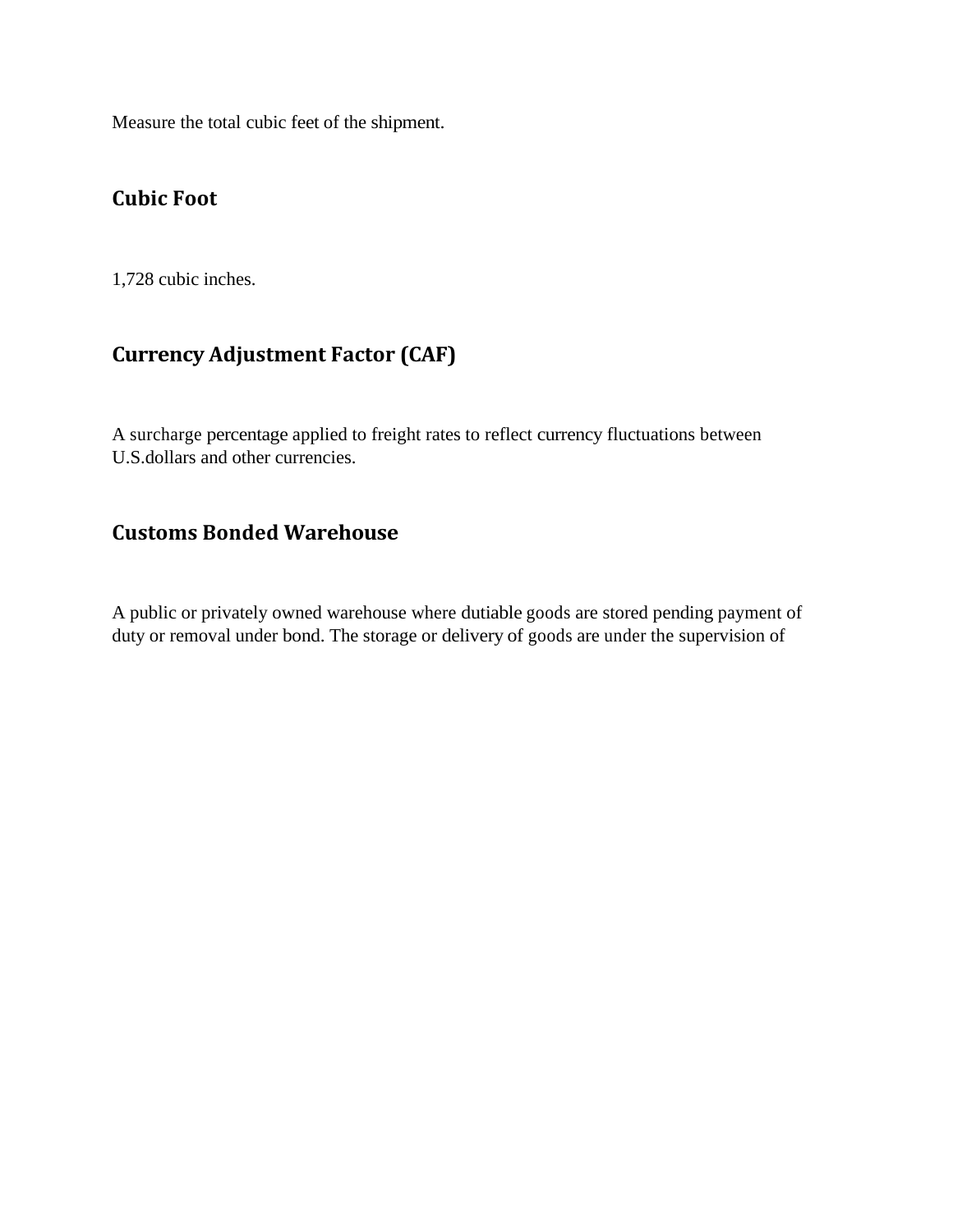customs officers and if the warehouse is privately owned the keeper has to enter into a bond as indemnity in respect of the goods deposited, which may not be delivered without a release from the customs.

#### **Customs Broker**

A private business that provides documentation and entry preparation services required by CCRA and U.S. Customs on behalf of an Importer/Exporter of Record. Hired by an importer to carry out Customs related responsibilities and is covered by Power of Attorney to act on behalf of the Importer/Exporter of record.

#### **Customs House**

A Government office where import duties, etc., on foreign shipments are handled.

#### **Custom House Broker**

An individual or firm licensed to enter and clear goods through Customs.

#### **Customs Valuation**

The determination of the value of imported goods for the purpose of collecting ad valorem duties.

#### **Cut-off Time**

Latest possible time the cargo or container may be delivered to the vessel or designated point. See "Closing".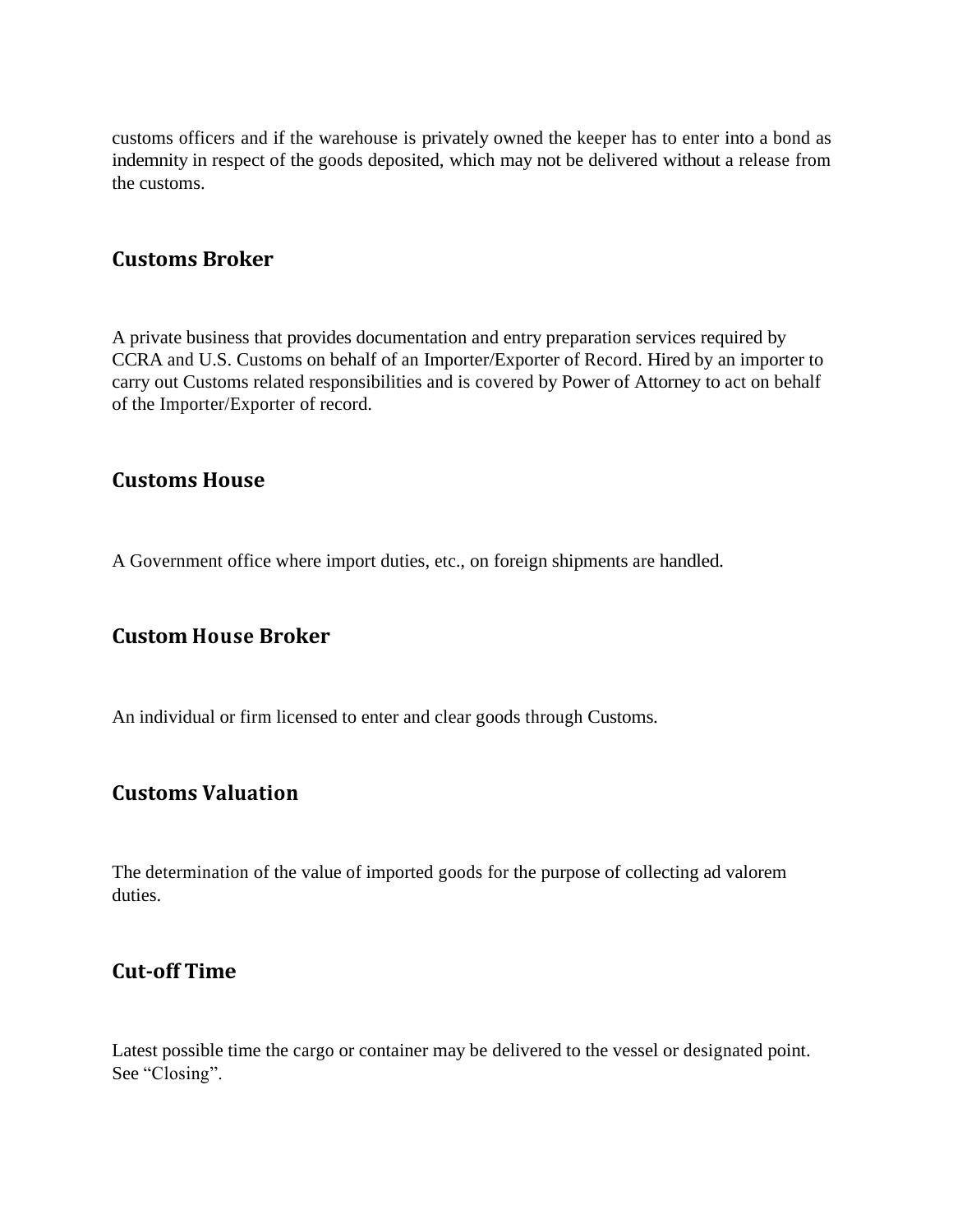#### **Cwt.**

Hundredweight (100 pounds in U.S.A.; 112 pounds in the U.K.).

# **CY/CFS**

Cargo loaded in a full container by a shipper at origin, delivered to a CFS facility at destination, and then devanned by the carrier for loose pick-up.

# **CY/CY**

Cargo loaded by the shipper in a full container at origin and delivered to the carrier's terminal at destination for pick-up intact by consignee.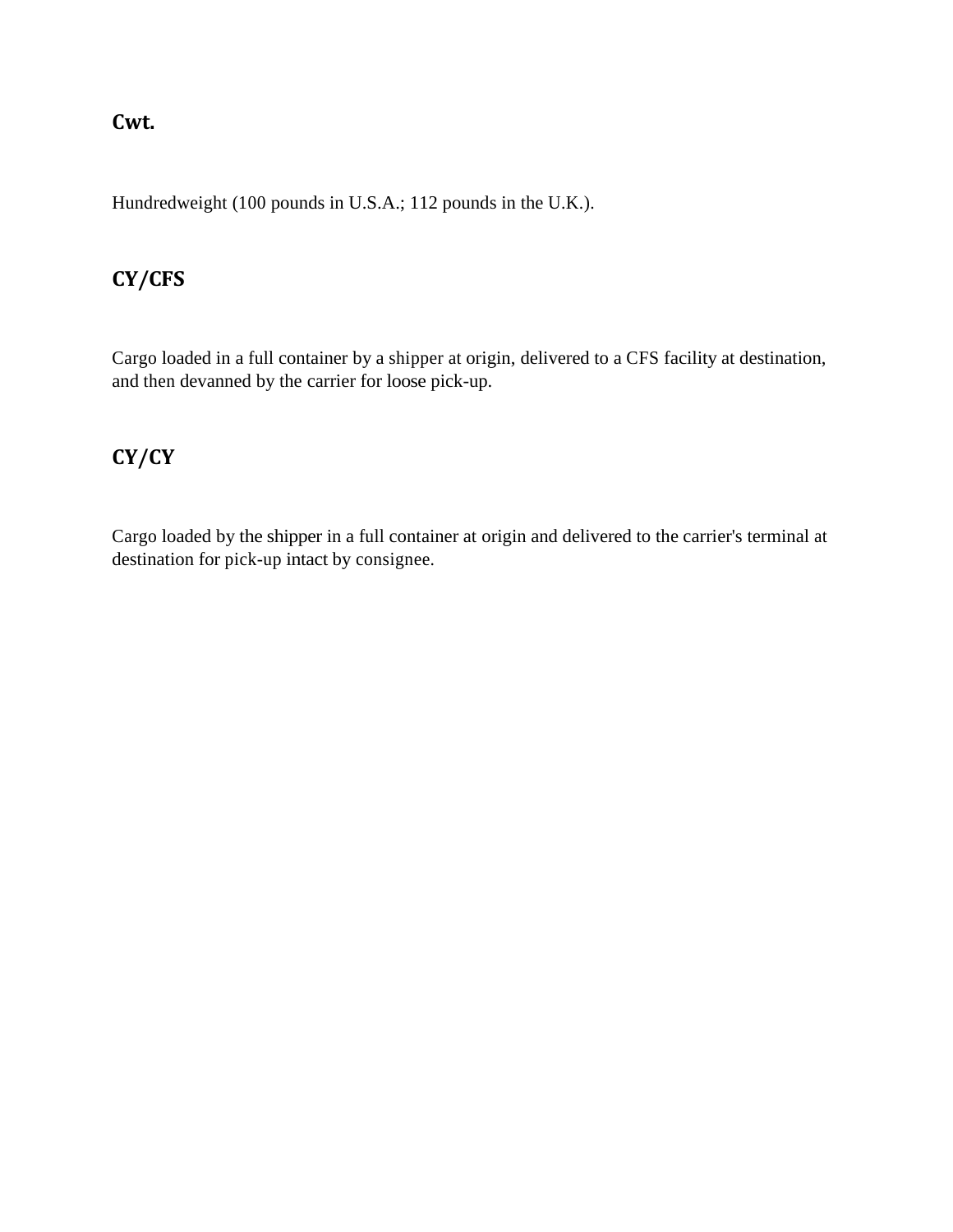Dangerous and Hazardous. Also see "Dangerous Goods".

#### **DDU (Delivered Duty Unpaid)**

In DDU, shipper clears the goods for export and is responsible for making them available to the buyer at the named place of destination, not cleared for import.

#### **DDP (Delivered Duty Paid)**

In DDP, shipper clears the goods for export and is responsible for making them available to the buyer at the named place of destination, cleared for import, paid duty and tax

#### **Dangerous Goods**

The term used by I.M.C.O. for hazardous materials which are capable of posing a significant risk to health, safety or property while being transported.

#### **Dead Space**

Space in a car, truck, vessel, etc., that is not utilized.

#### **Deadweight (D.W.)**

The number of tons of cargoes, stores and bunker fuel a ship can carry and transport. Also see "Deadweight Tonnage".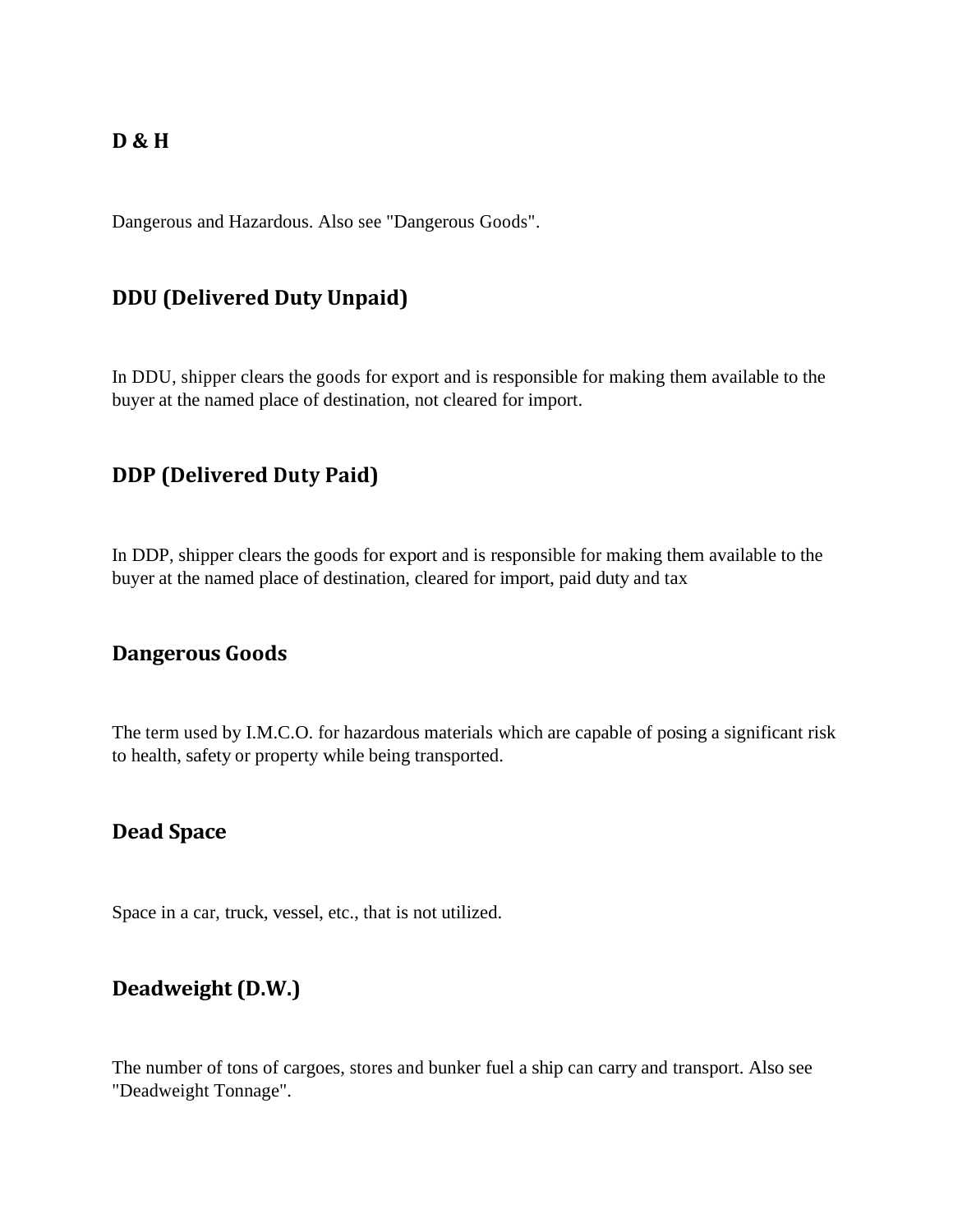# **Deadweight Tonnage (D/W)**

The number of total weight tons of cargoes, stores and bunker fuel that a vessel can carry and transport. It is the difference between the number of tons of water a vessel displaces "light" and the number of tons it displaces when submerged to the "load line."

#### **Dedicated Unit Train**

An unit train operated by various railroads for exclusive usage.

## **Delivery Order**

A document authorizing delivery to a nominated party of cargoes in the care of a third party. The document is issued by a carrier or a forwarder on surrender of a bill of lading and then used by the merchant to transfer title by endorsement.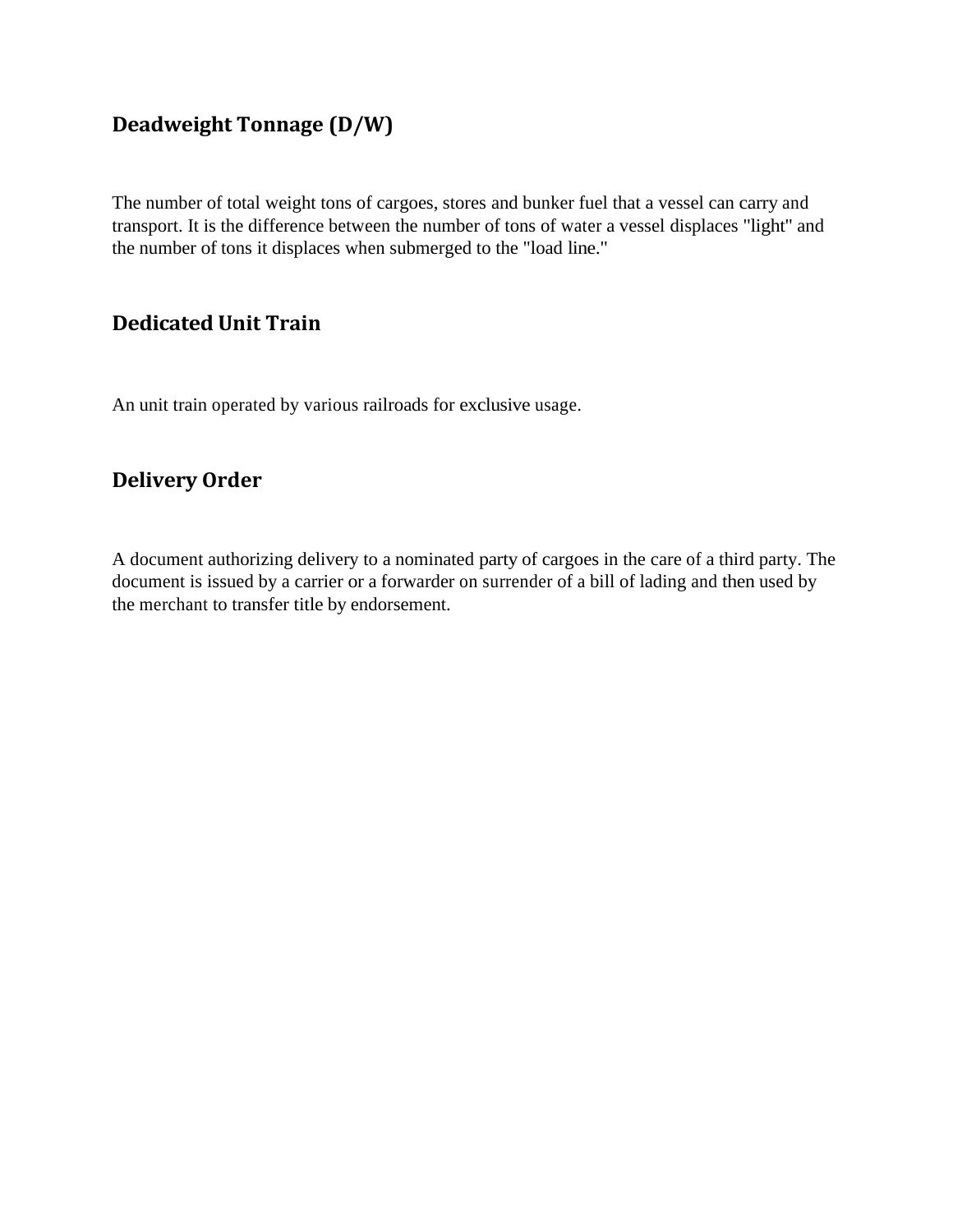#### **Demurrage**

Detention of a freight vehicle or container beyond a stipulated time.

#### **Destination**

The place where the carrier or the forwarder actually turns over the cargo or container to consignee or his agent. It may also be termed " Final Destination".

## **Destination Delivery Charge (DDC)**

A charge assessed by the carrier for the handling of a full container at destinations. The term is more commonly used in the U.S.A. trade.

#### **Detention (Demurrage)**

Charges raised by the carrier or the forwarder for detaining container/trailer at customer premises for a period longer than that provided in the Tariff of the carrier or the forwarder.

#### D**etention Charge**

See "Detention".

#### **Devanning**

The removal of cargo from a container. Also known as unstuffing, unloading or stripping.

#### **Differential Rate**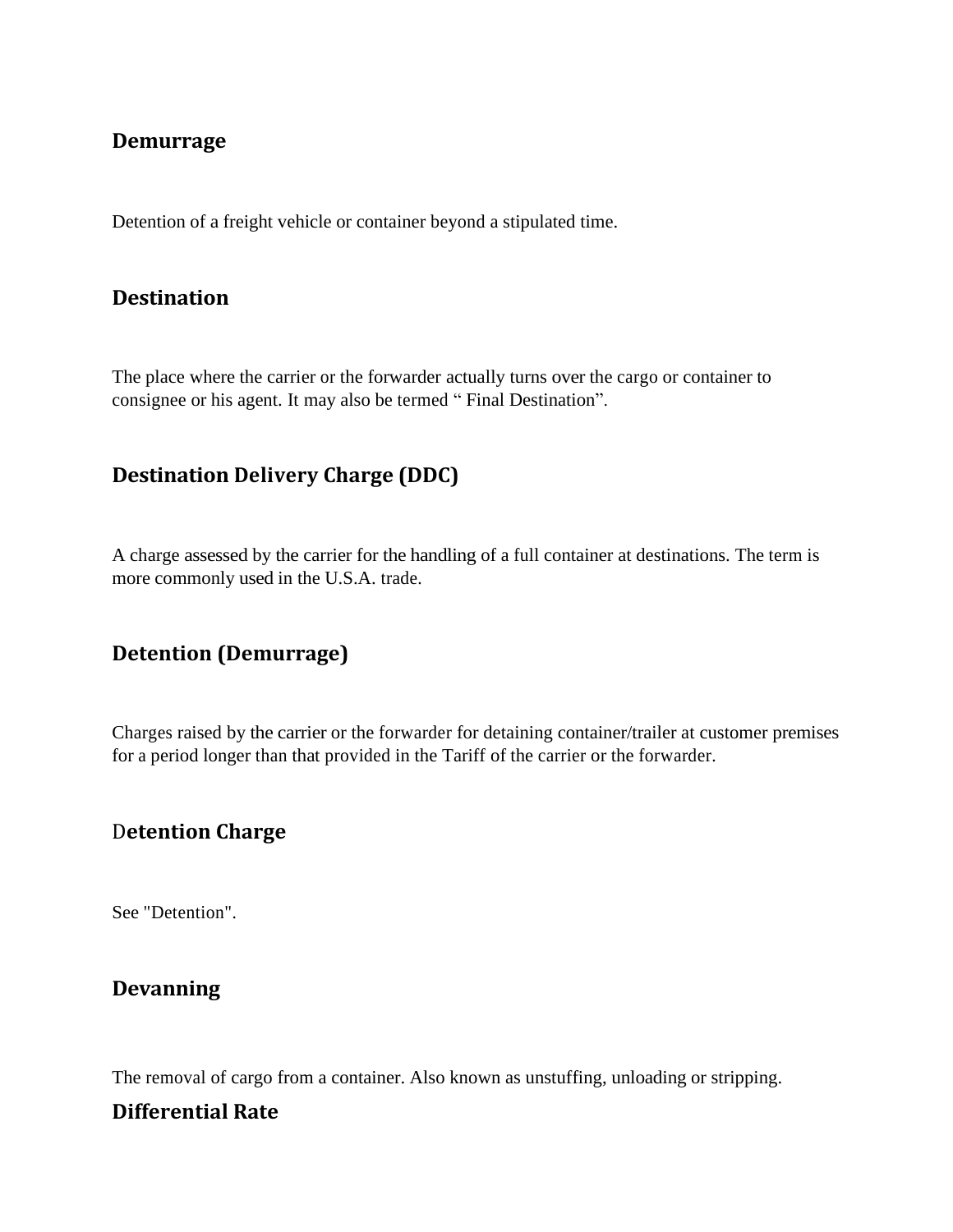An amount added or deducted from base rate to make a rate to or from some other point or via another route.

# **Diversion**

A change made in the route of a shipment in transit.

# **Divert**

The route of a shipment changed in transit from that shown on the original billing. Used interchangeably with reconsign.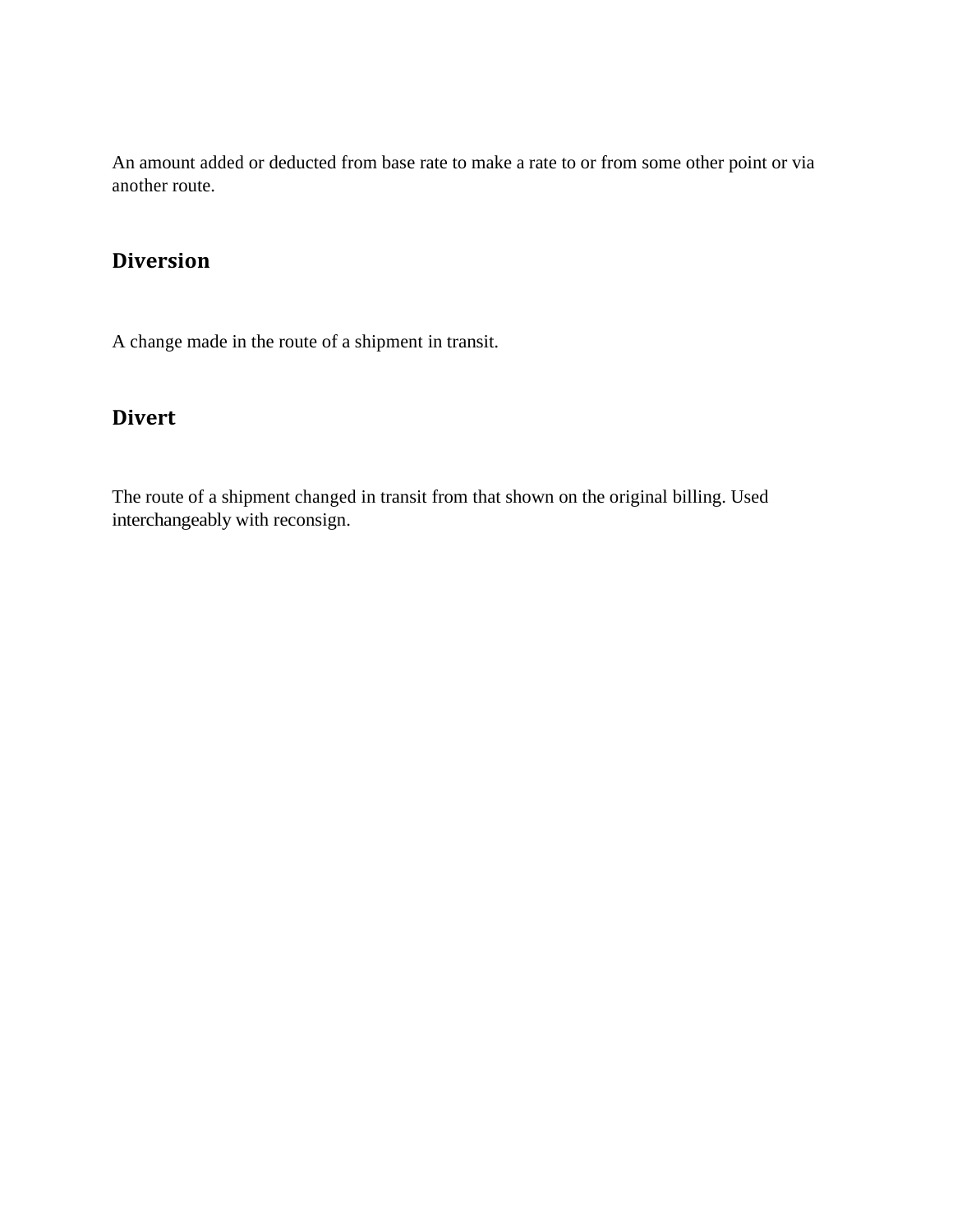#### **Dock**

(a) The water alongside a pier or wharf. (b) Loading or unloading platform at an industrial location or carrier terminal.

#### **Dock Receipt**

A document used to acknowledge receipt of cargo or container at a CFS or a CY or a Container Terminal. When delivery of an expert shipment is completed, the dock receipt is surrendered to the vessel operator or the operator's agent in exchange for the ocean or house bill of lading.

#### **Domestic**

Within your own country.

#### **Door-to-Door**

Through transportation of a container and its cargoes from consignor's premises to consignee's premises.

#### **Double-deck Load**

A second tier of cargo placed on top of the first tier.

# **Double Stack Train (DST)**

Rail or train capable of carrying two 40' containers, one on top of the other.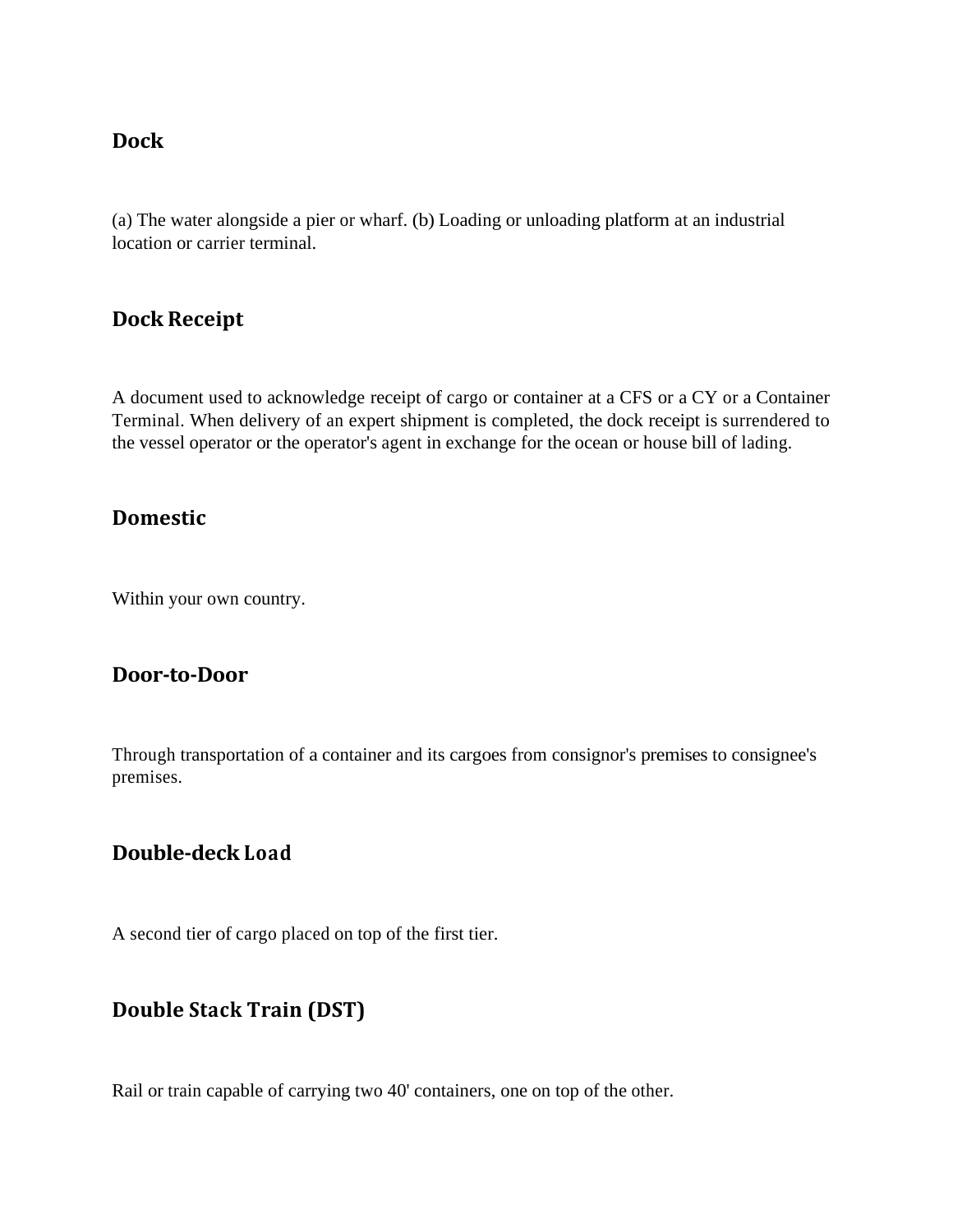# **Dray**

A truck or other equipment designed to haul heavy loads.

# **Drayage**

Charge made for local hauling by dray or truck; road transportation between the nearest Ocean Port or Railway terminal and the stuffing/destuffing place.

# C**ry Cargo**

Cargo that does not require temperature control.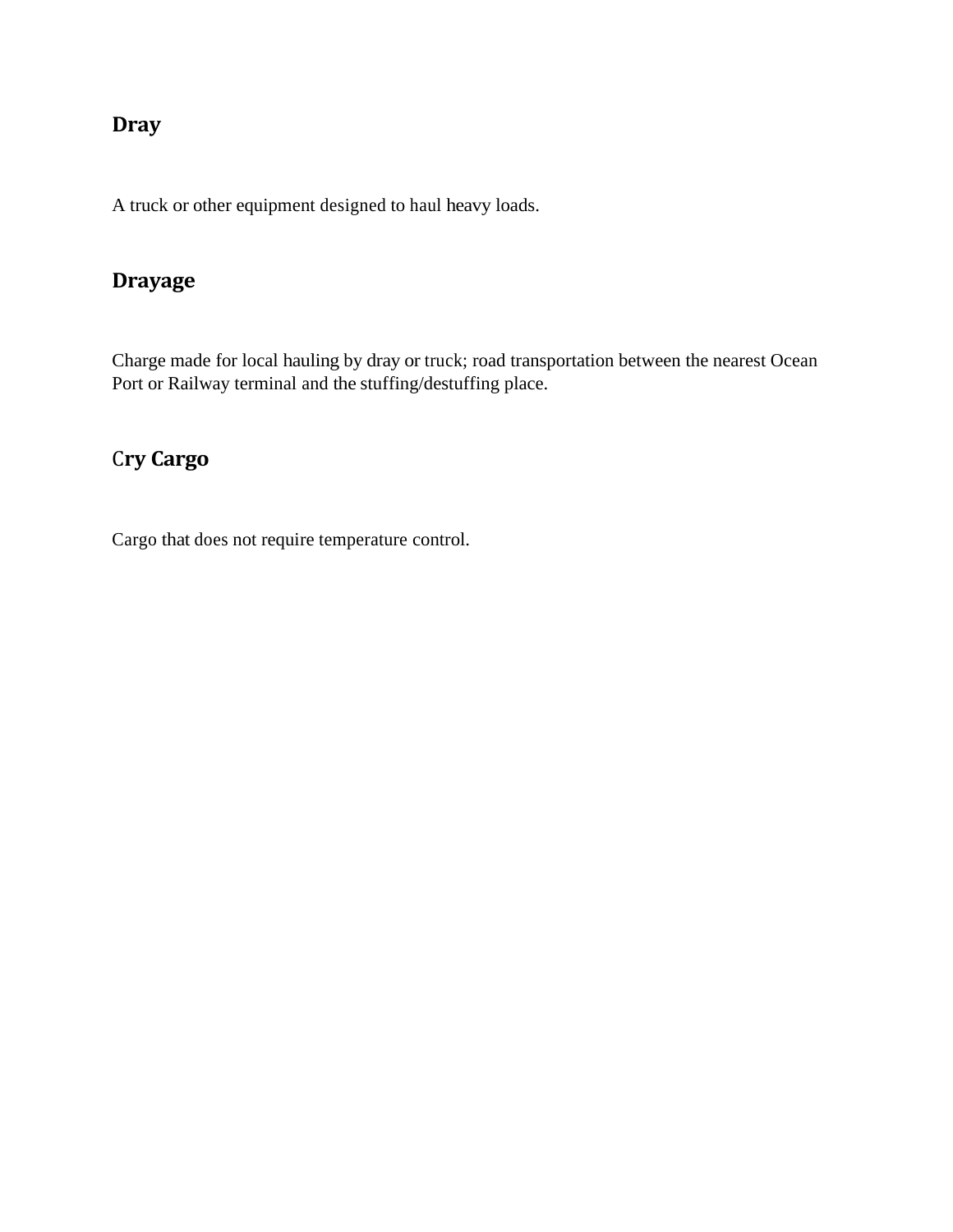# **Dry Dock**

An enclosed basin into which a ship is taken for underwater cleaning and repairing. It is fitted with watertight entrance gates which when closed permit the dock to be pumped dry.

# **Dry-Bulk Container**

A container constructed to carry grain, powder and other free-flowing solids in bulk.

#### **Dunnage**

Lumber or other material used to brace materials in carrier's equipment or containers.

#### **Dwell Time**

It is expressed in terms of number of days that a container changed from one status to another, e.g., from inbound load to empty available to outbound load. The shorter the dwell time, the more efficient the container utilization will be.

#### **Empty Depot**

A container yard used for the storage of empty containers.

#### **En route**

Along the route of movement.

#### **ETA**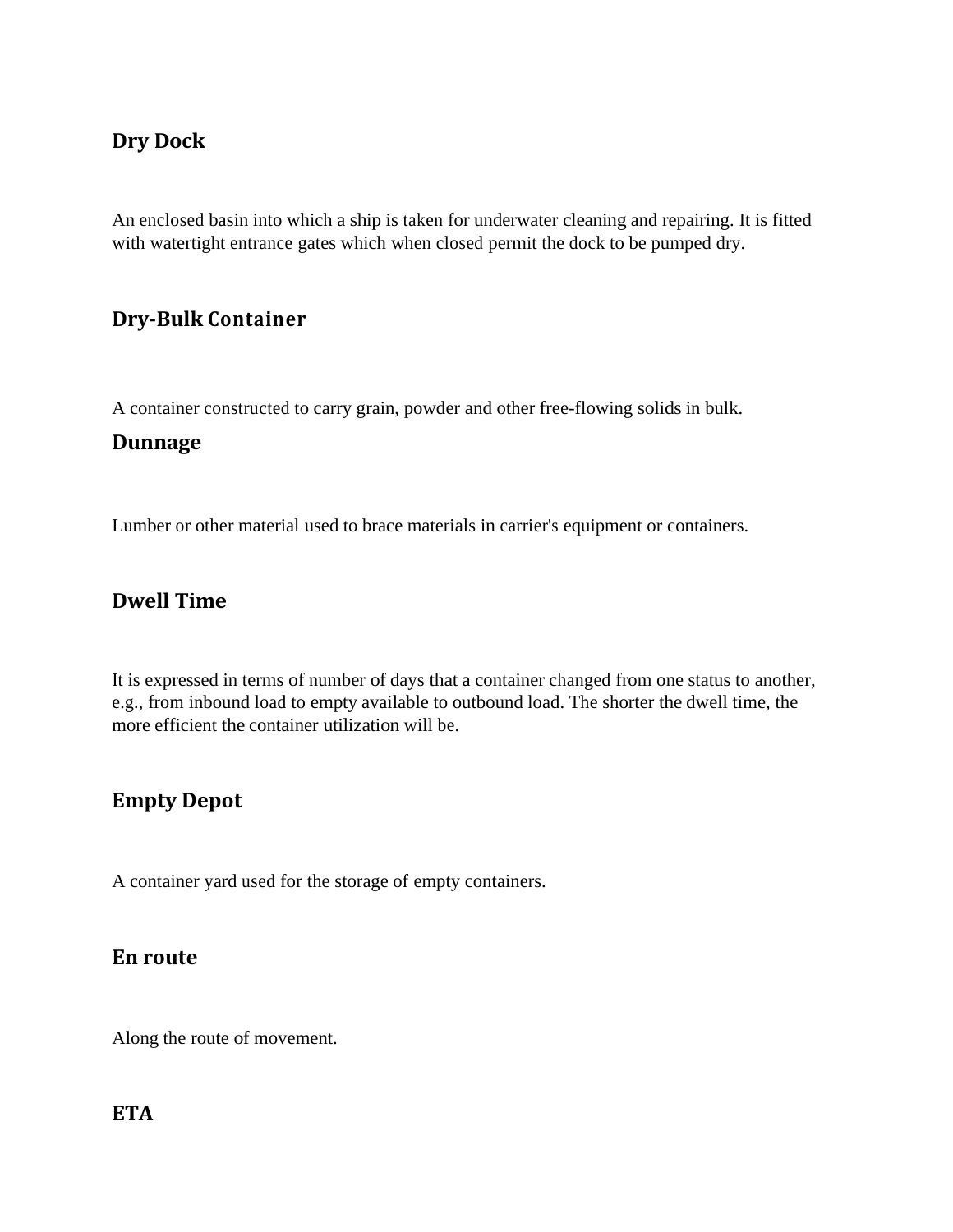Estimated time of arrival of carriers.

## **ETD**

Estimated time of departure of carriers.

# **Ex Works**

An INCOTERMS term of sale in which the buyer is responsible for taking delivery of the goods at the premises of the factory. Also known as "F.C.A."

# **Exchange Rate**

The ratio of prices at which the currencies of nations are exchanged at a particular time.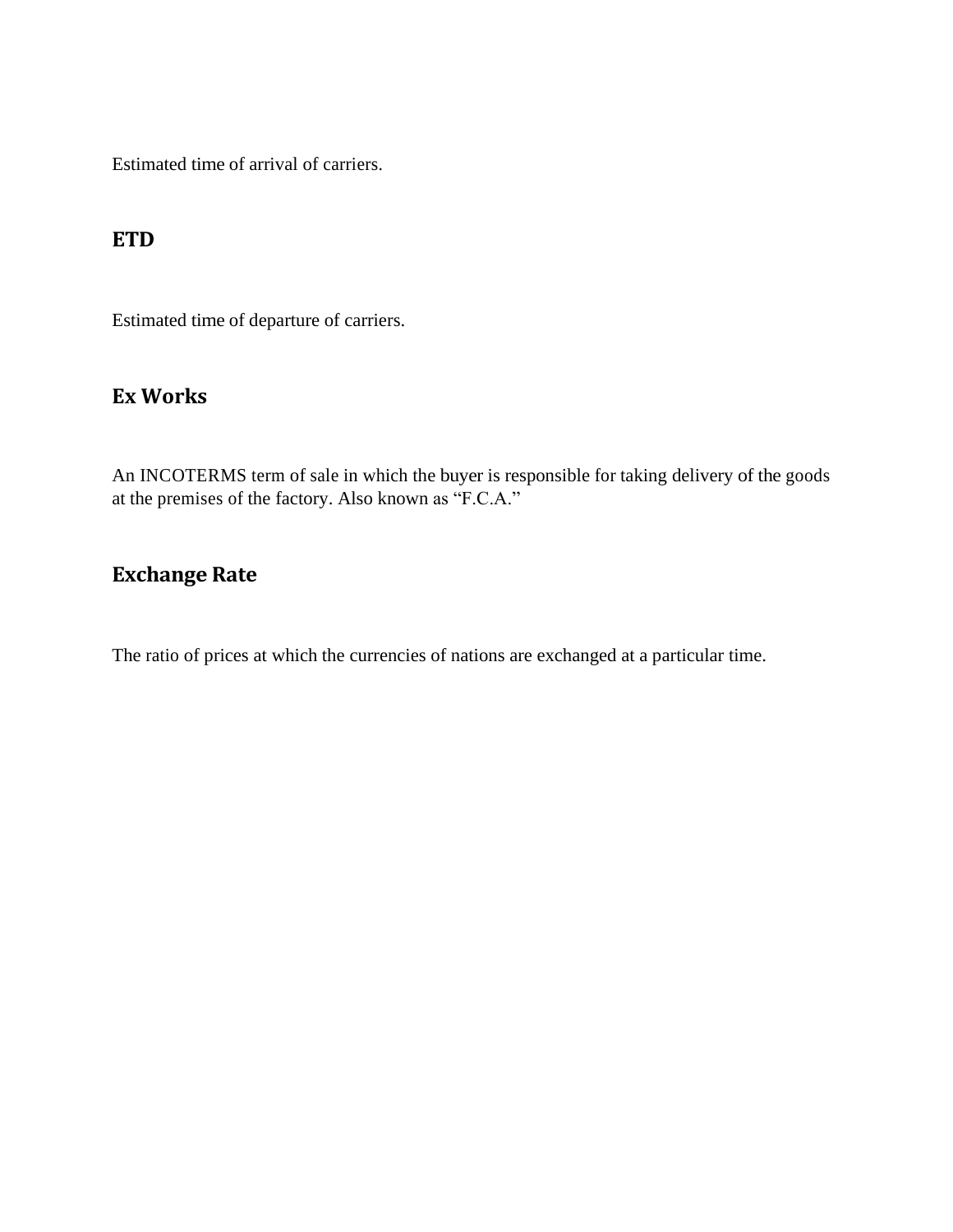#### **Export**

Shipment of goods to another country.

#### **Export Declaration**

A government document permitting designated goods to be shipped out of the country.

#### **FAF**

Fuel Adjustment Factor. An ancillary charge on ocean freight shipments to account for fluctuations in fuel costs.

#### **FAK**

Freight All Kind. A system whereby freight is charged per container, irrespective of the nature of the cargoes, and not according to a Tariff. FAS Free Alongside Ship. An INCOTERMS term of sale in which the buyer is responsible for all charges of the transportation of the cargoes after they arrive at the side of the ship. It is not a commonly-used term of sale in international trade today.

# **FAST (Free and Secure Trade)**

A joint Canada/US border security agreement, of which C-TPAT and PIP are the main initiatives.

#### **FBT**

Full Berth Terms. Indicates that the cost of loading and discharge is included in the steamship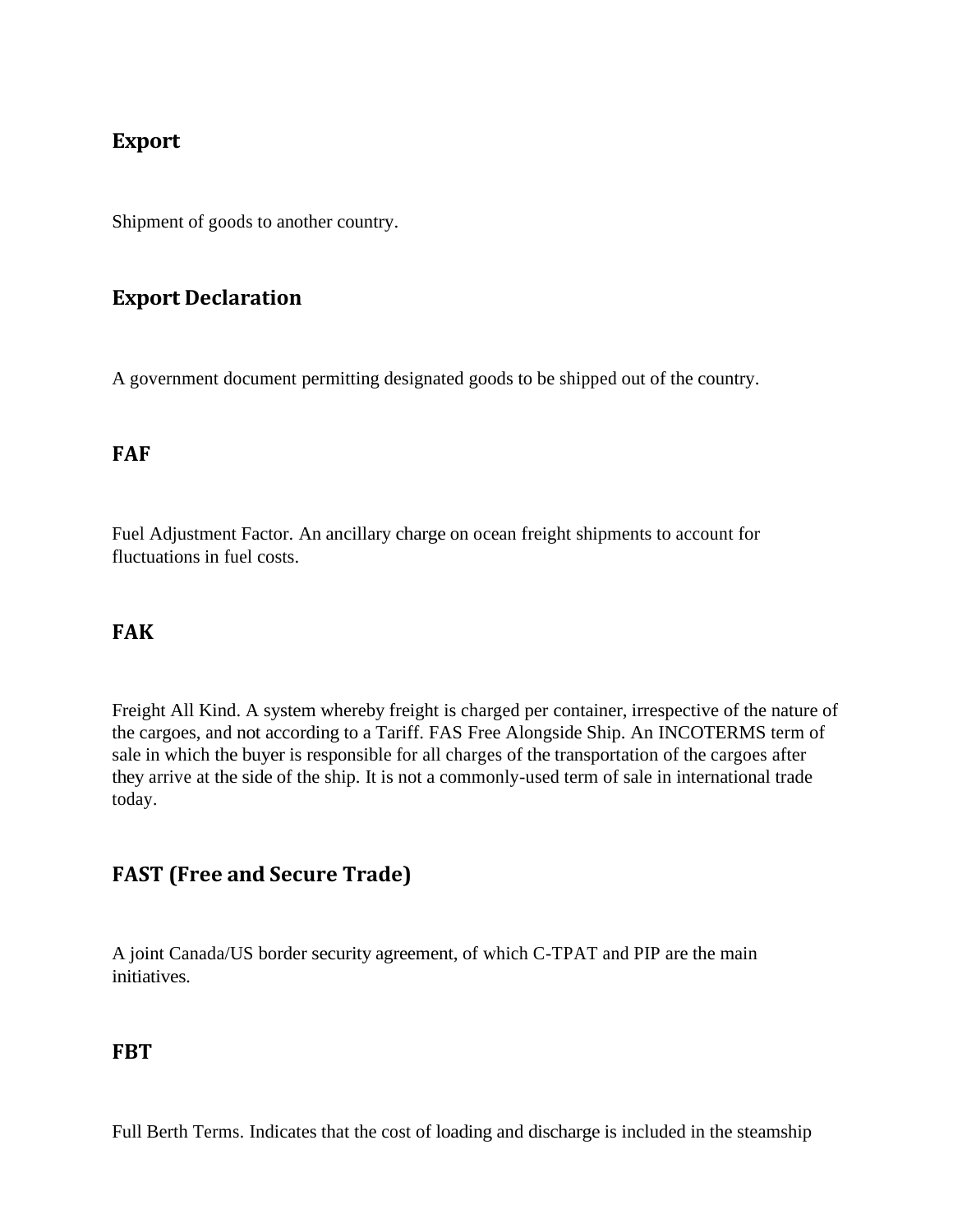rate quoted. Ship owner pays these.

## **FCA**

Free Carrier. See "Ex-Works"

### **FCL**

Full Container Load. It is an arrangement whereby the shipper packs cargoes into a container provided by the carrier or the forwarder before delivering to the container terminal.

#### **FEU**

Forty foot (40') Equivalent Unit. Commonly describes a 40- foot container.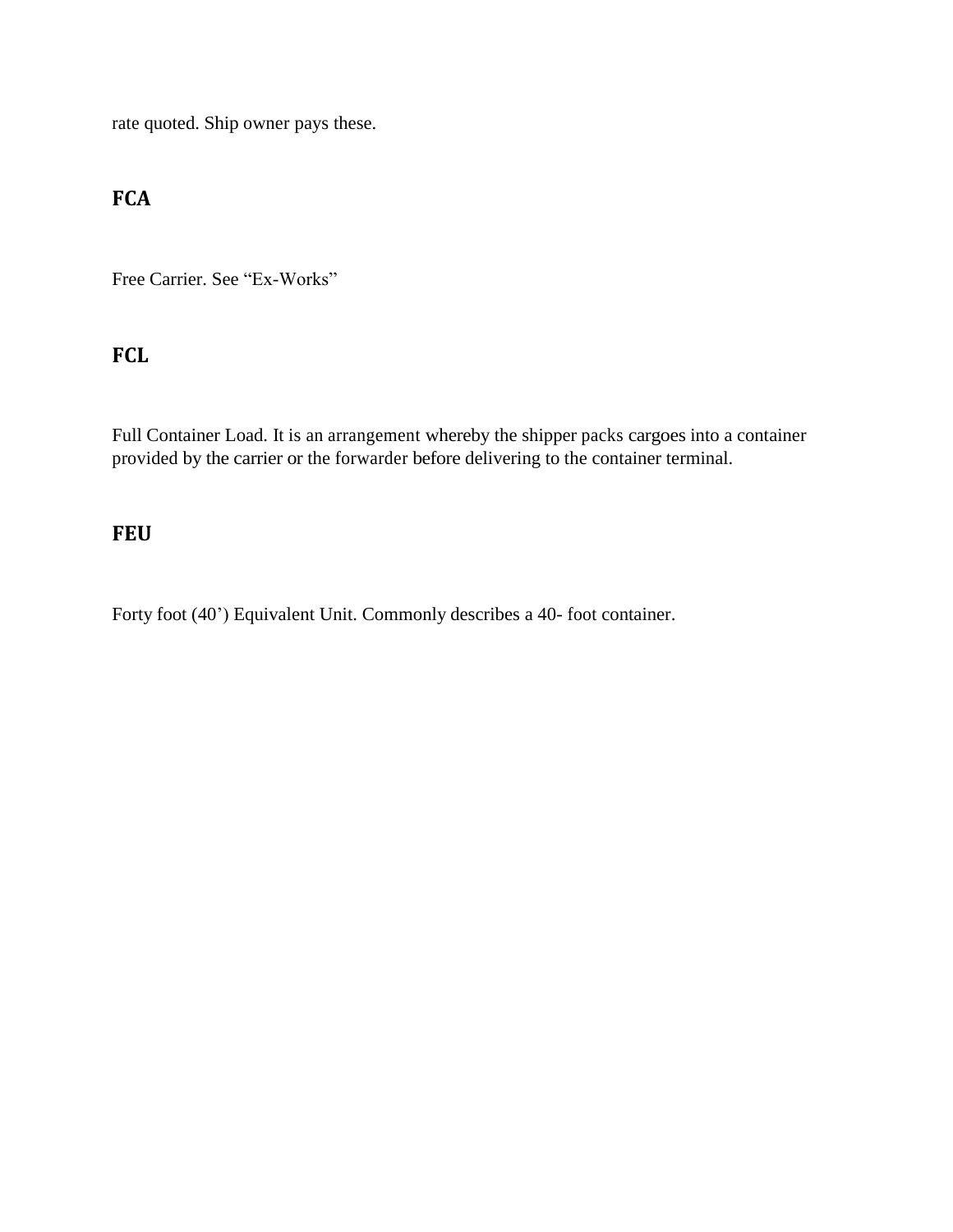#### **FIO**

Free In and Out. It is a term used in ship-chartering whereby the owner of the ship is not responsible for any charges incurred in the ports of loading or unloading.

#### **FOB**

Free On Board. It is an INCOTERMS term of sale where the seller of the cargoes are responsible for all charges of the transportation of the cargoes all the way up to their arrival on board the ship. It includes all charges of carriers or forwarders levied at the port of loading.

# **FCL/FCL**

See "CY/CY".

# **FCL/LCL**

See "CY/CFS".

#### **Feeder Vessel**

A vessel employed in normally short-sea routes to fetch or carry cargoes and containers to and from ocean-going vessels from the principle port hubs in a region to the minor ports.

#### **FEU**

Forty-foot Equivalent Unit (40' or 2 TEUs)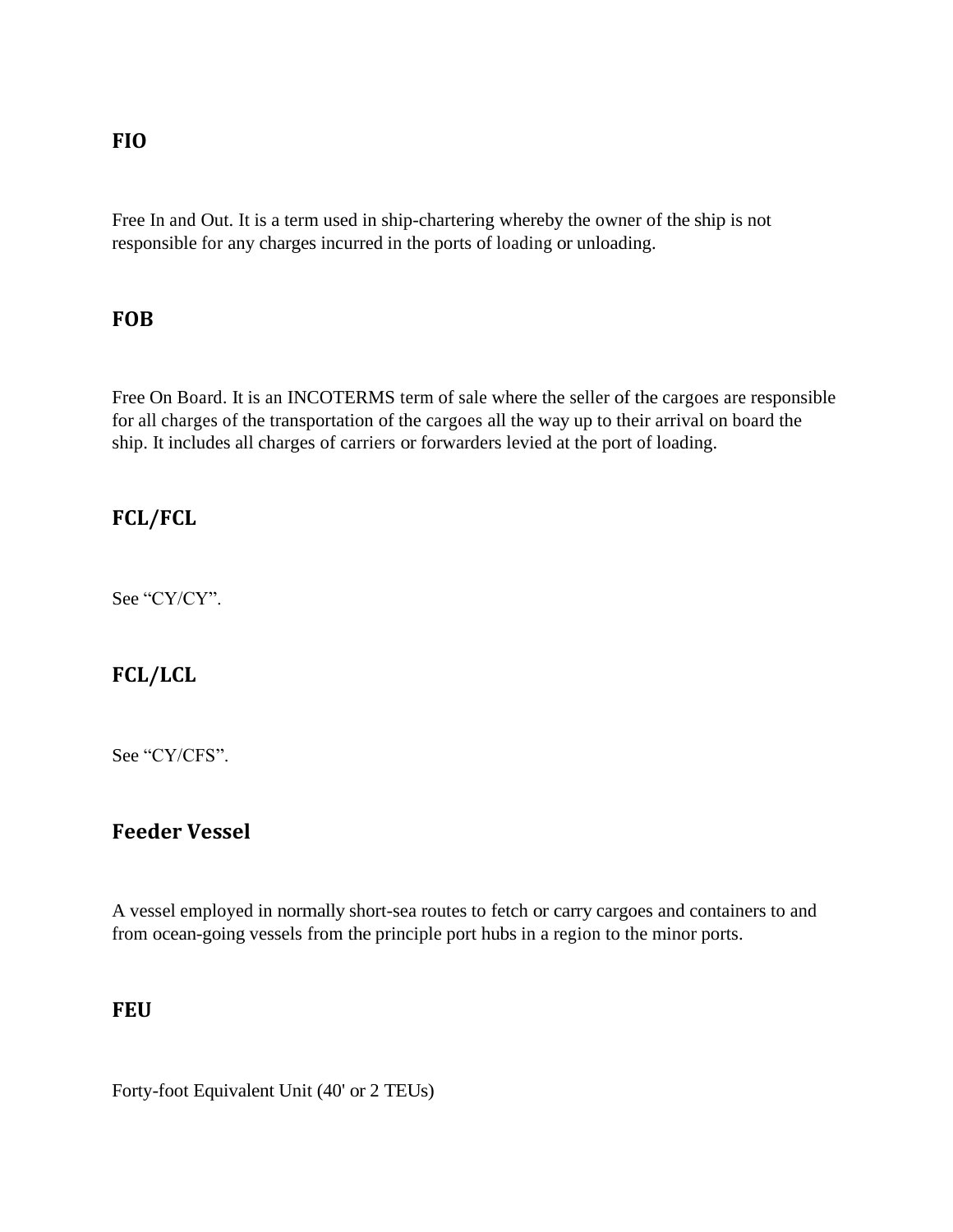# **Final Destination**

The place where the carrier or the forwarder actually turns over the container or cargo to the consignee of its agent. It is the end of liability of carriers or forwarders.

#### **Flash Point**

A temperature that when certain inflammable cargo reaches will trigger spontaneous ignition. It is an IMCO standard information requirement for dangerous goods.

#### **FMC**

Federal Maritime Commission. US Government Agency responsible for the regulation of all maritime activities.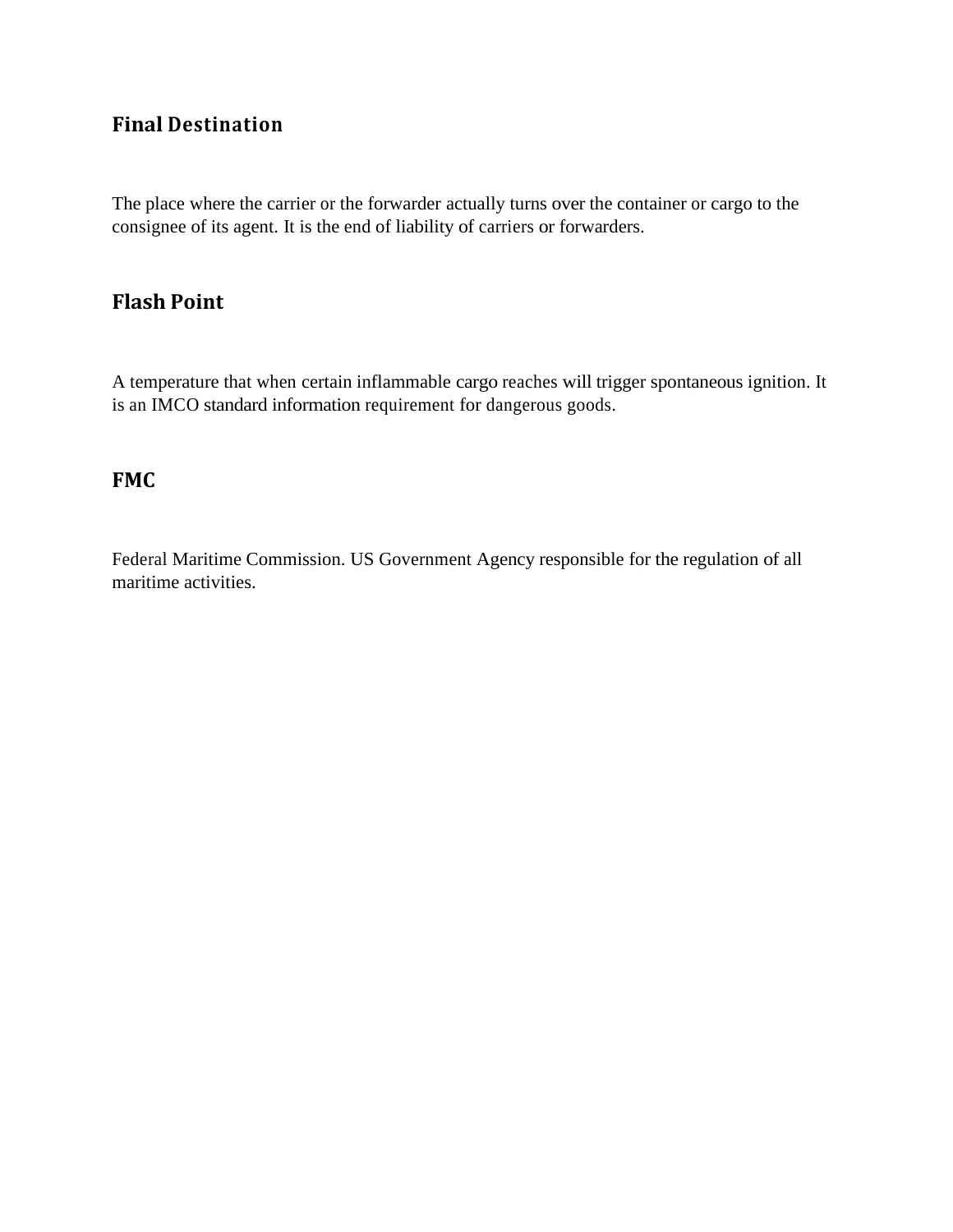#### **Force Majeure**

Force of nature. Accidents or incidents caused by the force of nature which are beyond the power of people to control.

#### F**oreign Exchange Controls**

Fovernment restrictions on the use of currency, bank drafts or other payment types to regulate imports, exports and trade balances.

#### **Free Along Side (FAS)**

A basis of pricing meaning the price of goods alongside a transport vessel at a specified location. The buyer is responsible for loading the goods onto the transport vessel and paying all the cost of shipping beyond that location.

# **Free On Board (FOB)**

An acronym for "free on board" when used in a sales contract. The seller agrees to deliver merchandise, free of all transportation expense, to the place specified by the contract. Once delivery is complete, the title to all the goods and the risk of damage become the buyer's.

#### **F.O.B Origin**

"F.O.B. Origin" means that title and risk pass to the buyer at the moment of the seller's delivery to the carrier. The parties may agree to have title and risk pass at a different time or to allocate freight charges by a written agreement.

#### **F.O.B. Destination**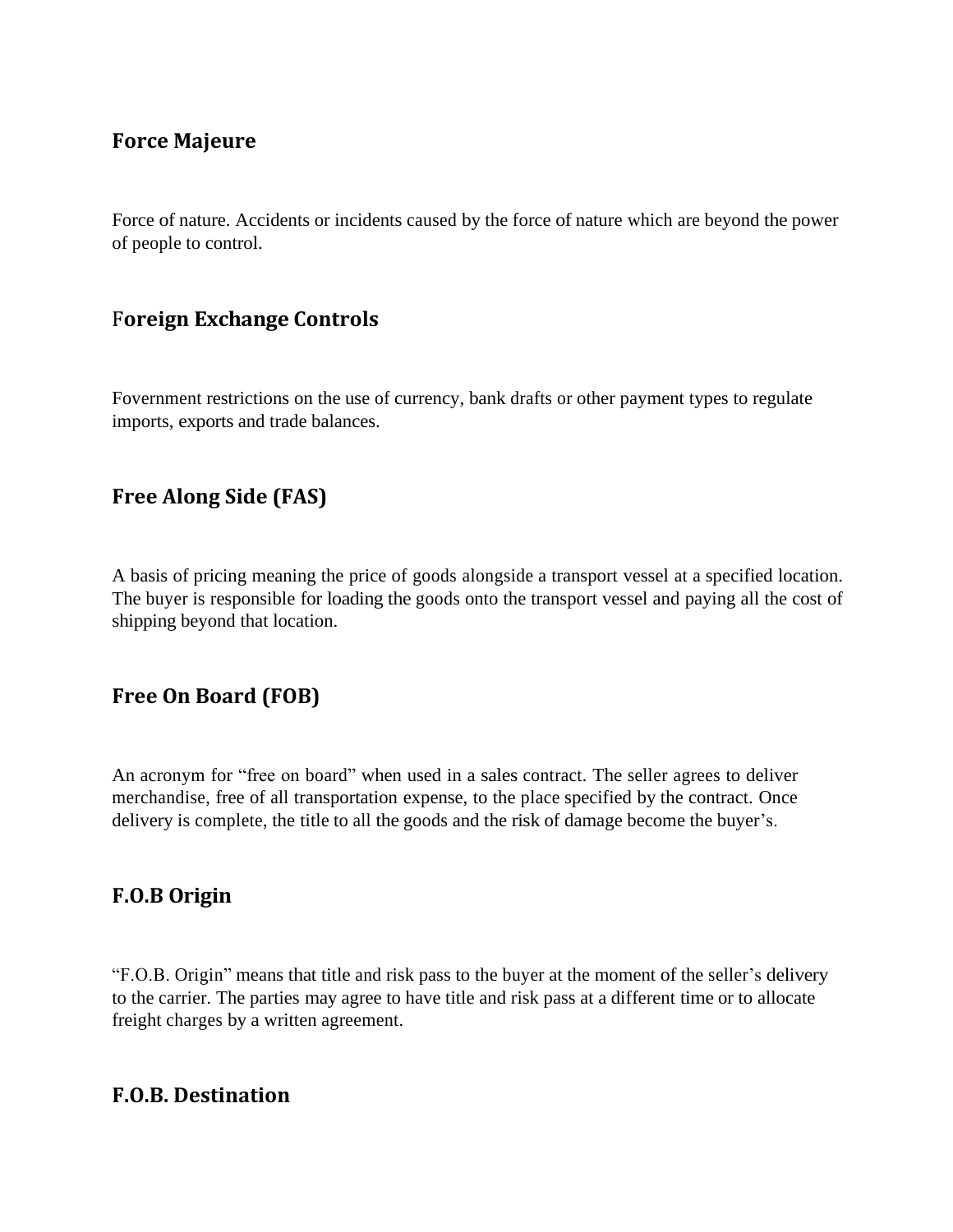"F.O.B. Destination" changes the location where title and risk pass. Under this arrangement, title and risk remain with the seller until they have delivered the freight to the delivery location specified in the contract.

# **Free Storage Period (FSP)**

A carrier offers a period of time, normally three to five days, at destinations whereby imported containers or cargoes are allowed to be taken delivery by consignees free of any storage charge. After the FSP, there will be an overtime storage charge or demurrage levied by the carriers to the consignee. When bulk shipments are involved, the carriers are prepared to negotiate a longer FSP with the consignees.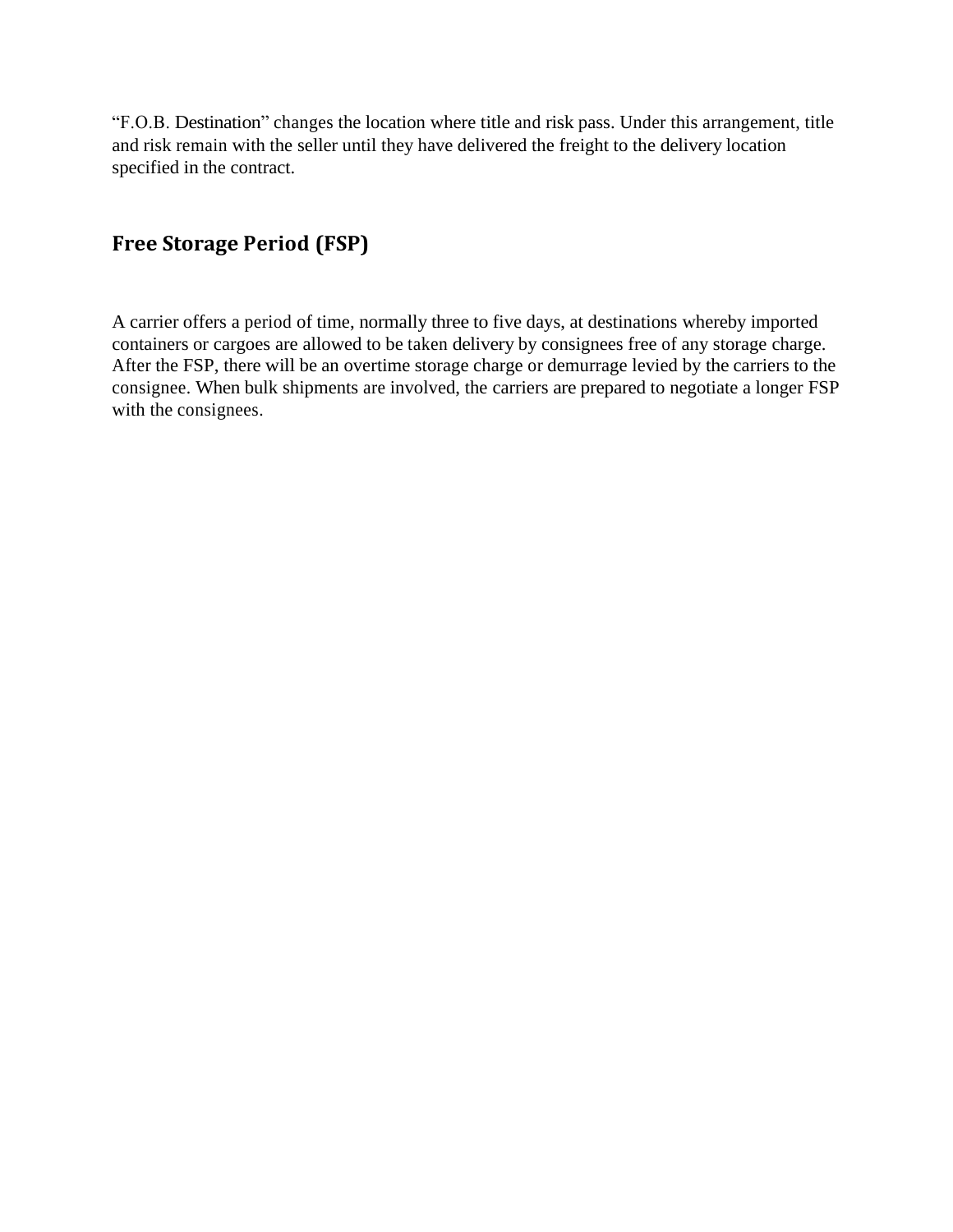#### **Freight**

(a) The price paid to the carrier for the transportation of goods or merchandise by sea or air from one place to another. (b) Freight is also used to denote goods which are in the process of being transported from one place to another.

# **Freight Collect**

The freight and charges agreed by the shipper and carrier is payable at destination.

#### **Freight Forwarder**

A freight forwarder combines less-than-truckload (LTL) or less-than-carload (LCL) shipments into carload or truckload lots. Freight forwarders are designated as common carriers. They also issue bills of lading and accept responsibility for cargo. The term may also refer to the company that fills railroad trains with trailers.

#### **Freight Prepaid**

Freight and charges are required to be paid by a shipper before an original bill of lading is released.

# **Fresh Air Exchange (FAE)**

The fresh air exchange system in a reefer container which removes harmful gases from reefers carrying sensitive perishable commodities. The fresh air vent is located on the reefer machinery at the end of the container. The fresh air vent is adjustable to accommodate a variety of cargo and chilled load operating conditions. The fresh air vent should be tightly closed when carrying frozen cargo.

#### **Full Cellular Ship**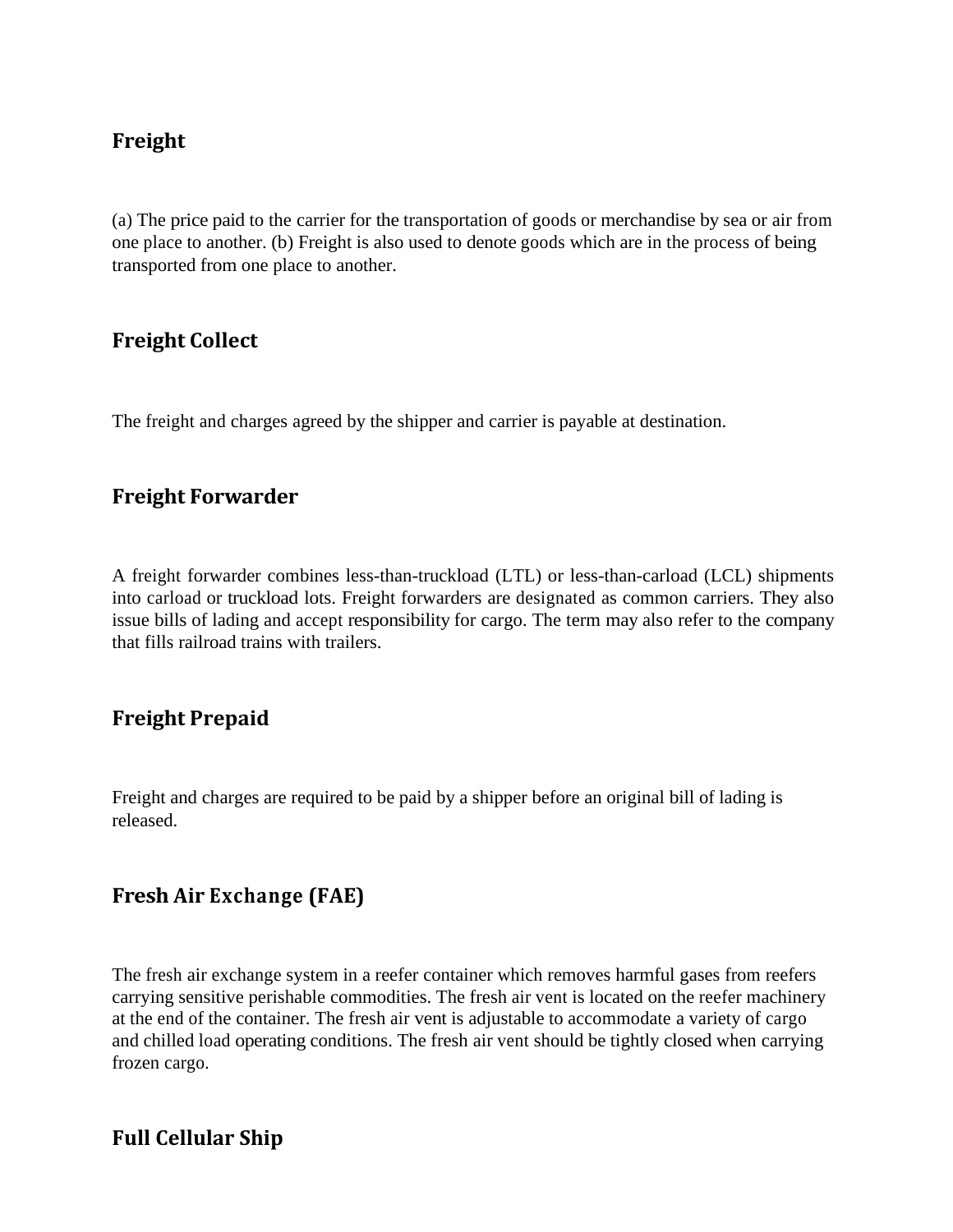A ship fitted for container carriage in all available space. The ship is fitted with vertical cells for container placement both below and above deck. No provisions are available for cargo other than containers.

# **Fumigation**

Treatment of cargoes with a pesticide-active ingredient that is a gas under treatment conditions. It is a process required by many importing countries for the importation of wood and related products.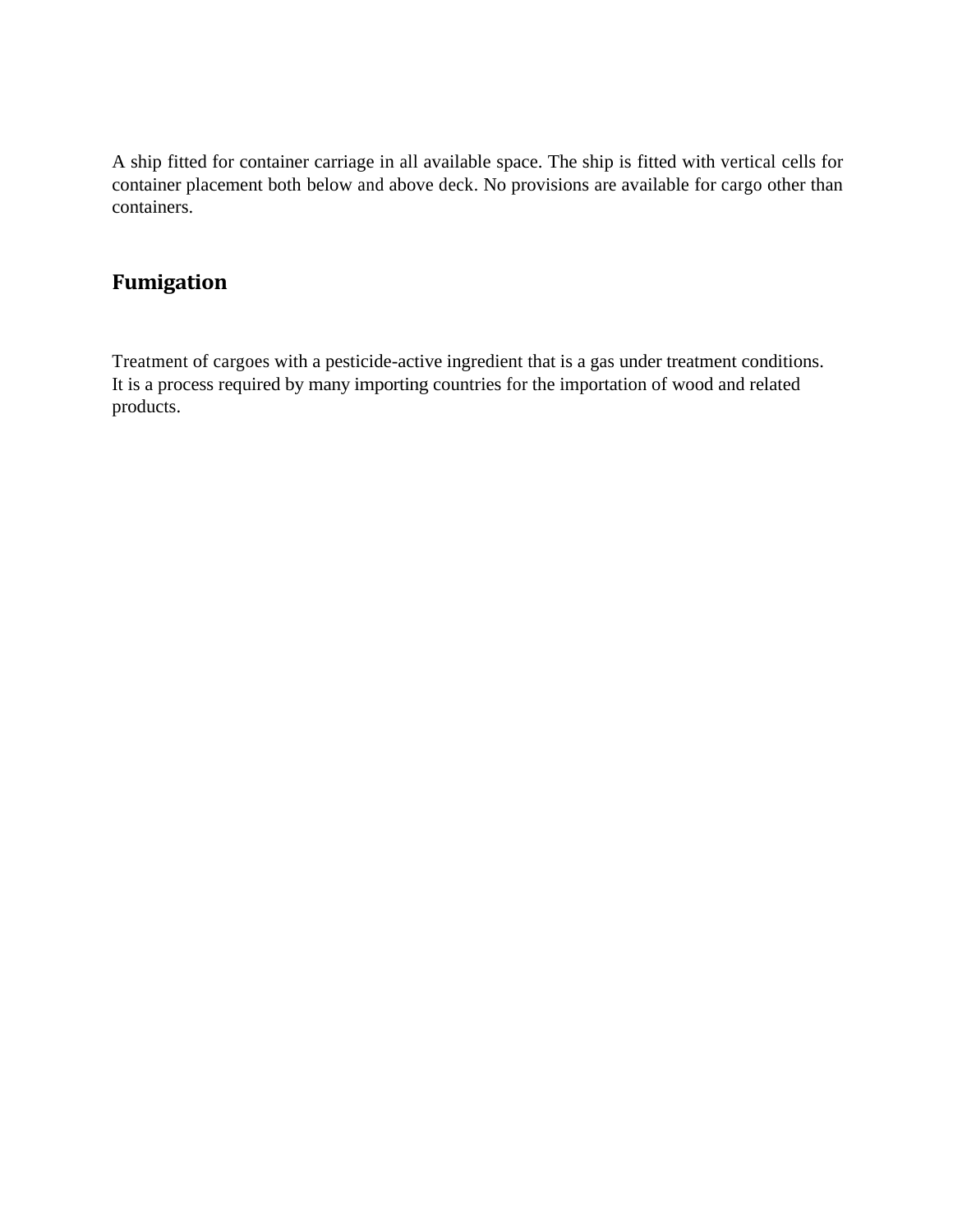#### **Functional Currency**

The currency of the primary economic environment of and entity. For ODFL, this is US Dollars. **G.R.I.**

General Rate Increase.

#### **GATT**

General Agreement on Tariff and Trade. An international multilateral agreement embodying a code of practice for fair trading in international commerce.

#### **General Average**

General average is an unwritten, non-statutory, international maritime law which is universally recognized and applied. It is founded on the principle that vessel and goods are parties to the same venture and share exposure to the same perils, which may require sacrifice or the incurring of extraordinary expense on the part of one for the benefit of the whole venture. It is an arrangement which will be applied when the vessel is encountering serious accidents caused by force majeure.

#### **Genset (Generator Set)**

A portable power generator, which converts fuel into electrical power by mechanical means, and from which a reefer draws power. A clip-on generator set is mounted to the front of the refrigeration unit. An under slung generator set is mounted to the chassis upon which the reefer is mounted for handling and transport. The under slung generator set can be either side-mounted or center-mounted on the chassis.

#### **Gooseneck**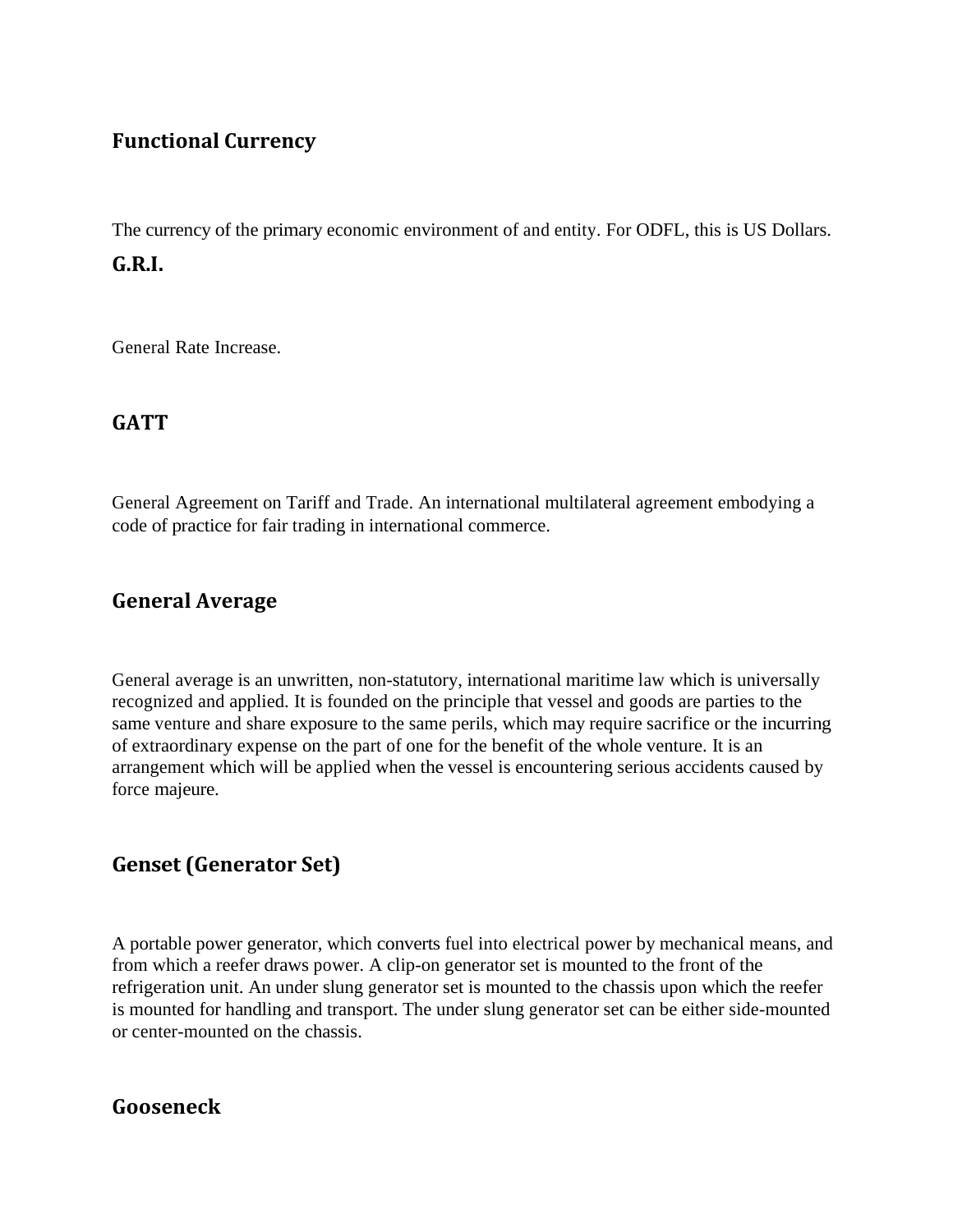The front rails of the chassis that raise above the plane of the chassis and engage in the tunnel of a container.

# **Gross Tonnage**

Applies to vessels, not to cargo. Determined by dividing by 100 the contents, in cubic feet, of the vessel's closed-in spaces. A vessel ton is 100 cubic feet.

# **Gross Weight**

Entire weight of goods, packaging and container, ready for shipment.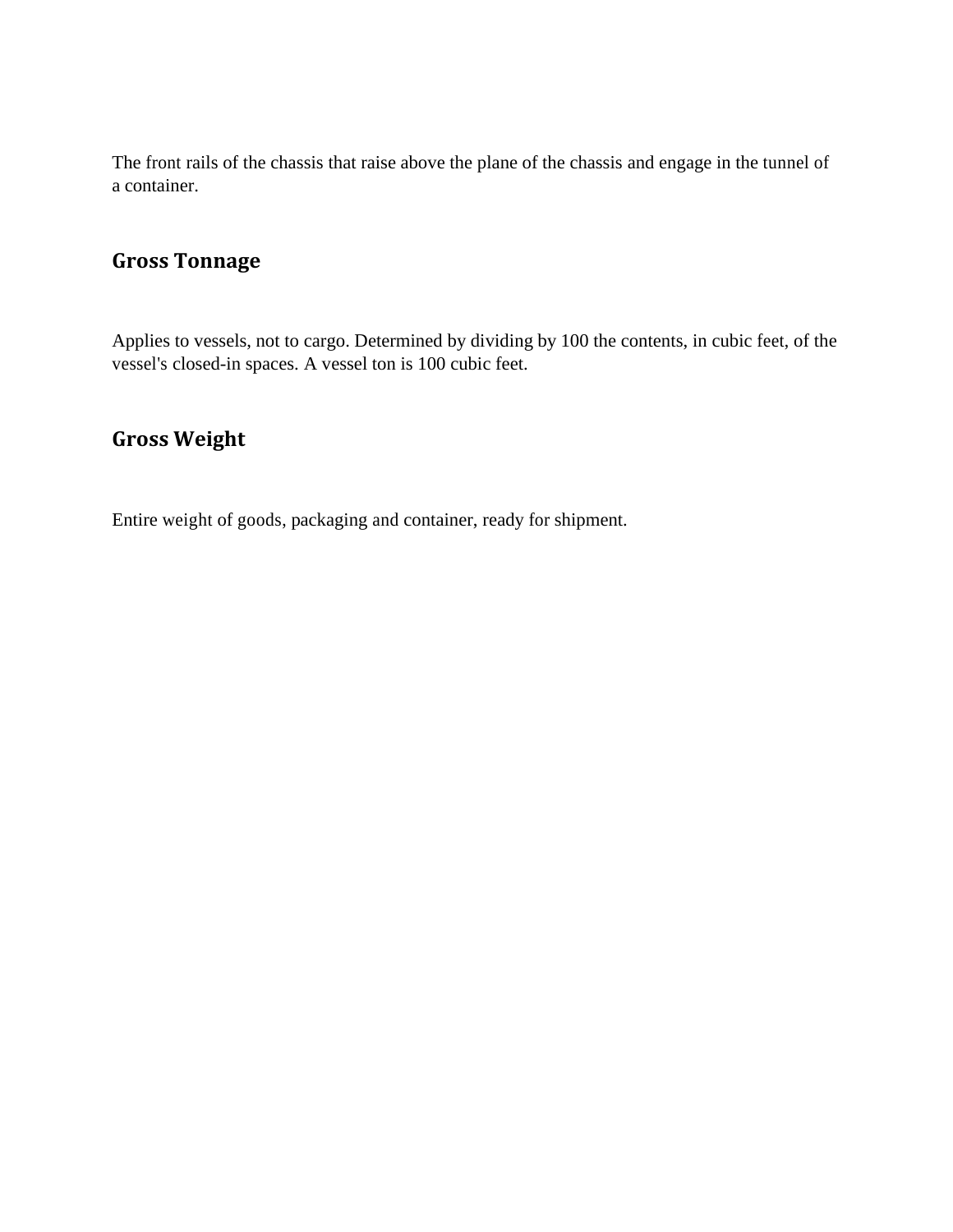#### **Hague Rules**

1924 International Convention on Carriage of Goods by Sea. These rules govern liability for loss or damage to goods carried by sea under a bill of lading.

#### **Hague-Visby Rules**

1968 Revision of Hague Rules.

#### H**amburg Rules**

Hn March 1978 an international conference in Hamburg adopted a new set of rules (The Hamburg Rules), which radically alter the liability which ship-owners have to bear for loss or damage to goods in the courts of those nations where the rules apply.

#### **Harmonized Commodity Description and Coding System**

A multi-purpose international goods-classification for manufacturers. Transporters, exporters, importers, customs officials, statisticians, and others in classifying goods moving in international trade under a single commodity code. Developed under the auspices of the Customs Cooperations Council (CCC), an international customs organization in Brussels, this code is a hierarchically structured product nomenclature containing approximately 5,000 headings and subheadings describing the articles moving in international trade. It is organized into 99 chapters arranged in 22 sections. Sections encompass an industry [ (e.g., Section XI, Textiles and Textile Articles); chapters encompass the various materials and products of the industry (e.g.: Chapter 50, Silk; Chapter 55, Manmade Staple Fibers; Chapter 57, Carpets).] The basic code contains four-digit headings and six-digit subheadings. (The U.S. will add digits for tariff and statistical purposes. In the U.S., duty rates will be the 8-digit level; statistical suffixes will be at the 10-digit level.

#### **Hatch**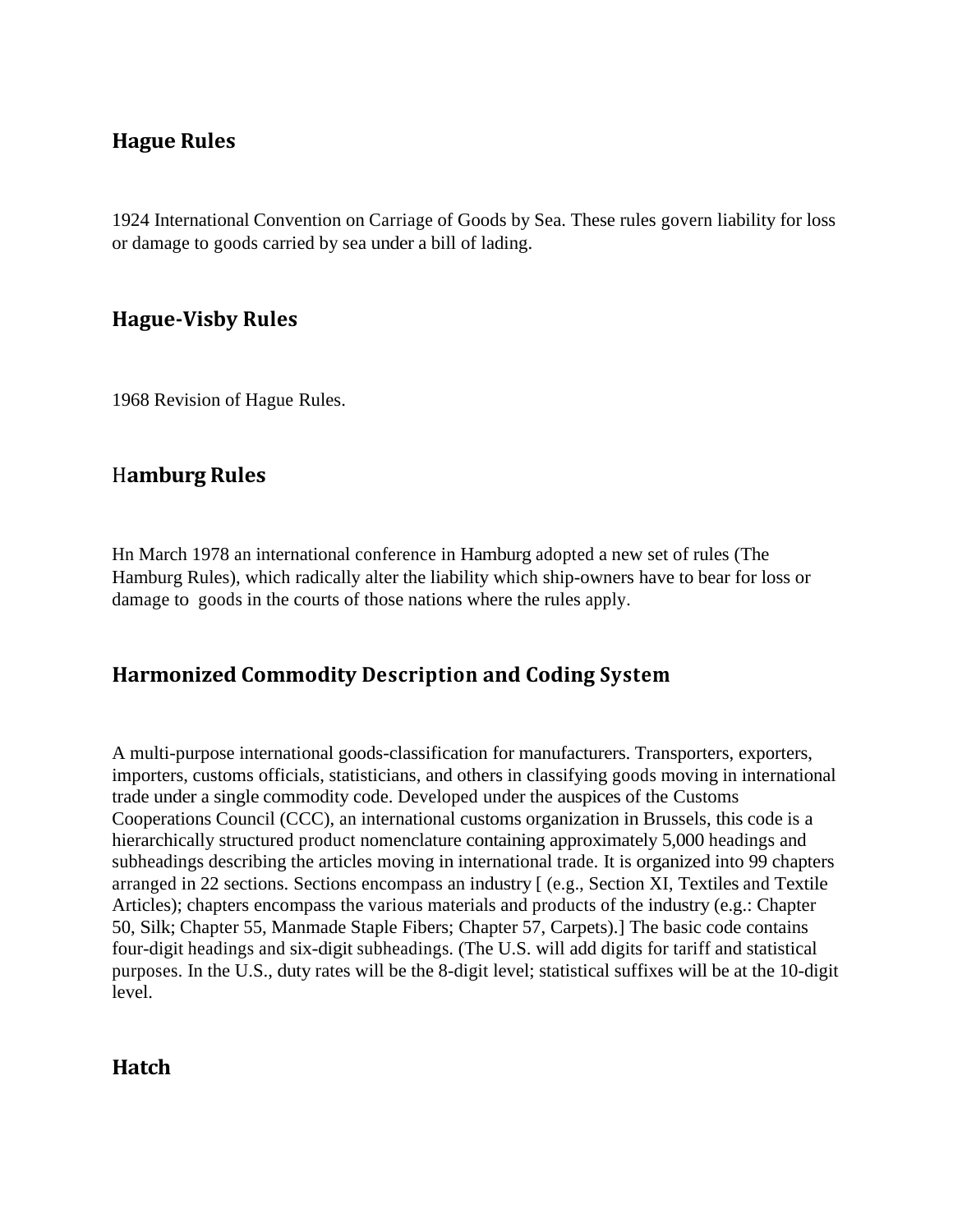The opening in the deck of a vessel which gives access to the cargo hold.

# **Haulier**

The participating carrier responsible for drayage of containers.

# **Heavy Lift**

Articles too heavy to be lifted by a ship's tackle.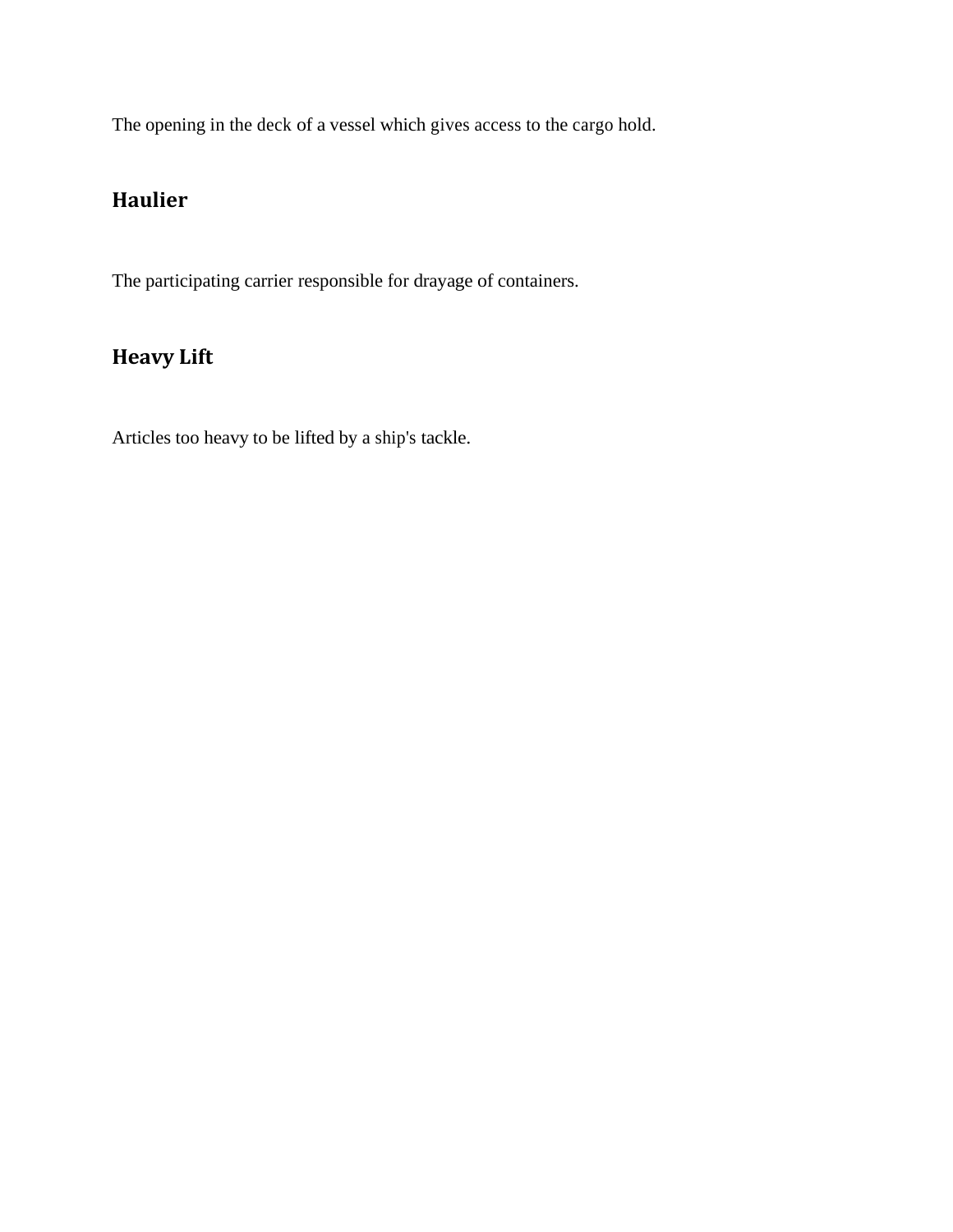## **Heavy-Lift Charge**

A charge made for lifting articles too heavy to be lifted by a ship's tackle.

# **High Cube (HC or HQ)**

Any container which exceeds 8 feet 6 inches (102 inches) in height, usually 9 feet 6 inches. **Hold**

It is the part of the ship below decks where the cargo is stored.

# **House Bill of Lading (HB/L)**

Bill of lading issued by a forwarder or an NVOCC operator.

## **House-to-House (H/H)**

See "CY/CY".

# **House-to-Pier (H/P)**

See "CY/CFS".

#### **Hull**

The body of a vessel exclusive of masts, yards, sails, rigging, machinery and equipment.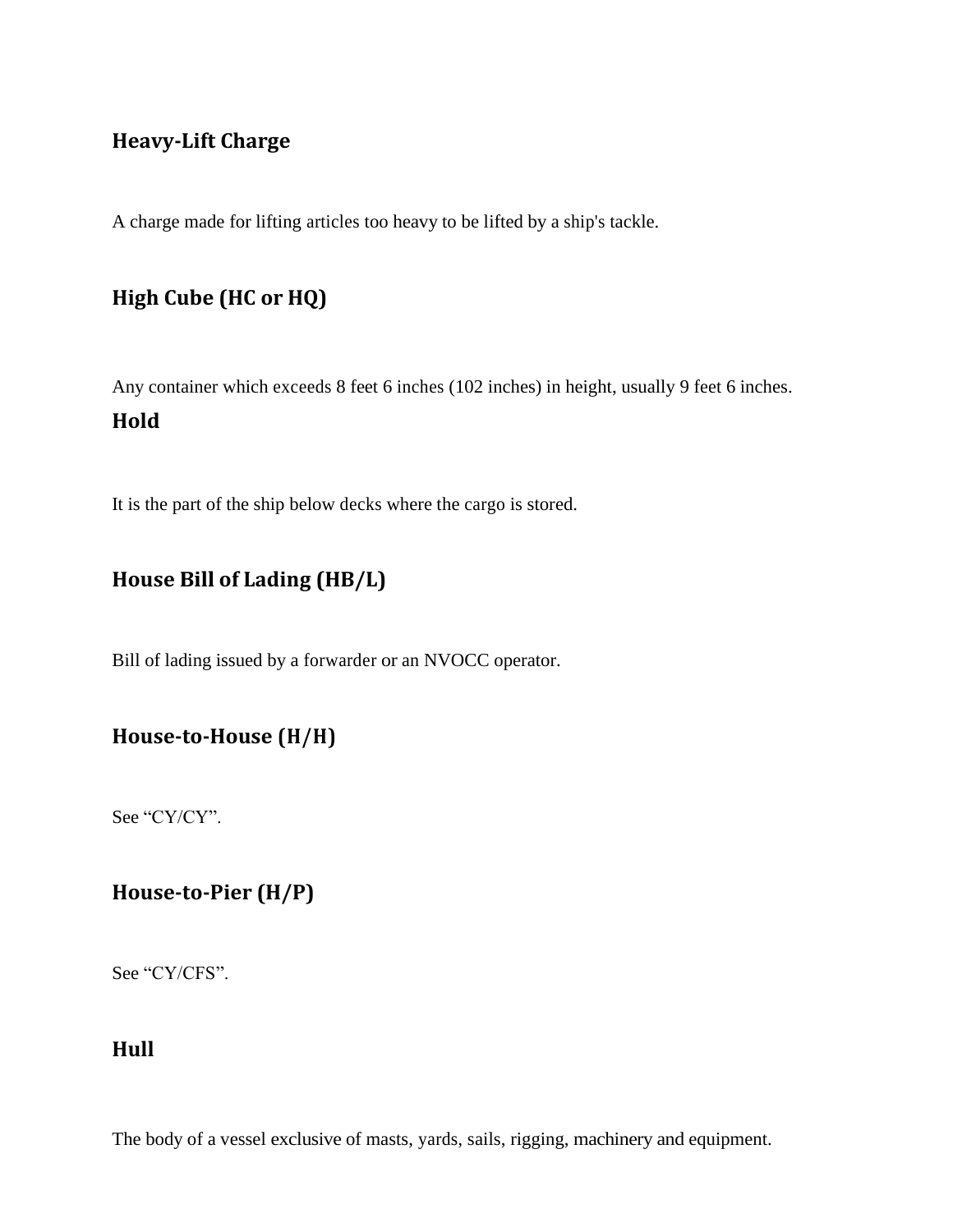# **Hull Underwriter**

The person with whom the ship hull, machinery apparel, and tackle is insured.

### **I.M.C.O.**

International Maritime Consultative Organization. A forum in which most major maritime nations participate and through which recommendations for the carriage of dangerous goods, bulk commodities and maritime regulations become internationally acceptable.

# **I P I**

Interior Points Intermodal. A term used by ocean carriers to describe door-to-door delivery service.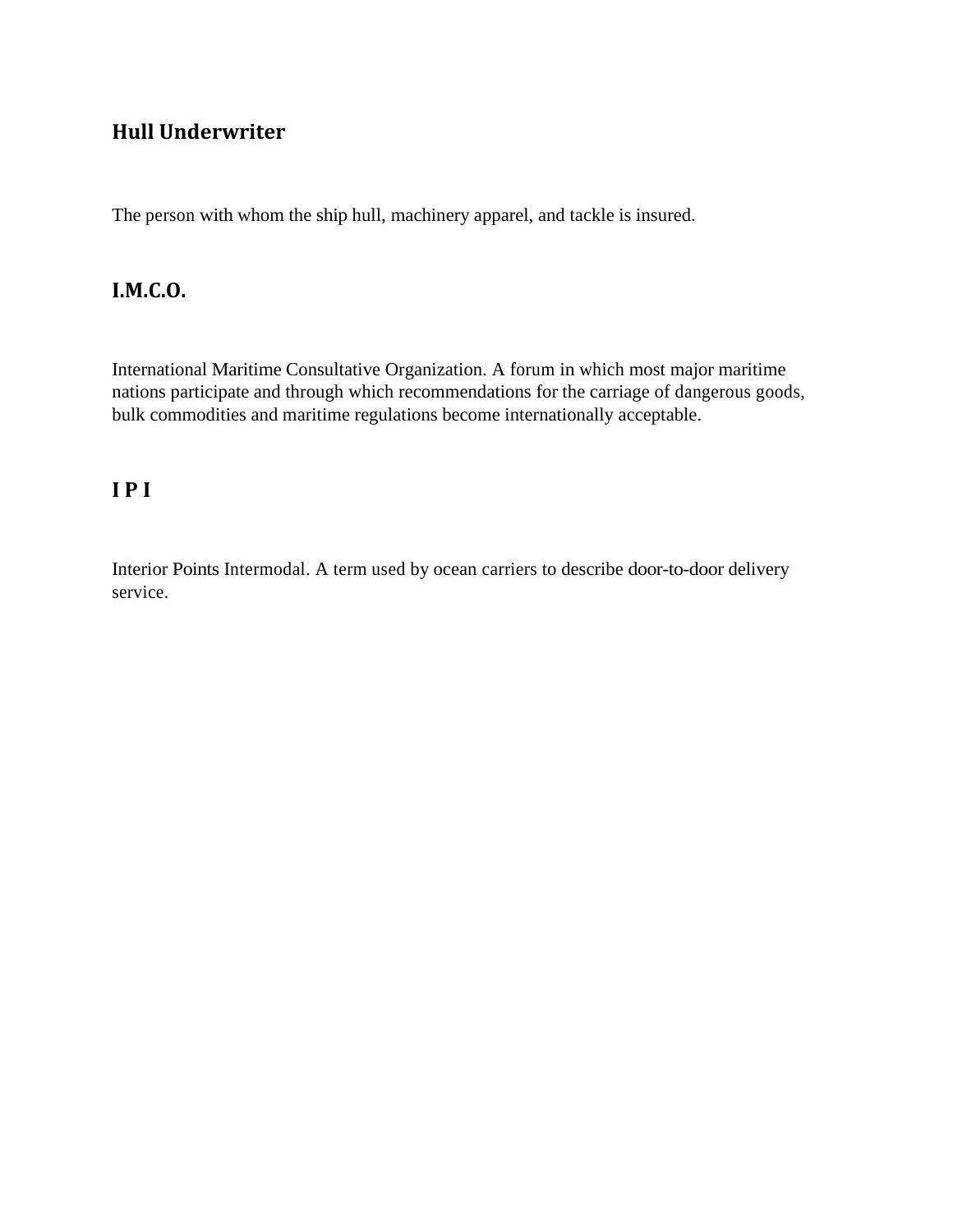#### **I.T.**

In Transit Document (Form 7512) issued by a licensed Customs Broker which allows U.S. Customs to monitor in bond shipments moving in the U.S.

#### **IMDG Code**

International Maritime Dangerous Goods Code. The IMCO recommendations for the carriage of dangerous goods by sea.

#### **Import**

To bring in goods from a foreign country.

#### **Import License**

A document required and issued by some national governments authorizing the importation of goods into their individual countries.

## **Import Permit**

Usually required for items that might affect the public health, morals, animal life, vegetation, etc. Examples include foodstuffs, feedstuffs, pharmaceuticals (human and veterinary), medical equipment, seeds, plants and various written material (including tapes, cassettes, movies, TV tapes or TV movies). In some countries an import permit is the same as an import license.

#### **In Bond**

A term, which indicates that an imported shipment was not cleared by Customs at the border, and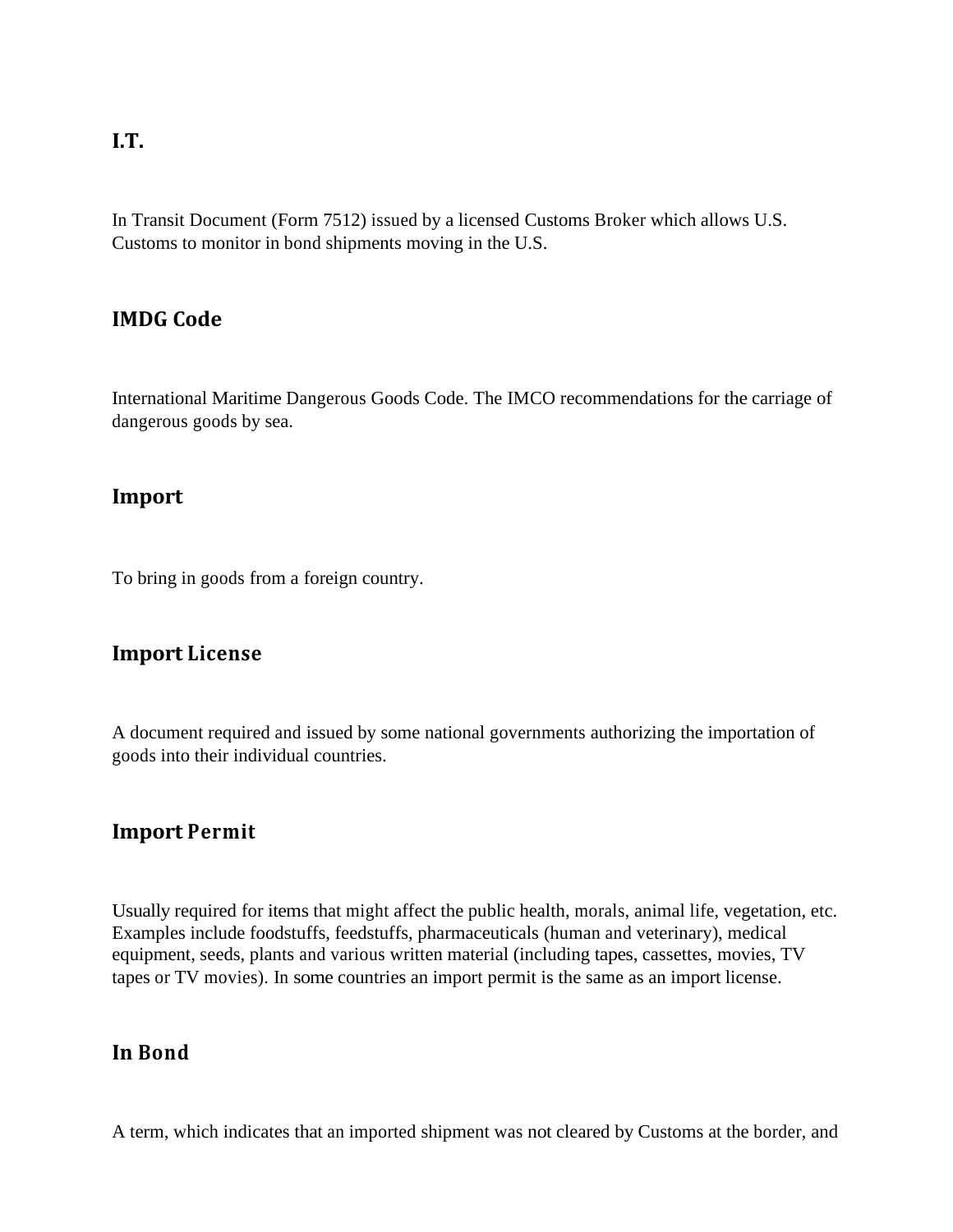is moving under a surety bond.

## **In Transit**

In passage from one place to another.

# **Inbound**

Inward bound. Direction of vessel or cargo going to port of discharge or final destination.

#### **Incoterms**

Incoterms are a set of uniform rules codifying the interpretation of trade terms defining the rights and obligation of both buyer and seller in an international transaction, thereby enabling an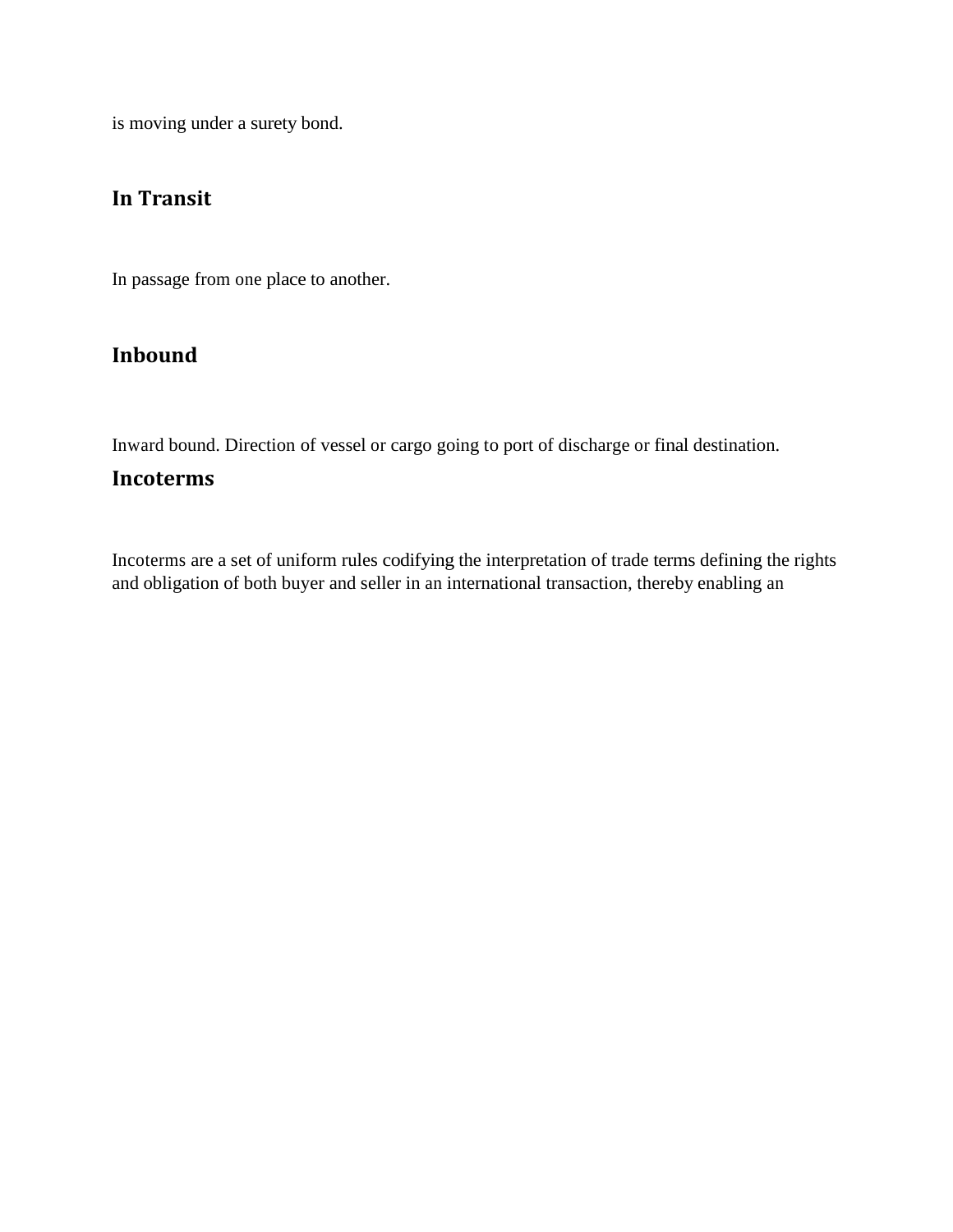otherwise complex basis for a sale contract to be accomplished in three letters. Incoterms are drafted by the International Chamber of Commerce.

### **Inland Clearance Depot**

A CFS with Customs Clearance Facilities.

#### **Insulated Container**

A container insulated on the walls, roof, floor and doors, to reduce the effect of external temperatures on the cargo.

#### **Insulated Tank Container**

The frame of a container constructed to hold one or more thermally insulated tanks for liquids. **Interchange**

Transfer of a container from one party to another.

#### **Intermodal**

Pertaining to transportation involving more than one form of carrier: truck, ship and rail.

#### **Intermodal Transport**

Moving ocean freight containers by various transportation modes. The fact that the containers are of the same size and have common handling characteristics permits them to be transferred from truck to railroad to air carrier to ocean carrier.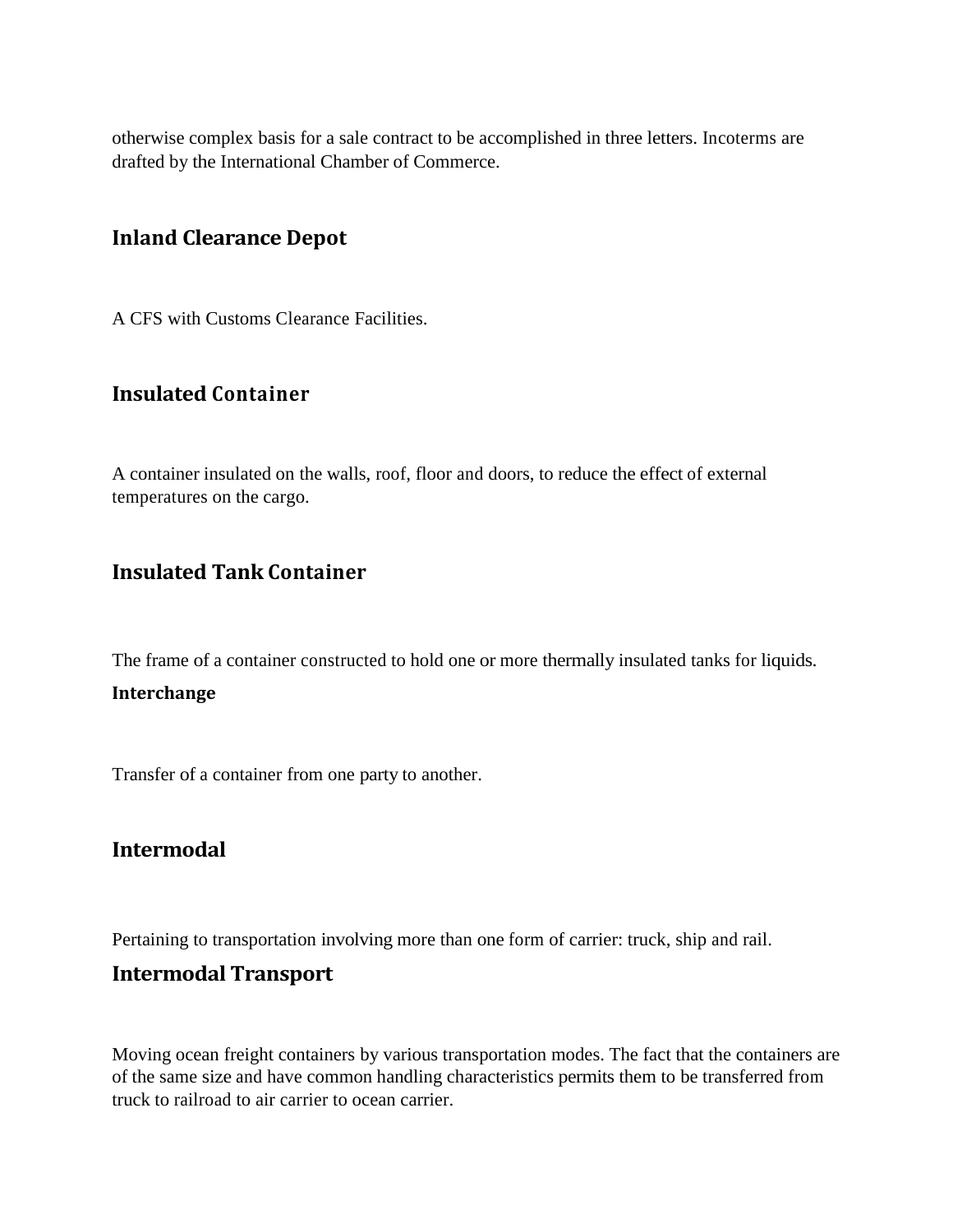# **International Organization for Standardization (ISO)**

ISO is a worldwide federation of national standards bodies from some 130 countries, one from each country. It is a non-governmental organization established in 1947 to promote the development of standardization facilitating international trade. ISO's work results in international agreements which are published as International Standards.

#### **Invoice**

Documentation supplying Customs with the type of goods, quantity, price of each type and terms of sale. The type of invoice required is determined by the shipment's value.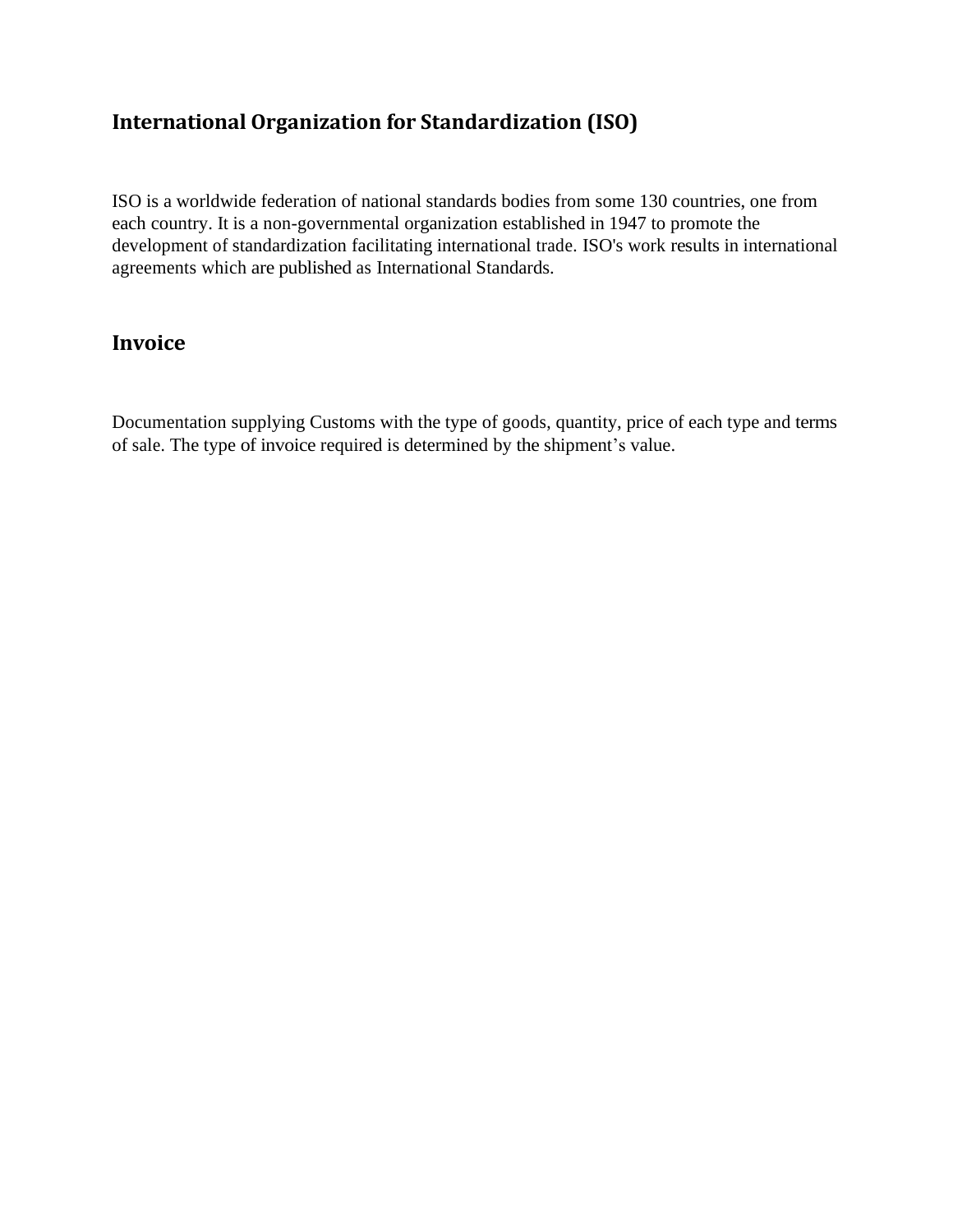# **Keel**

The main center-line structural member, running fore and aft along the bottom of a ship, sometimes referred to as the backbone.

## **Knot**

A unit of speed. The term "knot" means velocity in nautical miles per hour whether of a vessel or current. One nautical mile is roughly equivalent to 1.15 statute miles or 1.85 kilometers.

## **L.C.L.**

Less than Container Load. Cargo in quantity less than required for the application of a container load rate.

# **LCL/FCL**

See "CFS/CY".

# **LCL/LCL**

See "CFS/CFS".

# **Lashing**

Support for cargoes inside a container or a cargo hold to ensure that they are secured and will not be subject to rolling during the voyage from origin to destination.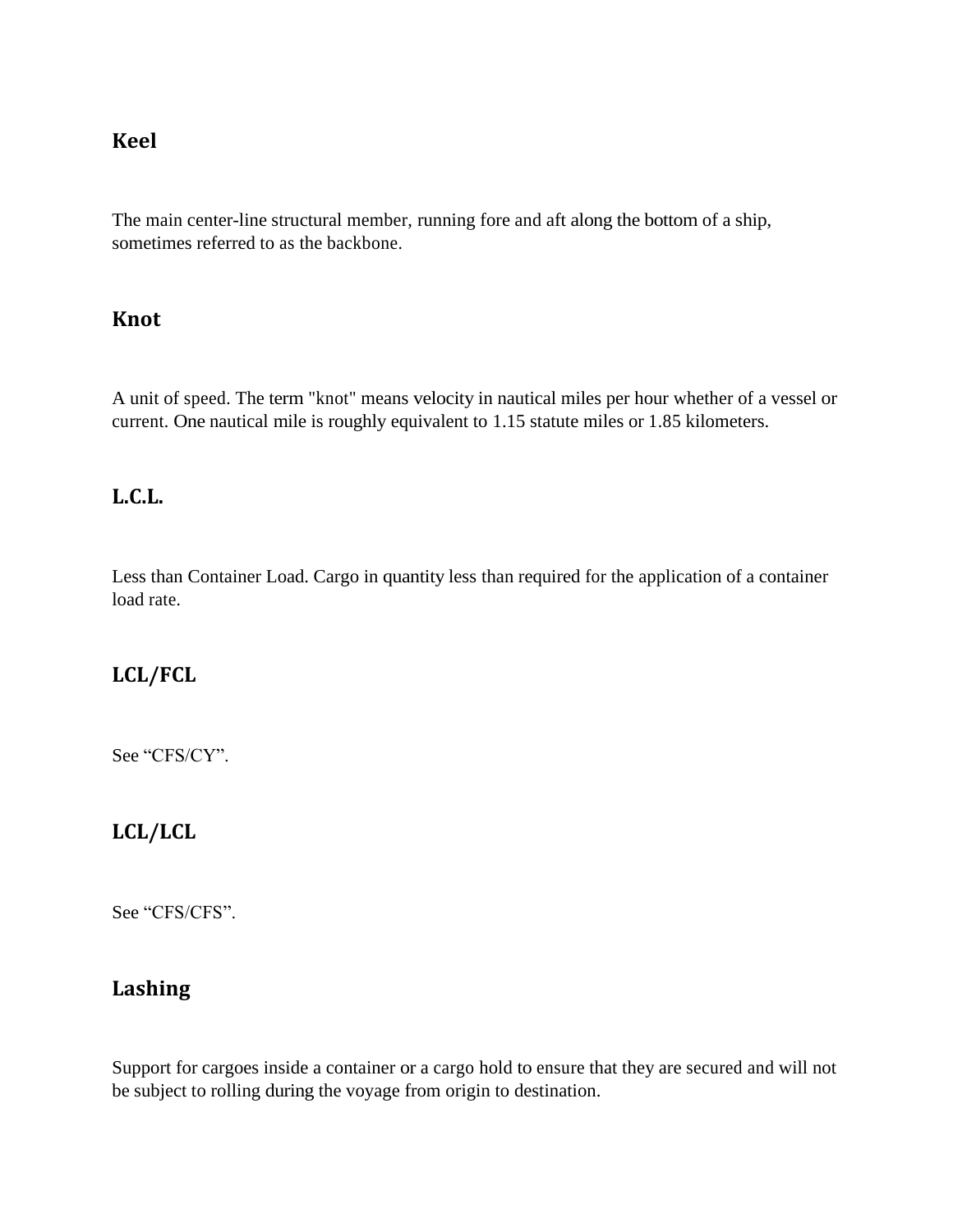## **Late-Come**

It is a term used in the liner industry when extensions are being given to the shippers against the official CY or CFS Closing date and time which carriers publish to the trade.

### **Letter of Indemnity**

Guarantee from the shipper or consignee to indemnify carriers or forwarders for costs and/or loss, if any, in order to obtain favorable action by carriers or forwarders. It is customary practice for carries and forwarders to demand letters of indemnity from consignees for taking delivery of cargoes without surrendering bill of lading which has been delayed or is lost.

#### **Lien**

A legal claim upon goods for the satisfaction of some debt or duty.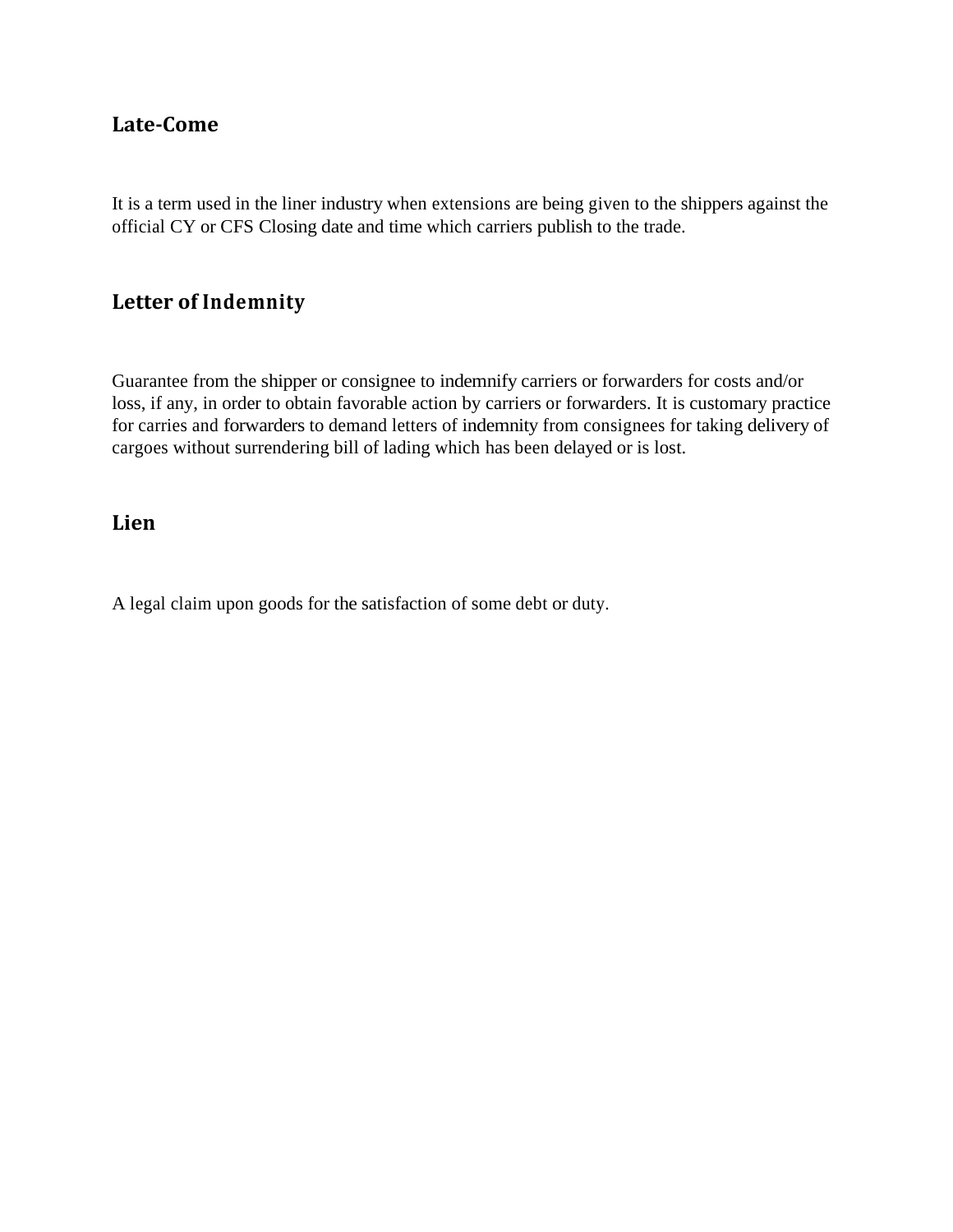# **Lift-On/Lift-Off (LO-LO)**

A container ship onto which containers are lifted by crane.

### **Lighter**

An open or covered barge towed by a tugboat and used mainly in harbors and inland waterways. **Lighterage**

Refers to the carriage of cargoes by lighter and the charge assessed therefore.

#### **Liner**

Vessel plying a regular trade/defined route against a published sailing schedule.

## **Liner Terms**

Freight includes the cost of loading onto and discharging from the vessel.

# **Lloyds' Registry**

An organization maintained for the surveying and classing of ships so that insurance underwriters and others may know the quality and condition of the vessels offered for insurance or employment.

## **Load Factor**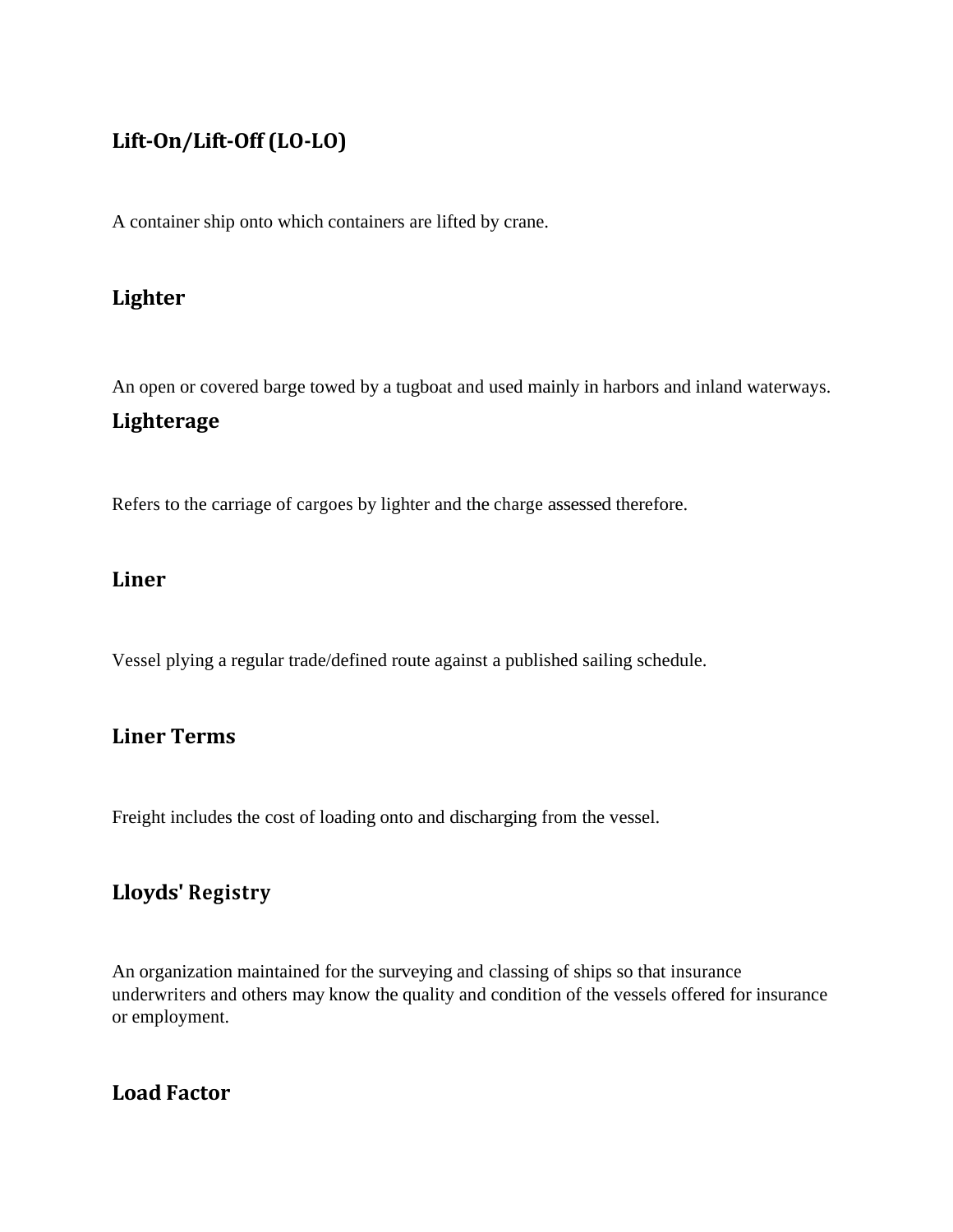Percent of loaded containers against total capacity of vessel or allocation.

# **Locking Bar**

Device that secures container doors at top and bottom.

## **Long Ton**

2,240 pounds.

## **Longshoreman**

Workers employed in the terminals or quays to load and unload ships. They are also known as "Stevedores". Loop A particular service of any Consortium or Carrier among various ports of calls, with the objective of creating a niche in the market for the first port of discharge.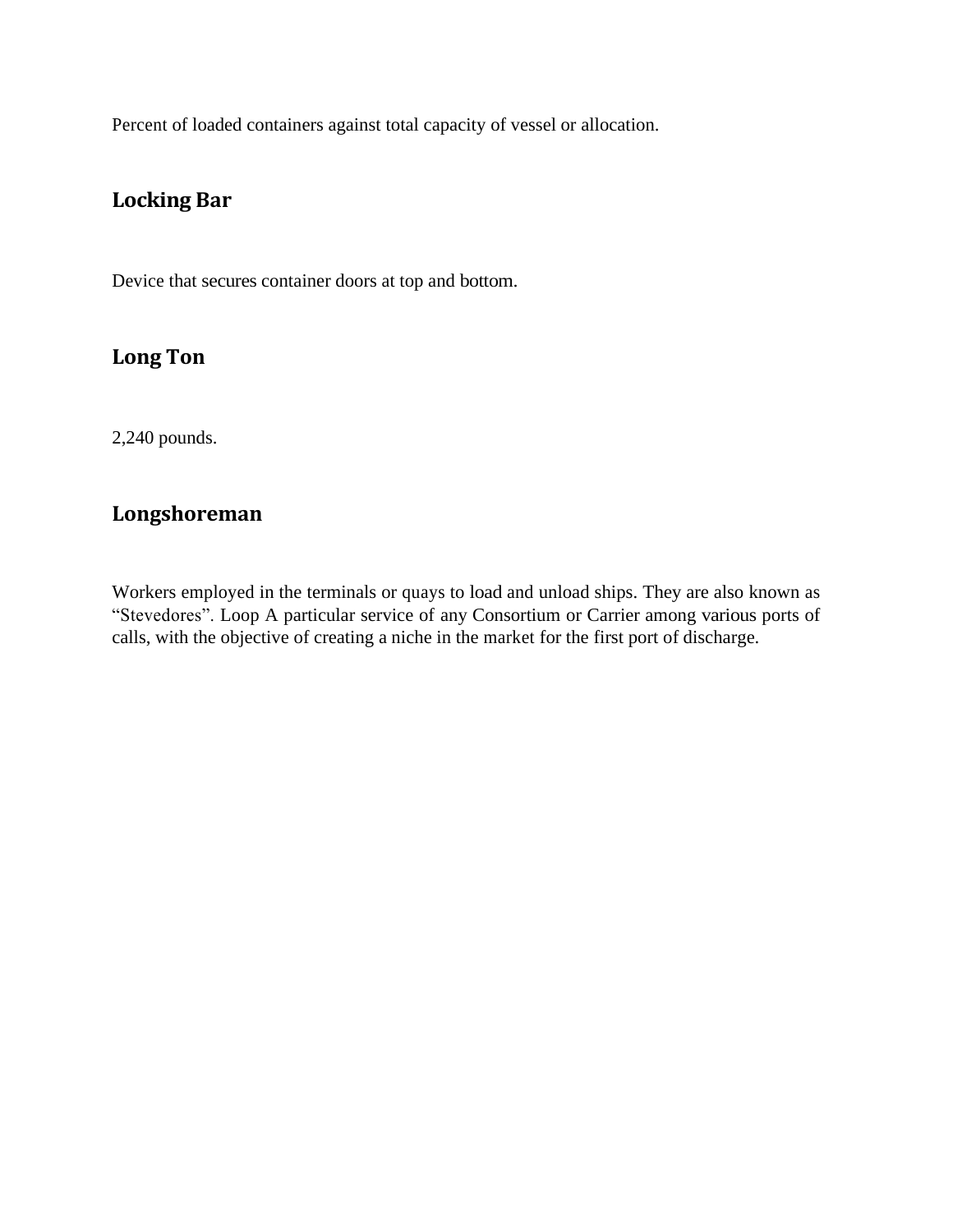#### **Loose**

Without packing.

#### **Low-Bed**

A trailer or semi-trailer with no sides and with the floor of the unit close to the ground.

#### **Manifest**

A document that lists in detail all the bills of lading issued by a vessel or its agent or master, i.e., a detailed summary of the total cargoes or containers loaded in a vessel. Used principally for customs purposes. It is also called summary of Bills of Lading.

# **Maquiladoras (ma·kil·a·dor·as)**

Duty-free (for U. S. import) manufacturing plants located in Mexico.

#### **Marine Insurance**

Broadly, insurance covering loss or damage of goods at sea. Marine insurance typically compensates the owner of merchandise for losses sustained from fire, shipwreck, piracy and various other causes but excludes losses that can be legally recovered.

#### **Maritime**

Business pertaining to commerce or navigation transacted upon the sea or in seaports in such matters as the court of admiralty has jurisdiction over.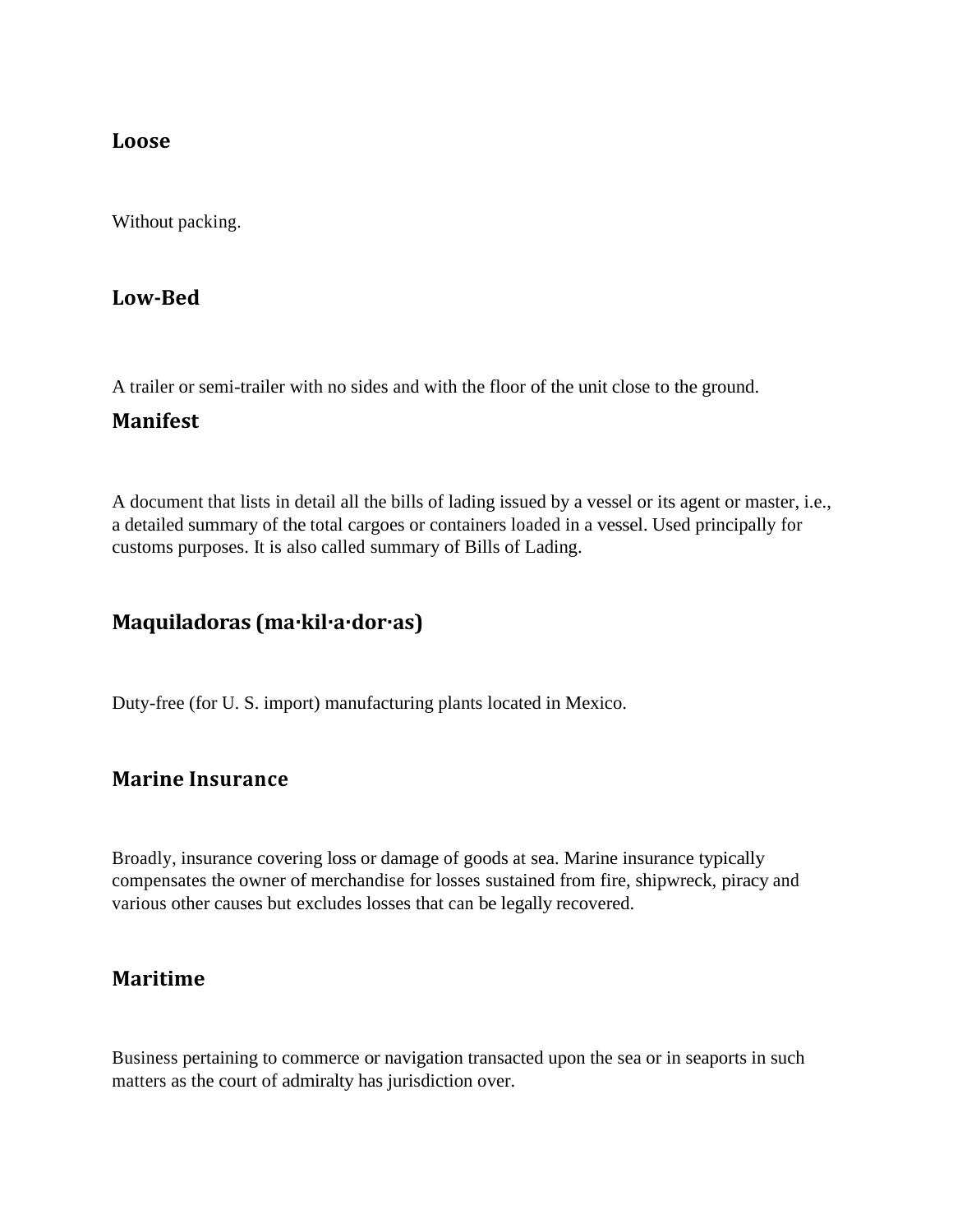# **Marks and Numbers**

Marks and Numbers placed on packages for export for identification purposes; generally a triangle, square, circle, diamond, or cross with letters and/or numbers and port discharge. They are of important use before containerization.

# **Master Bill of lading (MB/L)**

See "Ocean Bill of lading".

#### **Master Lease**

Master lease is one form of a short-term lease, which refers to the leasing of the containers by carriers from those leasing companies.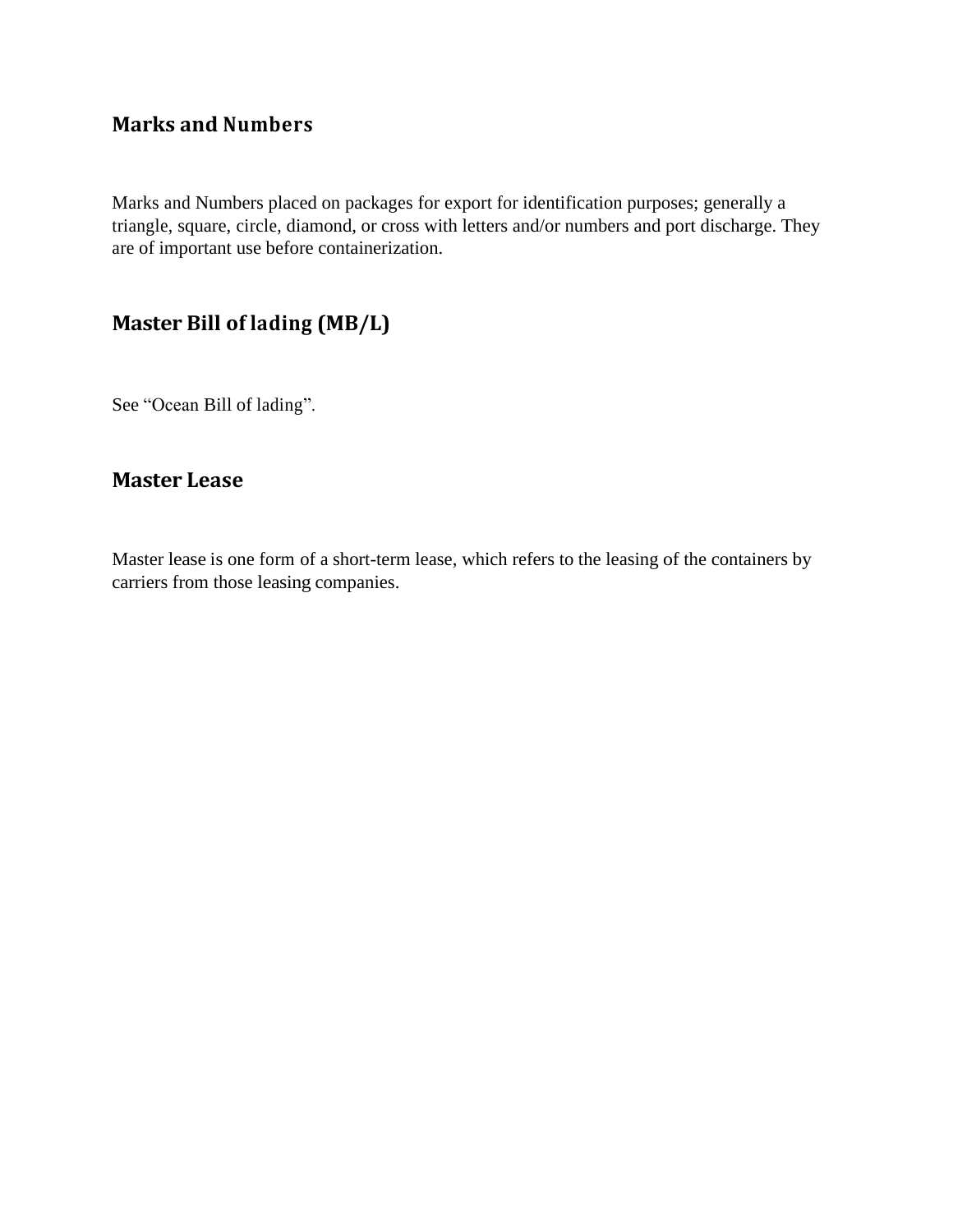### **Master Lease Leasing Cost**

Master lease leasing cost includes container rental, depot lift-on/lift-off charge, on/off hire drayage, drop-off charge and offhire repair cost, etc. Due to off-hire quota limitation, the average on-hire period is around 73 days for 20'GP, 40'GP and 102 days for 40'HQ.

#### **Mate's Receipt**

A receipt signed by a mate of the vessel, acknowledging receipt of cargo by the vessel. The individual in possession of the mate's receipt is entitled to the bill of lading, which in due course is issued in exchange for that receipt.

#### **Maximum Payload**

Maximum cargo that can be loaded into a container either by weight or volume.

#### **Maximum Rate**

The highest freight rate permitted by a regulatory body to apply between points.

#### **Measurement Ton**

1 cubic meter. One of the alternative bases of Freight Tariff.

### **Microbridge**

A landbridge movement in which cargo originating/destined to an inland point is railed or trucked to/from the water port for a shipment to/from a foreign country. The carrier is responsible for cargo and costs from origin to destination. Also known as I.P.I. or Through Service.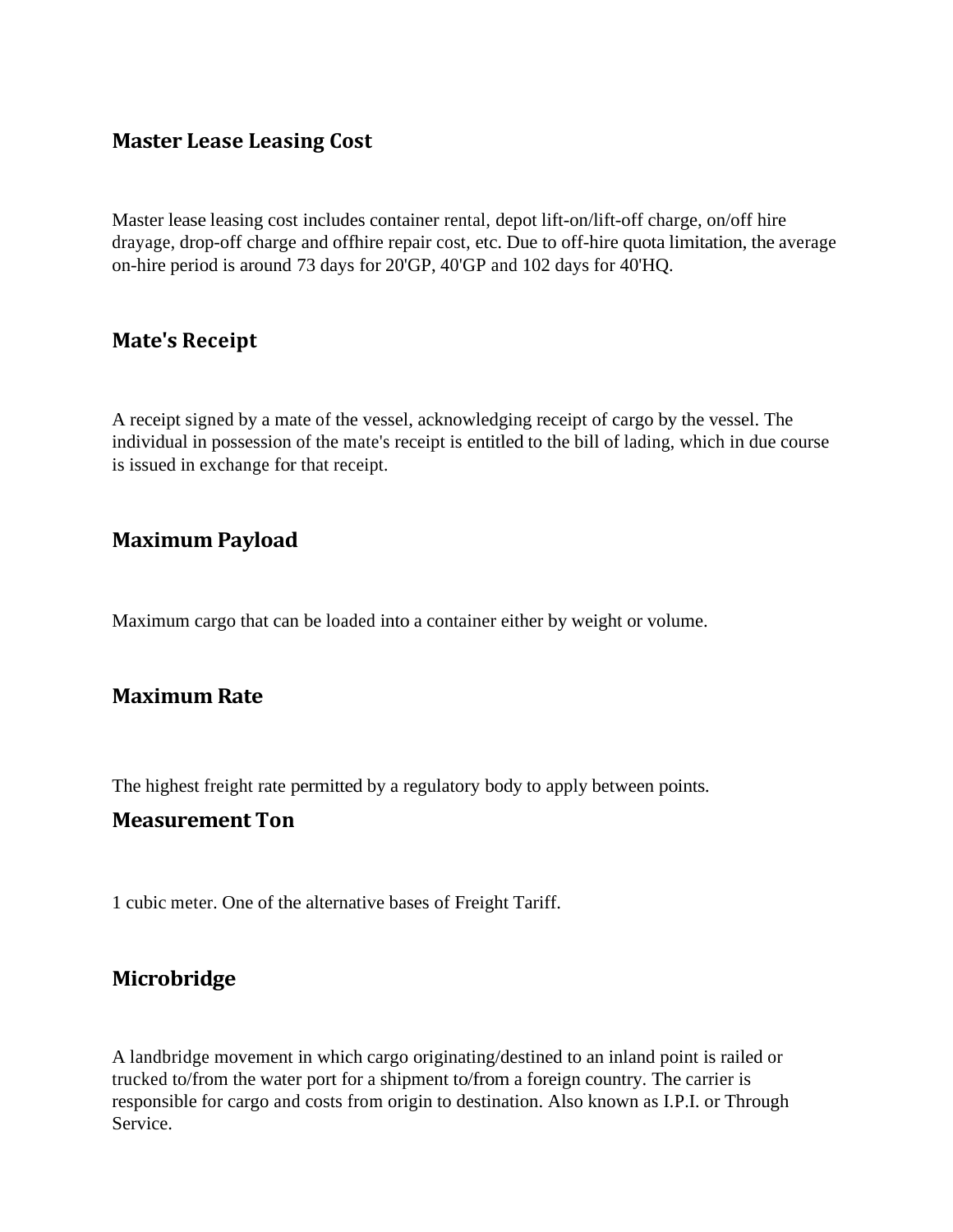# **Mini Landbridge (MLB)**

An intermodal system for transporting containers from/to a foreign country by water to/from a U.S. ocean port other than the arrival port by rail at through rates and documents.

# **Mini-Bridge**

Cargo moving from/to an inland destination on one bill of lading from/to a foreign port through two U.S. ports.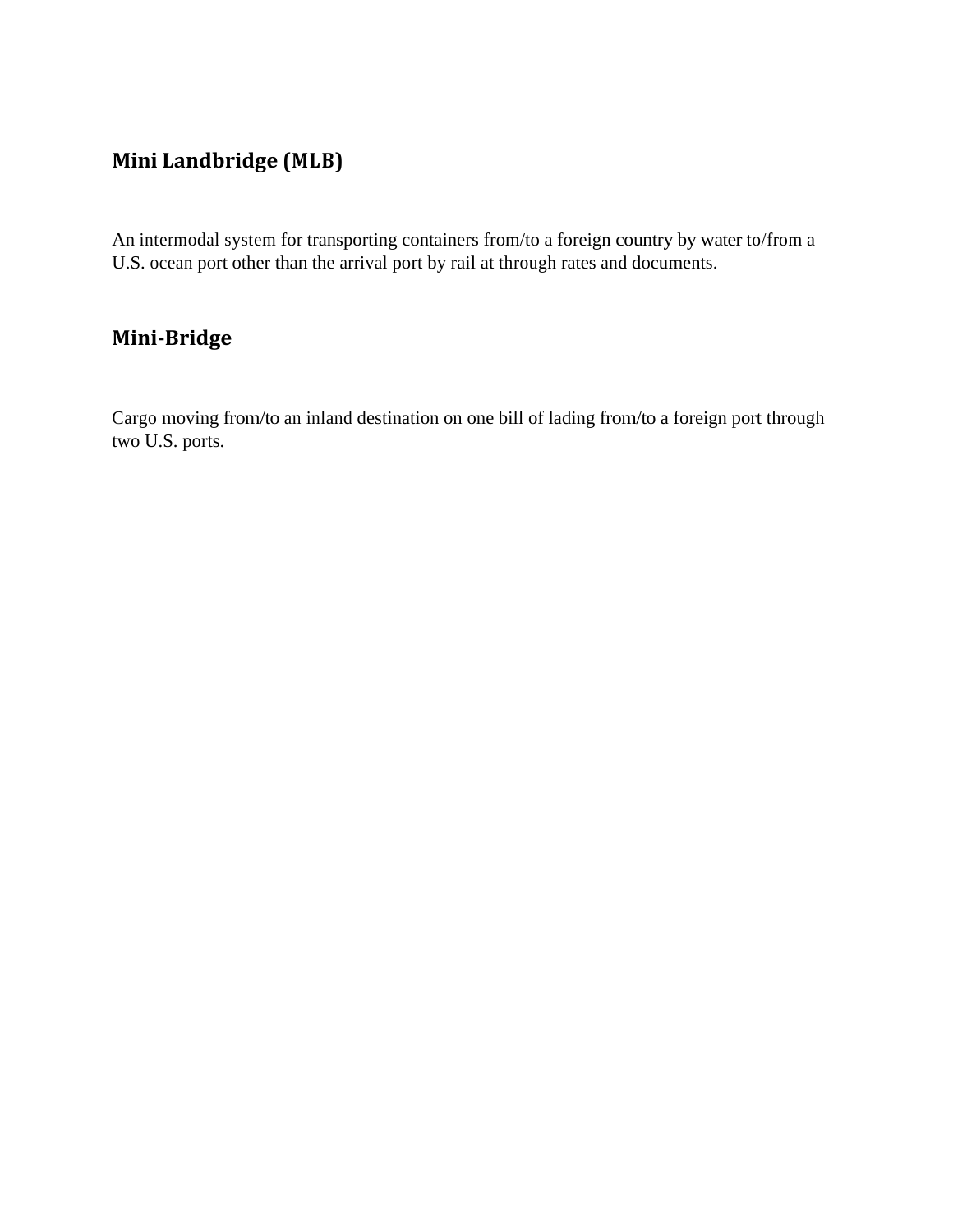## **Minimum Charge**

The lowest charge that can be assessed to transport a shipment.

# **MT (M/T)**

(a) Metric Ton or Cubic meter. (b) Empty container. (c) Multimodal Transport.

## **NAFTA…North American Free Trade Agreement**

The joint Canada, Mexico and United States treaty to reduce tariffs and trade barriers to promote cross-border economic activity.

# **NVOCC**

Non-Vessel Operating Common Carrier. Cargo consolidator of small shipments in ocean trade into containers at the port.

# N**egotiable Bill of Lading**

Nriginal bill of lading endorsed by shipper that is used for negotiating with banks.

#### **Negotiating Bank**

A bank named in the credit; examines the documents and certifies to the issuing bank that the terms are complied with.

## **Net Tonnage**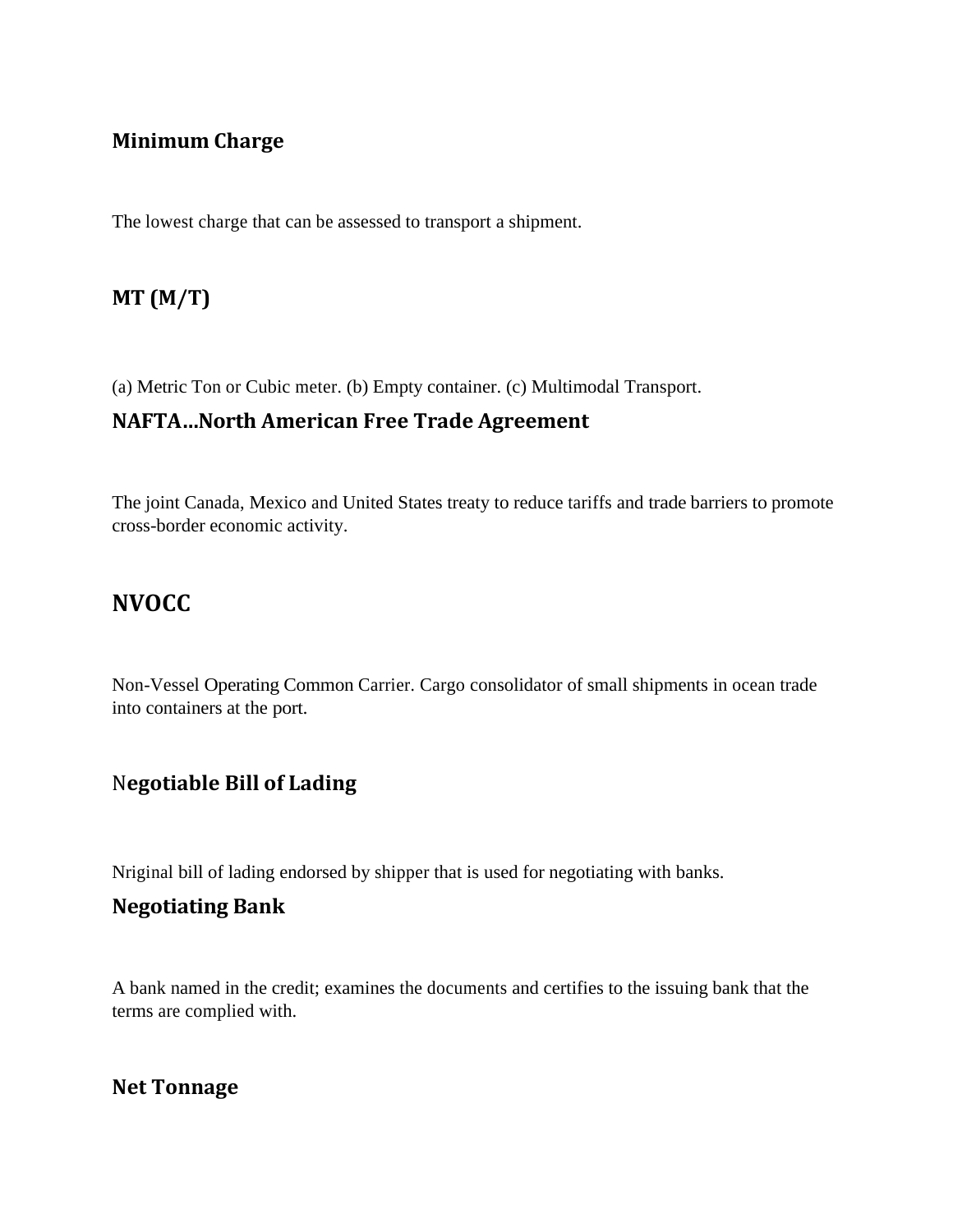A vessel's gross tonnage minus deductions of space occupied by accommodation for crew, by machinery, for navigation, by the engine room and fuel. A vessel's net tonnage expresses the space available for passengers and cargoes.

# **Net Weight**

Weight of the goods alone without any immediate wrappings, e.g., the weight of the contents of a tin can without the weight of the can. Also called actual net weight.

# **Non-negotiable Bill of Lading**

Copy of original bill of lading which cannot be negotiated with banks.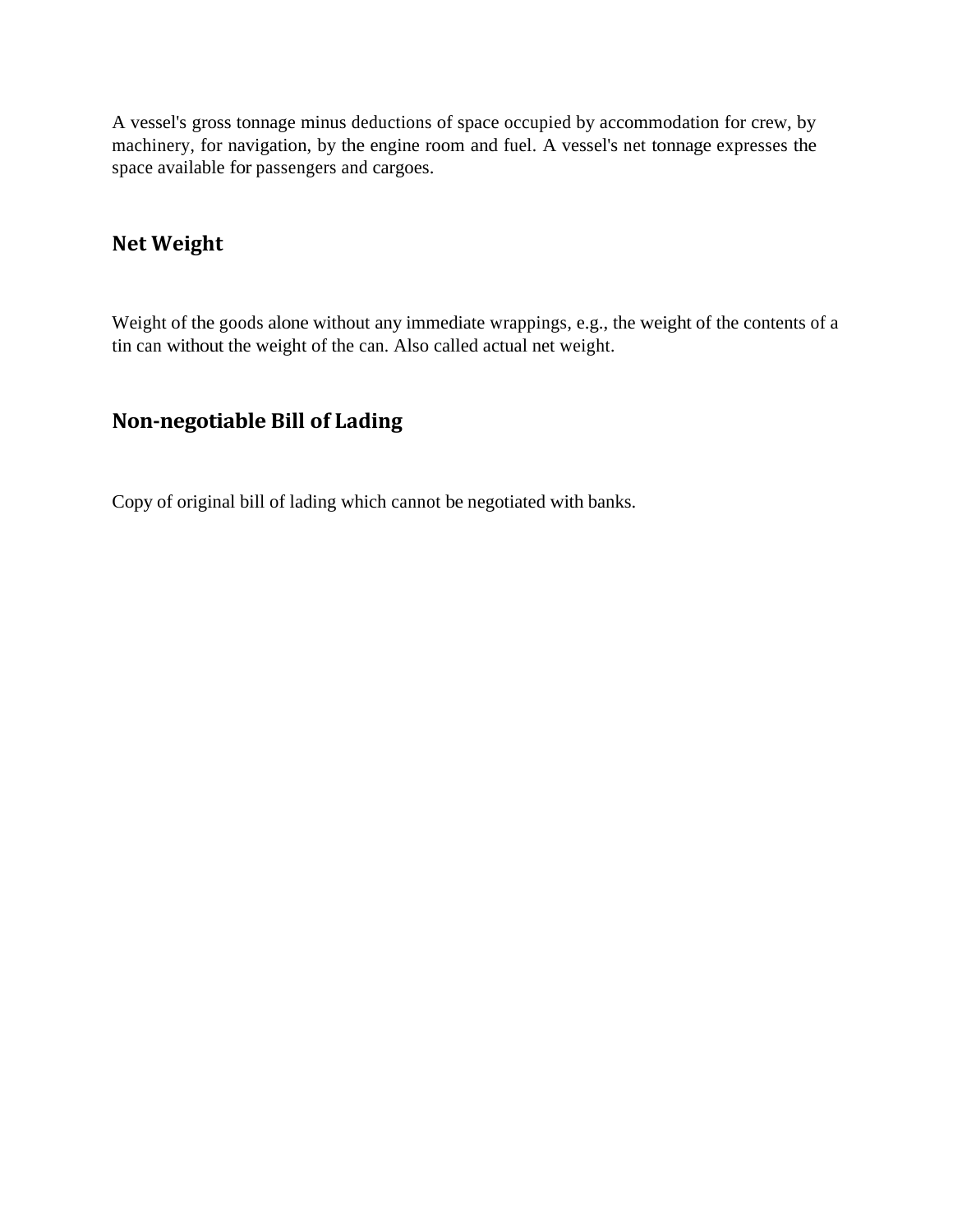# **Non-vessel Owning / Operating Common Carrier (N.V.O.C.C.)**

(a) A cargo consolidator of small shipments in ocean trade, generally soliciting business and arranging for or performing containerization functions at the port. (b) A carrier issuing bill of lading for carriage of goods on vessel which he neither owns nor operates.

## **O.C.P. rate**

Overland Common Point rates which are generally lower than local tariff rates. They were established by the U.S. West Coast steamship companies in conjunction with railroads serving the western U.S. ports so that cargo originating or destined to the American Midwest and East would be competitive with all-water rates via the U.S. Atlantic and Gulf ports. O.C.P. rates are also applicable to eastern Canada.

#### **O.R.C.**

Origin Receiving Charge. A Terminal Handling Charge levied at ports of loading.

## **Ocean Bill of Lading (Ocean B/L)**

A bill of lading issued by the ocean-going carriers.

#### **Ocean Route**

The all-water transportation portion of a route.

#### **On Board**

Cargoes or containers landed onto the cargo hold or the cells of carriers.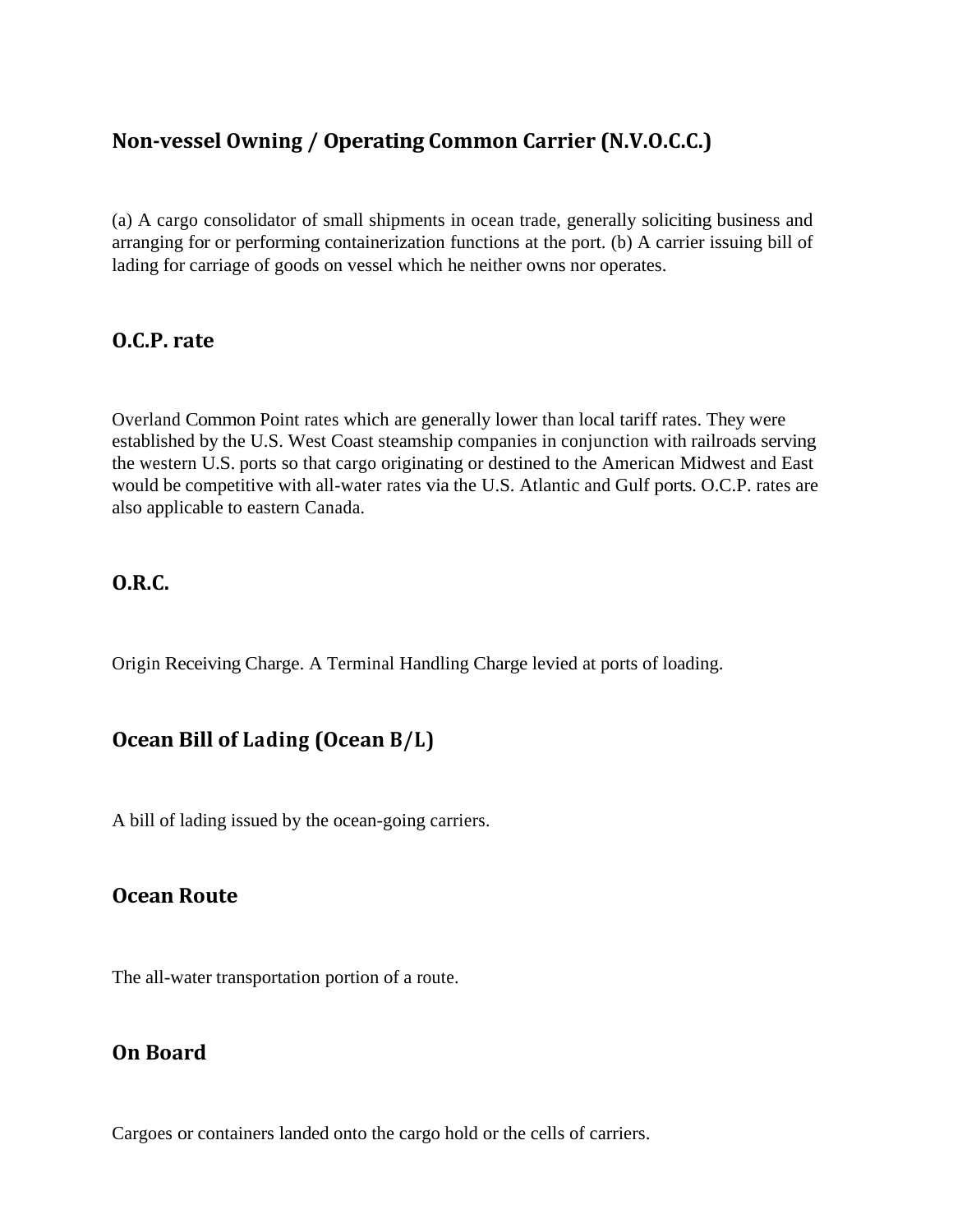# **On Board Bill of Lading**

A Bill of Lading in which a carrier acknowledges that cargoes have been placed on board a certain vessel. The on-board date of bills of lading is the date on which liabilities of the carrier start.

## **On Deck**

A special stowage instruction to confine that the cargo stowage must be on deck rather than under deck.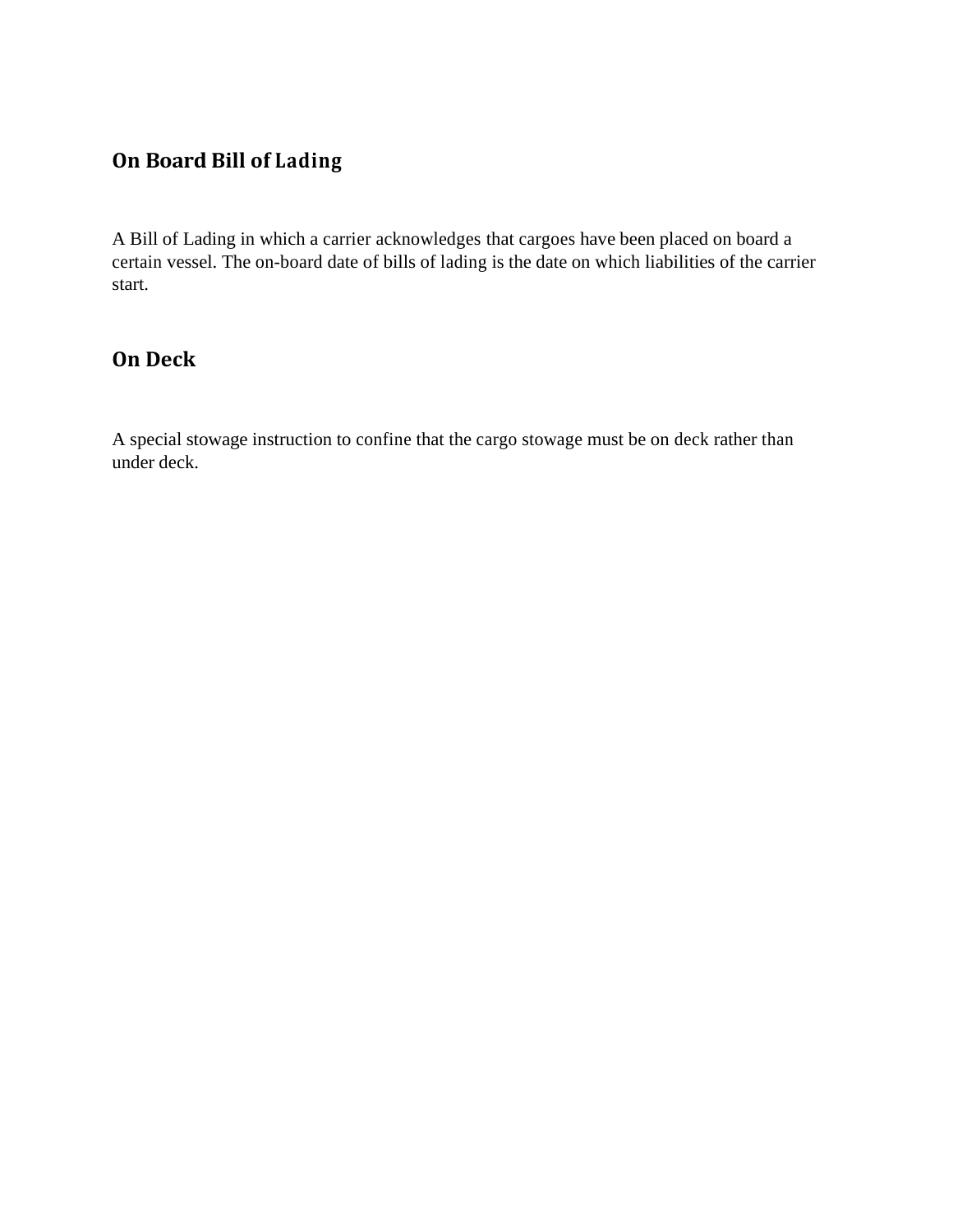#### **One-Way lease**

The lease of containers that covers the outbound voyage only, after which the container is returned to the lease holder at or near destination agreed.

# **Open-Top Container**

A container fitted with a solid removable roof or with a tarpaulin roof that can be loaded or unloaded from the top.

## **Outbound**

Outward bound. Direction of vessel or cargo going out from port of loading or point/place of receipt.

## **Overheight Cargo**

Cargoes which exceed 9-1/2 ft. in height. They have to be stowed normally in an open-top container.

## **PAPS…Pre-Arrival Processing System**

An electronic system that allows U.S. Customs to review and pre-release shipments for import into the U.S.

## **PARS/INPARS…Pre-Arrival Review System**

Available both at the border and inland (INPARS). An electronic system that allows CCRA to review and pre-release shipments for import into Canada.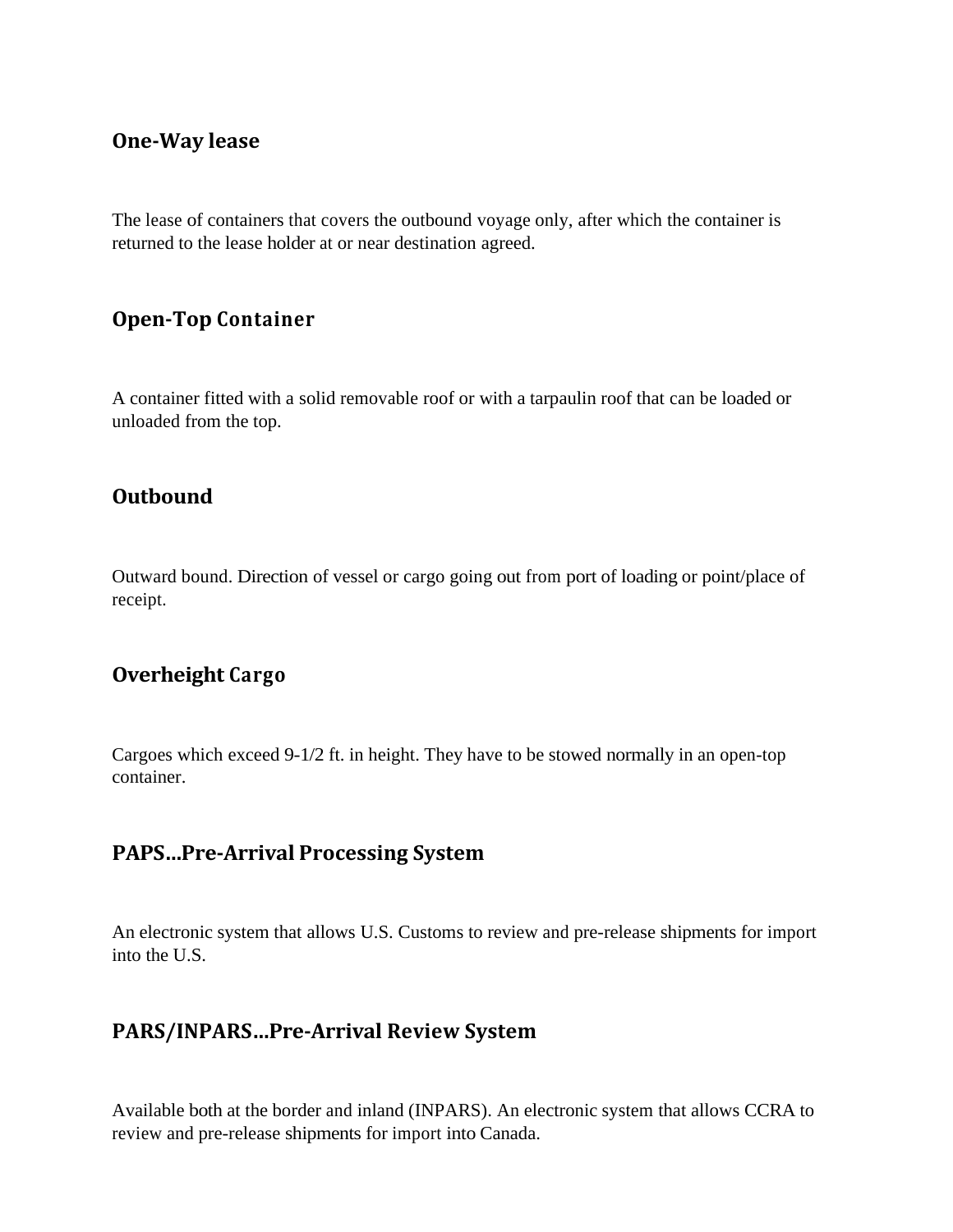# **P.O.D.**

Port of Discharge. The port at which cargoes or containers are discharged from vessel. When transshipment is needed, there can be a number of PODs during the course of shipment until it reaches the final POD.

## **P.O.L.**

Port of Loading. The port at which cargoes or containers are loaded onto vessels.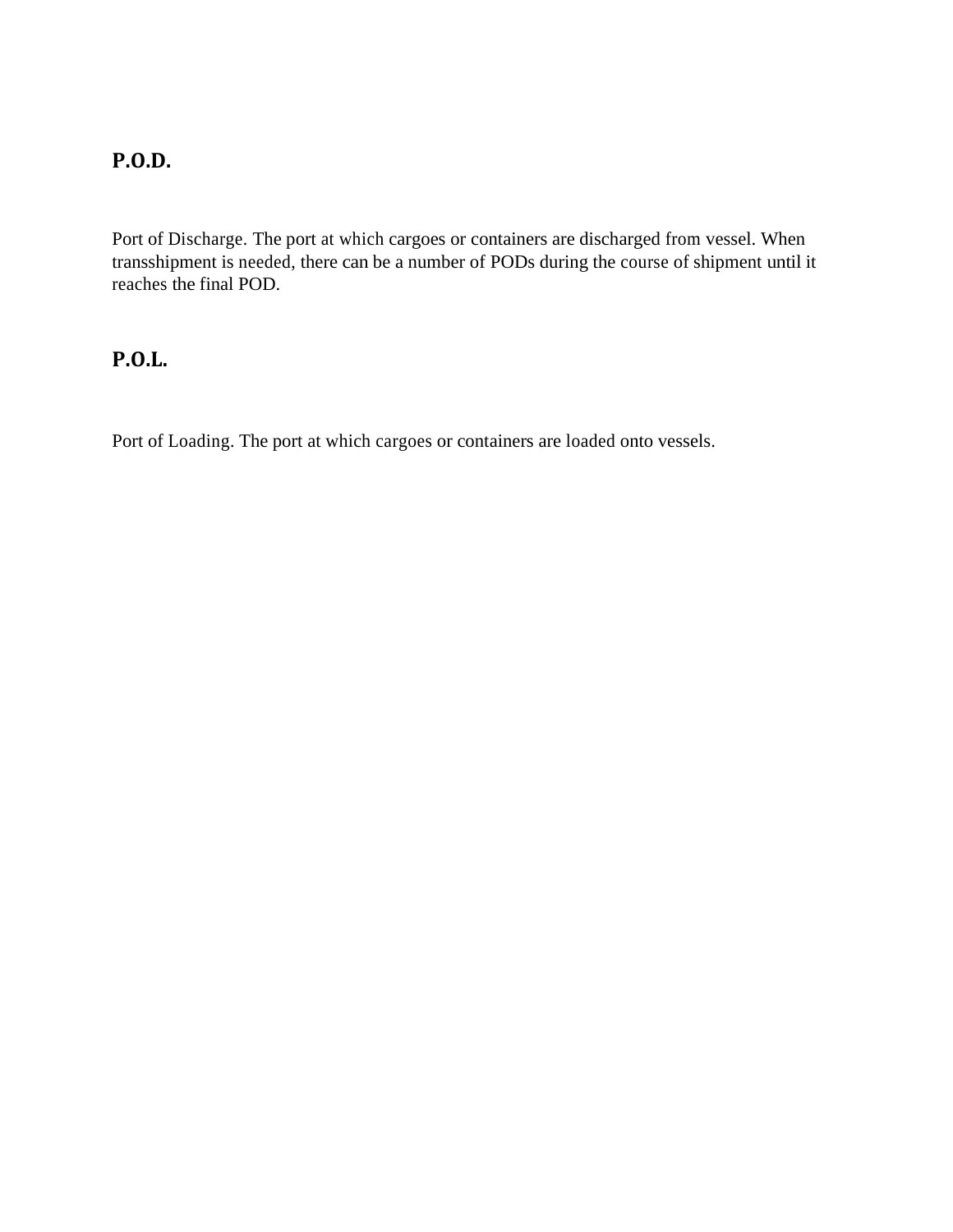## **PIP…Partners in Protection**

A CCRA initiative designed to enlist the cooperation of private industry in efforts to enhance border security and increase awareness of customs compliance issues.

## **Packing List**

A document provided by the shipper detailing the packaging of the goods, including their weight and measurement, and assortment, etc.

## **Pallet**

A platform (usually two-deck), with or without sides, on which a number of packages or pieces may be loaded to facilitate handling by a lift-truck.

# **Participating Carrier (Tariff)**

A carrier that is a party, under concurrence, to a tariff issued by another transportation line or by a tariff's publishing agent.

#### **Per Diem**

Per day.

## **Perishable Cargo**

Cargo subject to decay or deterioration, normally fresh food and vegetables, etc.

# **Pier-to-House (P/H)**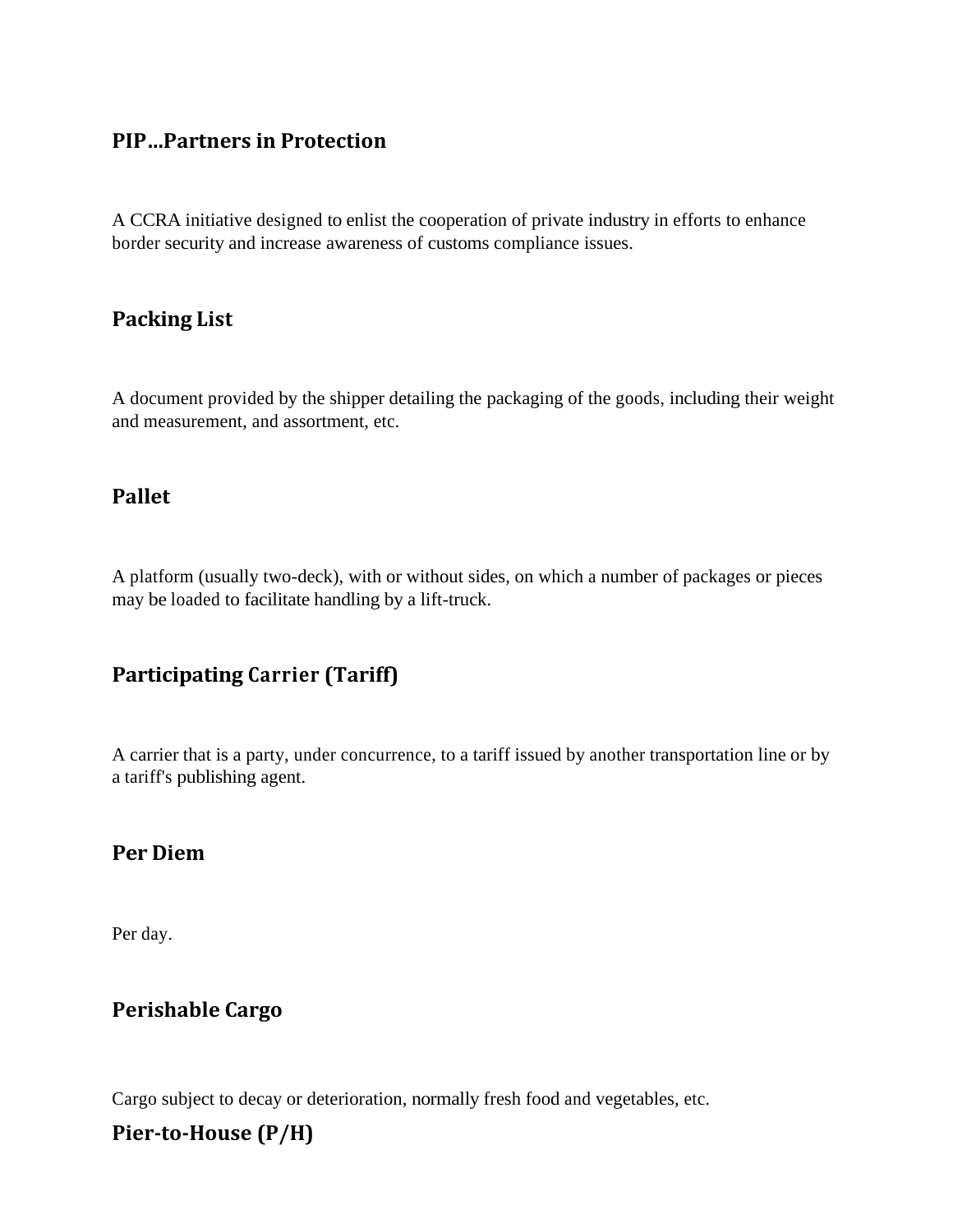See "CFS/CY".

# **Pier-to-Pier (P/P)**

See "CFS/CFS".

# **Pilot**

A person whose office or occupation is to steer ships, particularly along a coast or into and out of a harbor.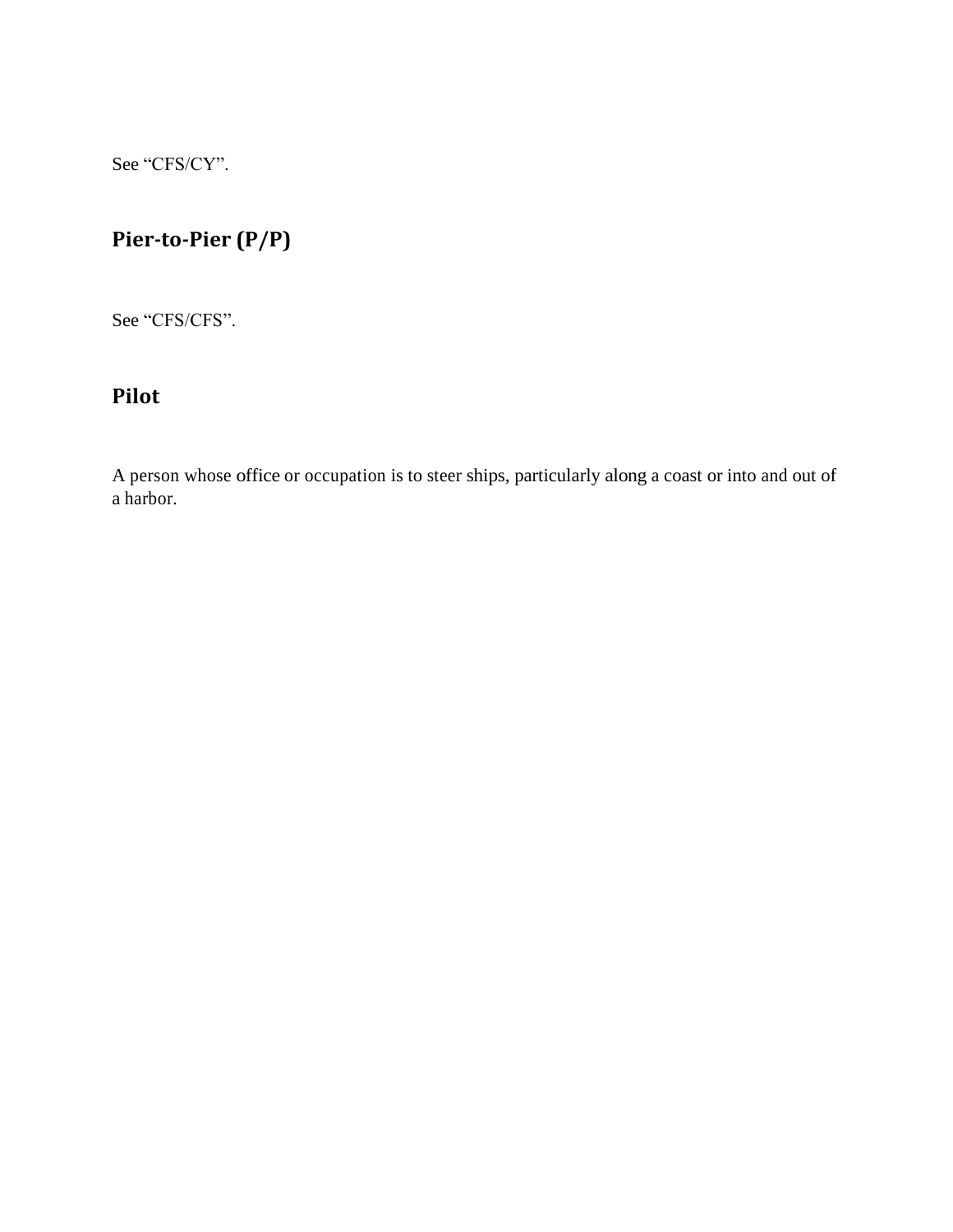## **Place of Acceptance**

See "Place of Receipt".

## **Place of Delivery**

See "Final Destination".

# **Place of Receipt (P.O.R.)**

Location where cargo enters the care and custody of the carrier. Same as Place of Acceptance. It is the starting port of carrier's liability upon receipt of cargoes from shippers.

#### **Port**

(a) Harbor with piers or dock. (b) Left side of a ship when facing the bow. (c) Opening in a ship's side for handling freight.

# **Port of Arrival**

Location where imported merchandise is off loaded from the importing aircraft or vessel.

#### **Port of Call**

A port where a vessel discharges or receives traffic.

# **Port of Discharge**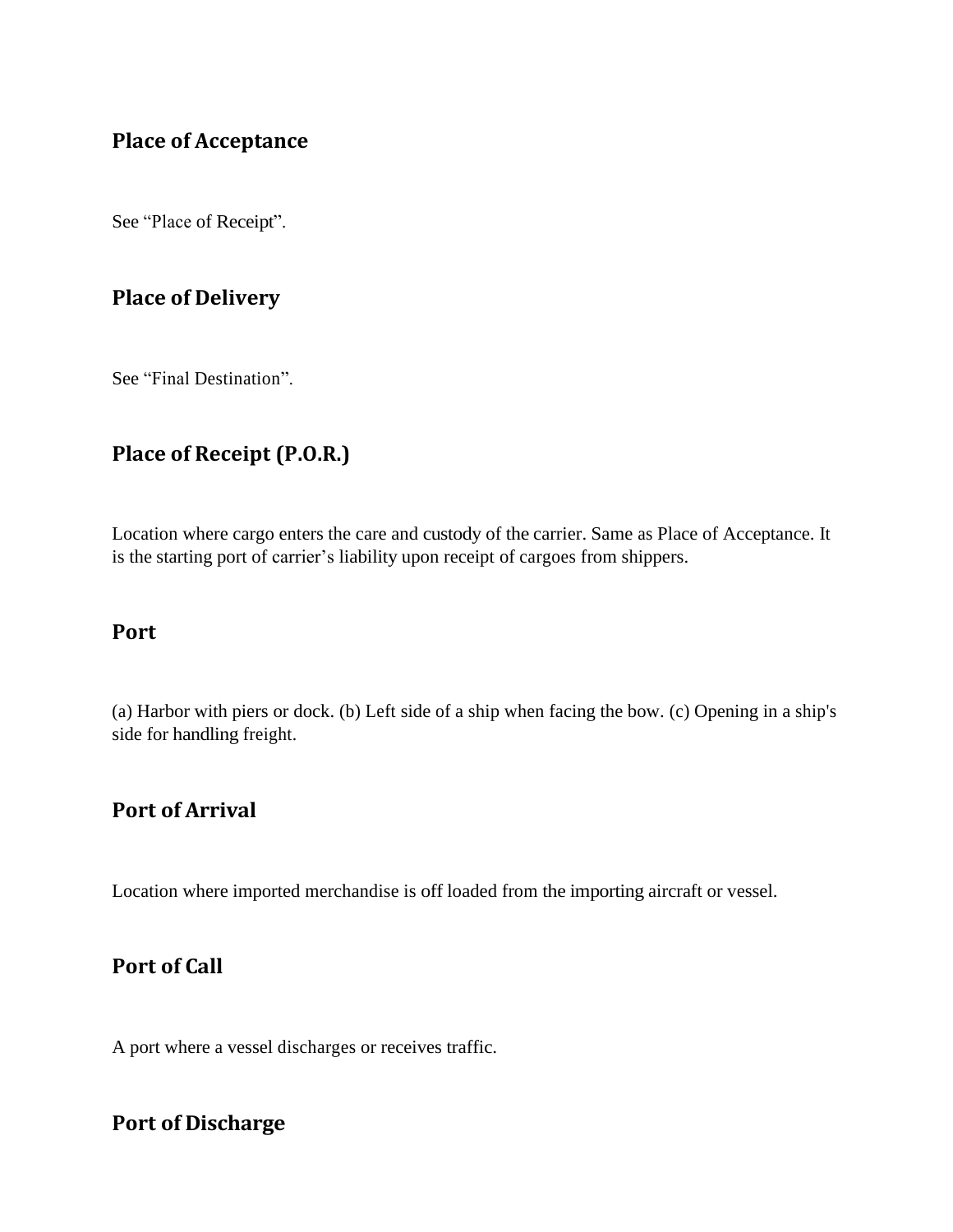A port where cargoes and containers are unloaded from a vessel.

#### **Port of Entry**

A port where cargoes and containers destined elsewhere are actually discharged from a vessel. **Port of Loading (POL)**

A port where cargoes or containers are loaded onto a vessel.

# **Quarantine**

The period during which a vessel is detained in isolation until free from any contagious disease among the passengers or crew. The word is now applied to the sanitary regulations which are the modern substitute for quarantine. During the quarantine period, the Q flag is hoisted.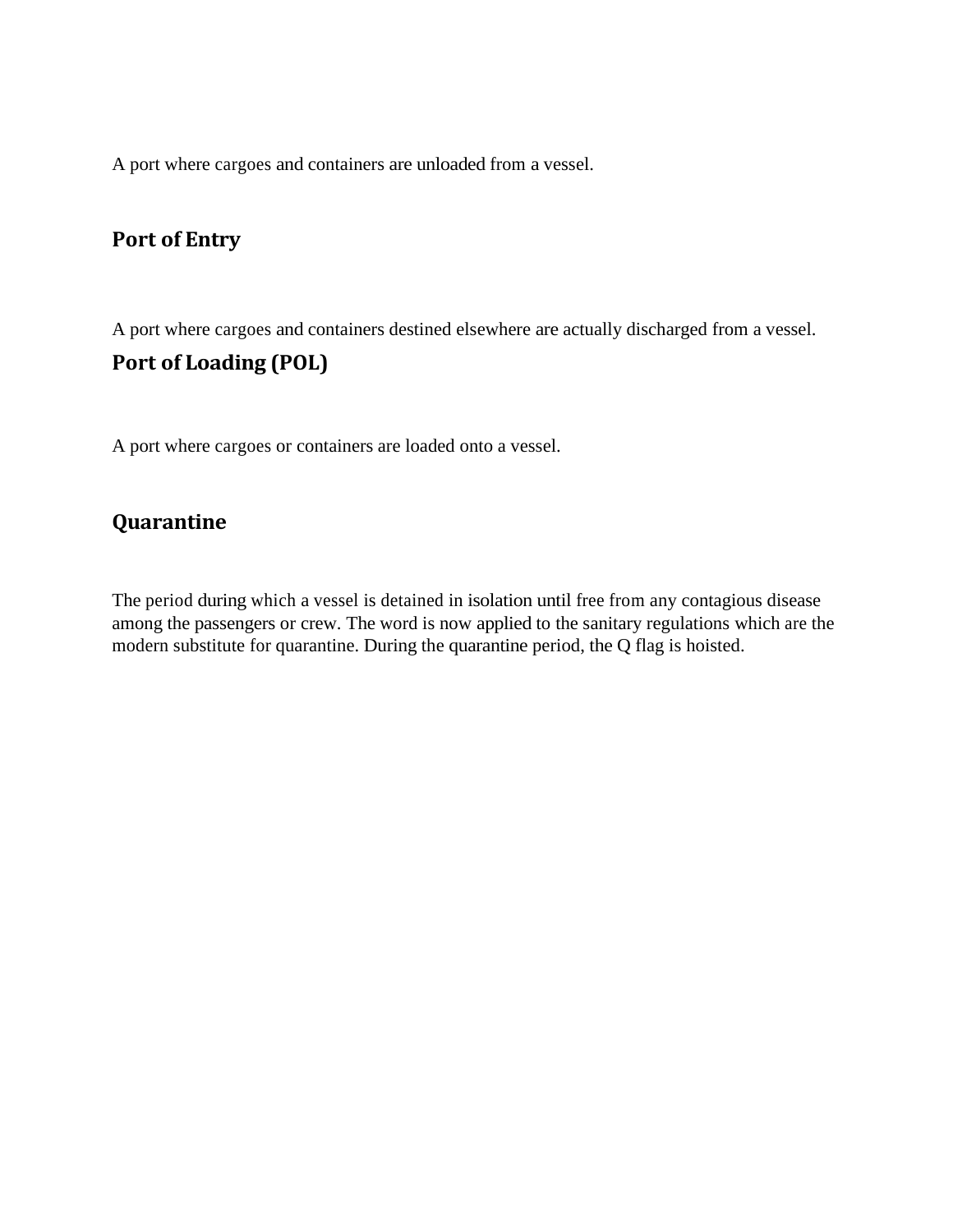## **Quarantine Buoy**

One of the yellow buoys at the entrance of a harbor indicating the place where vessels must anchor for the exercise of quarantine regulations.

## **Quarantine Declaration**

A document signed by the captain and the ship's doctor before the port health officer when a ship arrives at the quarantine station. It gives the name of the ship, tonnage, number of crew, first port of voyage and date of sailing, intermediate ports called at, number of passengers for the port at which the vessel is arriving, number of transit passengers, cases of infectious diseases during voyage, deaths, nature of cargo, name of agents. The port health officer then proceeds with the medical inspection of passengers and crew. Also called "Entry Declaration".

#### **Quarantine Dues**

A charge against all vessels entering a harbor to provide for the maintenance of medical control service. Also called "Quarantine Fees".

## **Quarantine Flag**

A yellow flag used as a sanitary signal. It is displayed by all vessels entering a harbor; also when a contagious or infectious disease exists on board or when the vessel has been placed in quarantine.

## **Quarantine Harbor**

A place where vessels in quarantine are stationed when arriving from contaminated ports.

#### **Quarantine Station**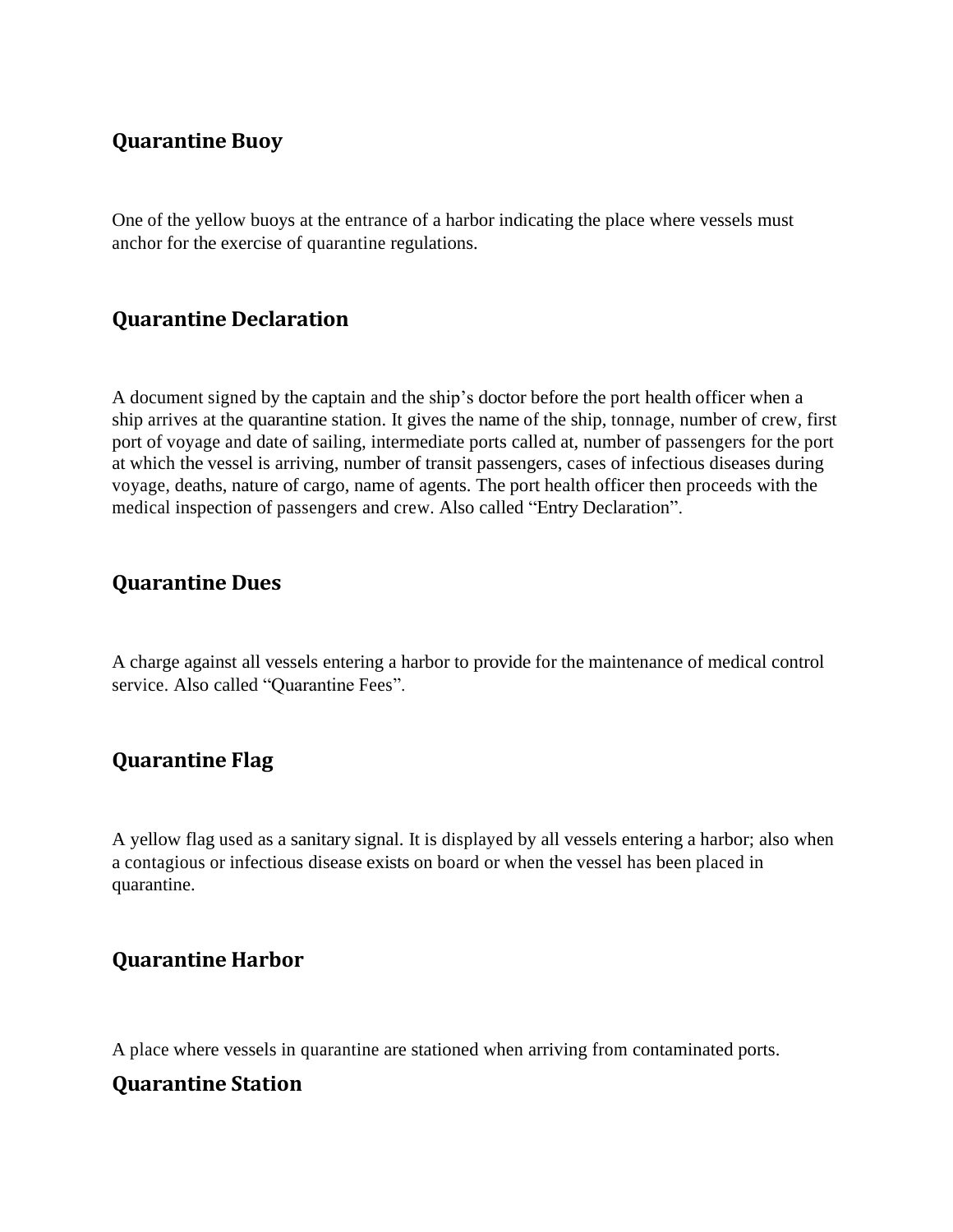A medical control centre located in an isolated spot ashore where patients with contagious diseases from vessel in quarantine are taken. It is also used for passengers and crews of vessel arriving from suspected ports while fumigation or any other disinfection is carried out on board ship.

## **RNS…Release Notification System**

The electronic notification system that provides customers, customs agencies and customer's broker representatives with proactive notification of shipment acceptance, review and release.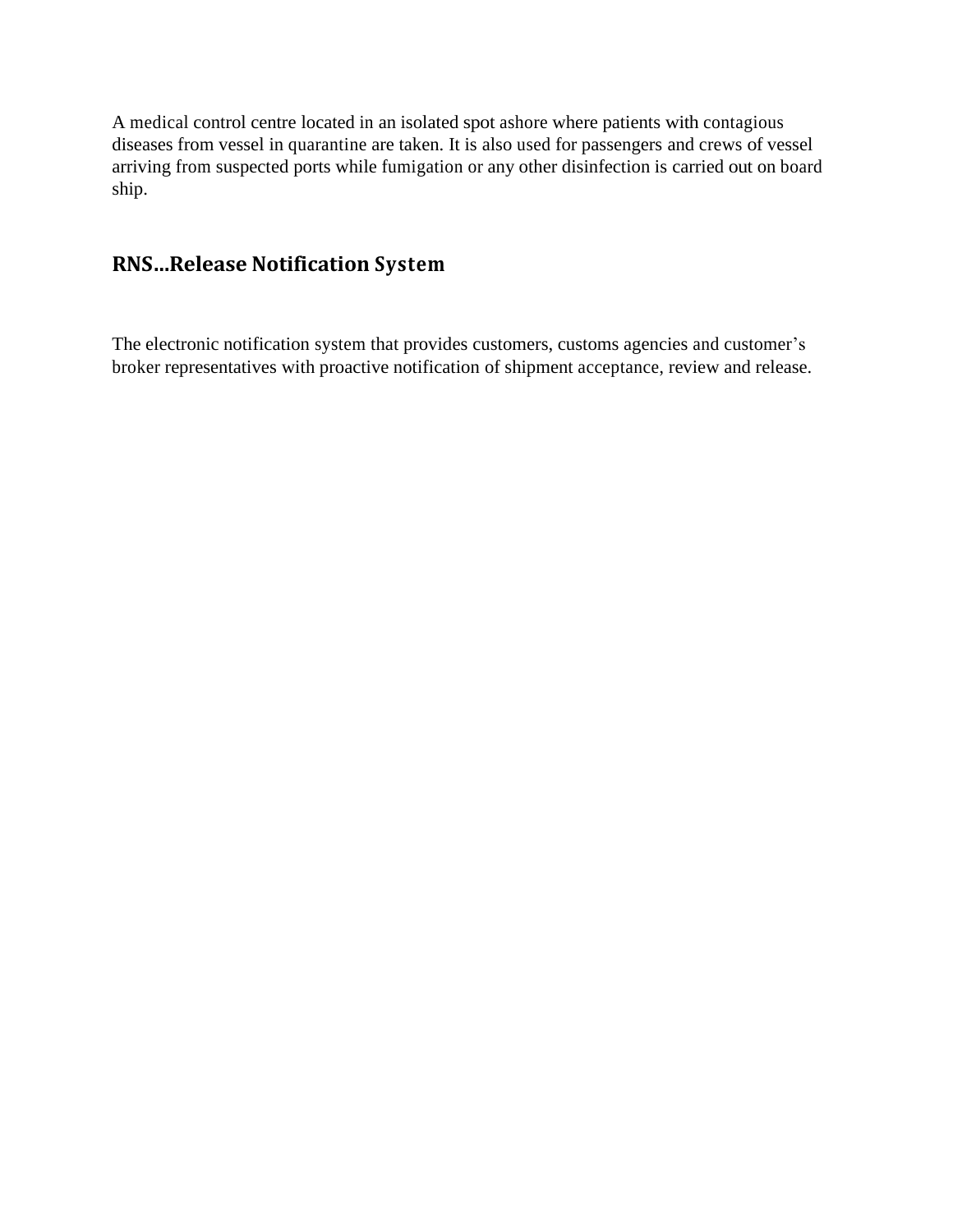### **Received-for-Shipment Bills of Lading**

A term used in contrast to shipped bill of lading or on-board bill of lading. This kind of bill of lading is normally issued to acknowledge receipt of shipment before cargo loading or before official original bill of lading is issued. Nowadays, not many shippers ask for this kind of bill of lading.

### **Reefer**

In the industry, it is the generic name for a temperature-controlled container. The containers, which are insulated, are specially designed to allow temperature controlled air circulation within the container. A refrigeration plant is built into the rear of the container.

## **Relative Humidity %**

The ratio of the actual amount of water vapor in the air to the maximum it can hold at a given temperature, multiplied by 100.

## **Relay**

To transfer cargoes from one ship to another of the same ownership.

#### **Release Note**

A receipt signed by a customer acknowledging the delivery of cargoes.

## **Revenue Ton (R/T)**

The greater weight or measurement of cargoes where 1 ton is either 1000 kilos or 1 cubic metre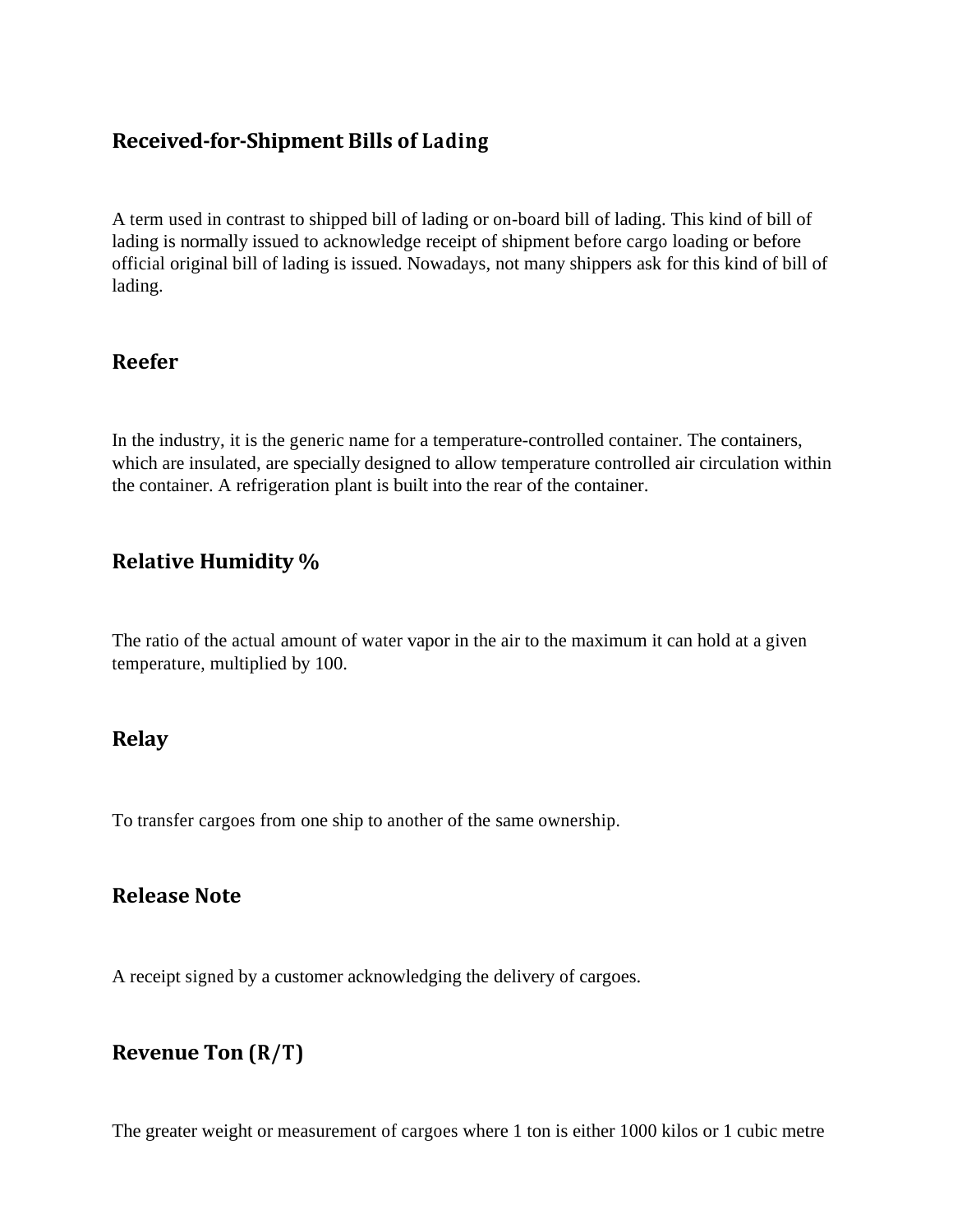(for metric system). Also known as "Bill of Lading Ton" or "Freight Ton". It is used to calculate freight charge.

# **Roll-On/Roll-Off (Ro/Ro)**

A feature designed in a specially constructed vessel in both the loading and discharging ports.

# **Route**

The plan of movements of a vessel from the first port of call to her final destination.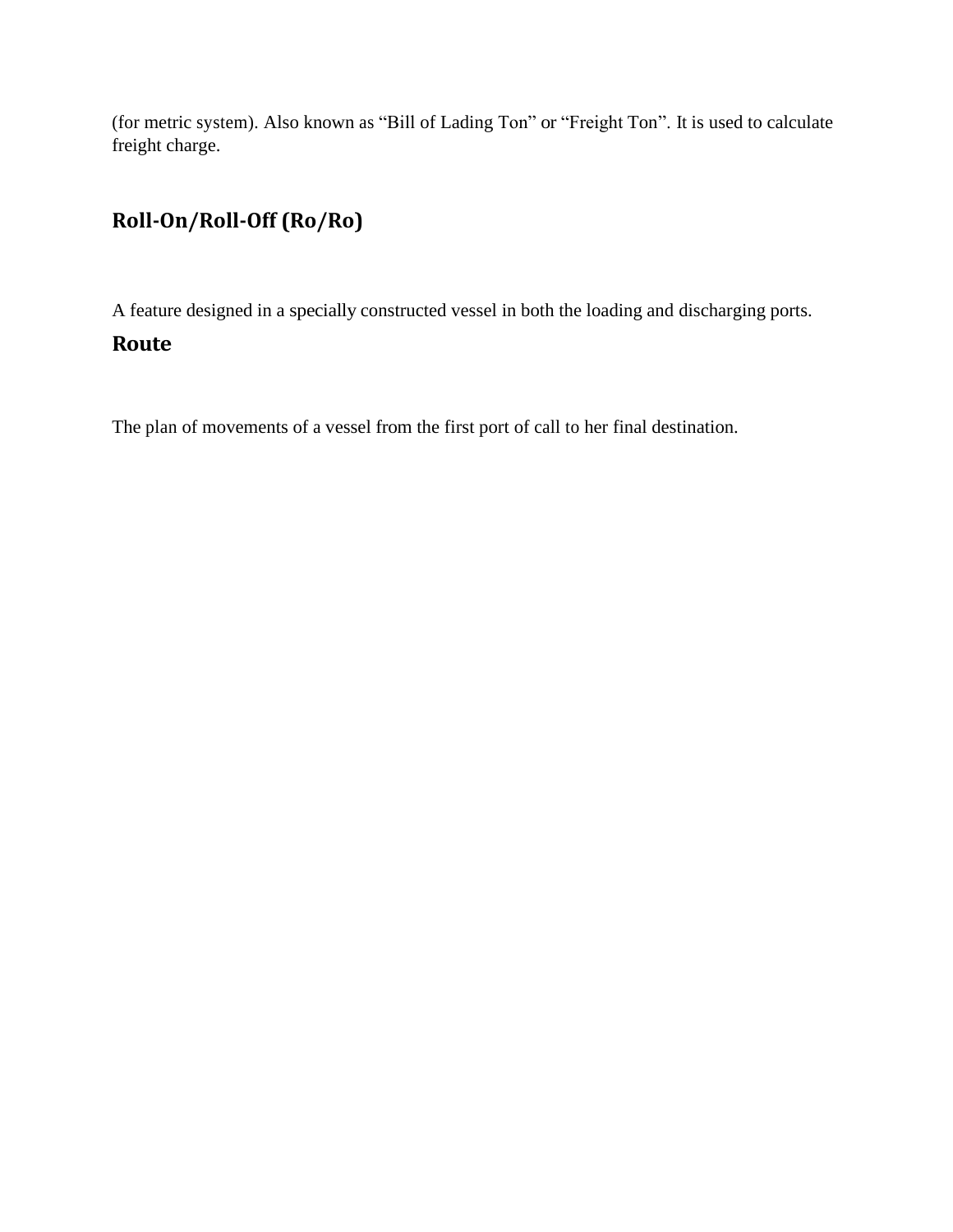## **S E D**

Shipper's Export Declaration. A form, which is often, required prior to exporting a product. See [Overview of the Shipper's Export Declaration \(SED\)](http://www.odfl.com/service/Global/SEDInfo.shtml) [f](http://www.odfl.com/service/Global/SEDInfo.shtml)or more information.

#### S**alvage**

She property which has been recovered from a wrecked vessel, or the recovery of the ship herself.

#### **Salvage Clause**

A marine insurance policy clause which states the proportion of salvage charges for which underwriters are liable.

#### **Salvage Lien**

A maritime lien which exists when a ship or goods come into the possession of one who preserves them from the perils at sea. All salvage services carry with them a maritime lien on the items saved.

#### S**alvage Value**

She value on which salvage is awarded. It generally means the value of ship and cargoes when they have been brought to a place of safety by the salvors.

#### **Seal**

A metal strip and lead fastener used for locking containers, freight cars or truck doors. Seals are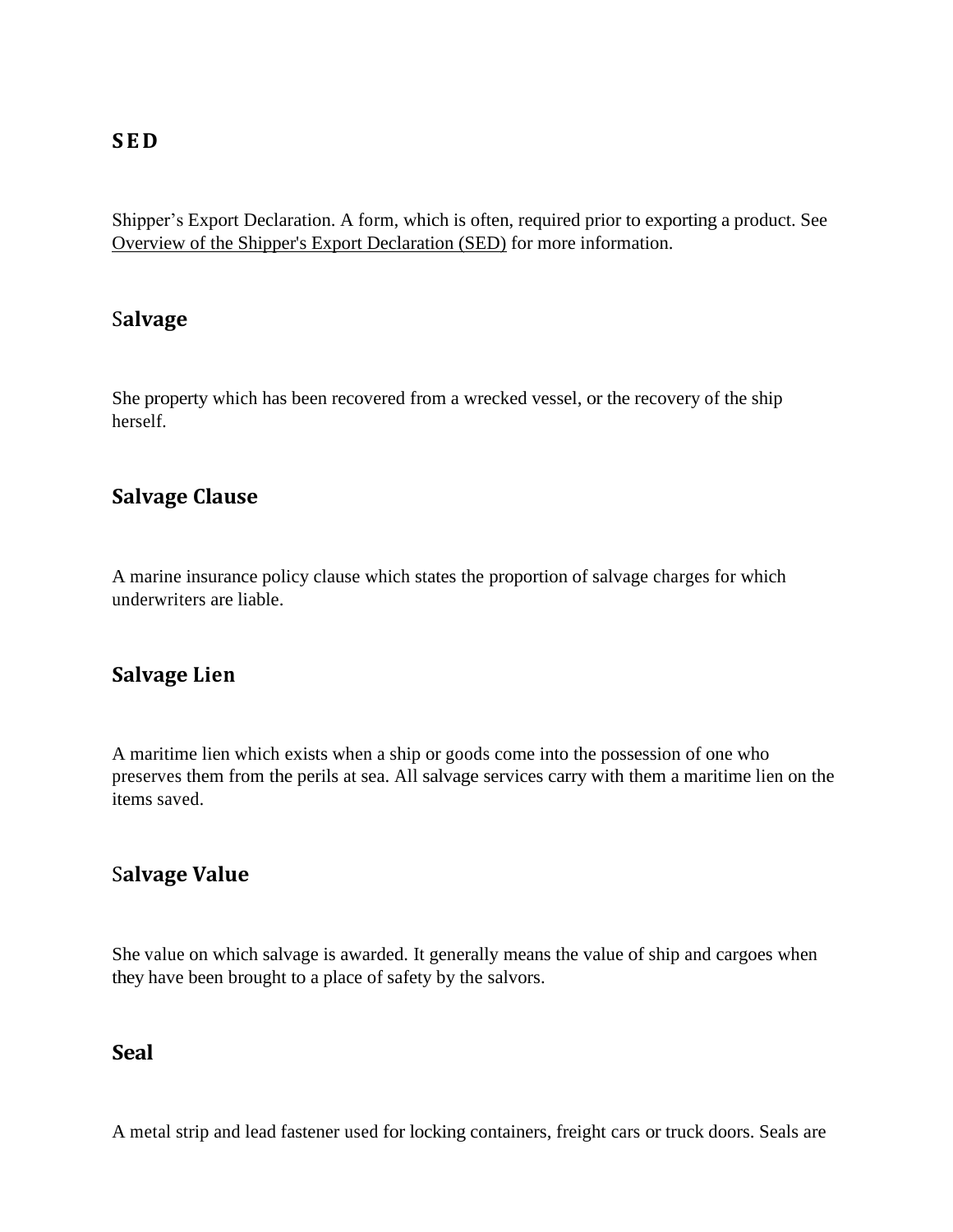numbered for record and security purposes.

### **Seal Record**

A record of the number, condition and marks of identification on seals made at various times and places, referring to the movement of the container between origin and destination.

#### S**ervice Contract**

She Shipping Act of 1984 of U.S.A. allows a contract between a shipper (or a shippers' association) and an ocean common carrier, NVOCC operator or a Shipping Conference in which the shipper makes a commitment to provide a certain minimum quantity of cargo or freight revenue over a fixed time period, and the ocean common carrier, NVOCC operator or conference commits to a certain rate or rate schedule as well as a defined service level (such as assured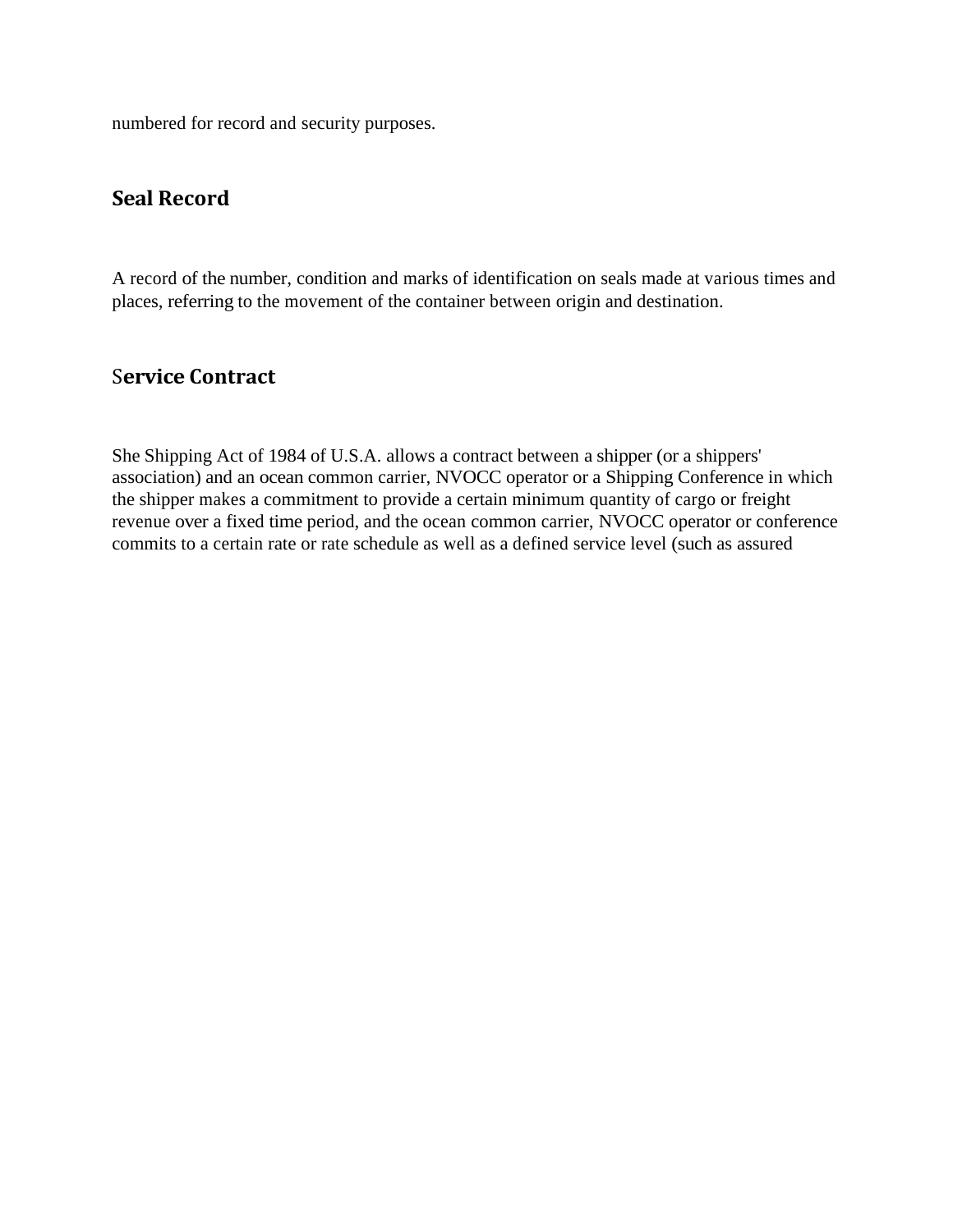space, transit time, port rotation or similar service features). The contract may also specify provisions in the event of nonperformance on the part of either party.

# **Ship Chandler**

An individual or company selling equipment and supplies for ships.

## **Ship Owner**

One of the persons in whom the title of property of a ship or ships is vested.

# **Ship Planning**

A function in the operations of container vessels where containers have to be planned for loading onto vessels, taking into consideration the size and weight of containers, transshipment and discharging port rotation, types of cargoes, etc. The officer responsible for such a function is called a " Ship Planner ".

# **Shipped Bill of Lading**

A bill of lading issued only after the cargoes have actually been shipped on board the vessel, as distinguished from the Received-for-Shipment bill of lading. Also see "On- board Bill of Lading".

# **Shipped on-board**

Endorsement on a bill of lading confirming loading of cargoes or containers on a vessel.

# **Shipper**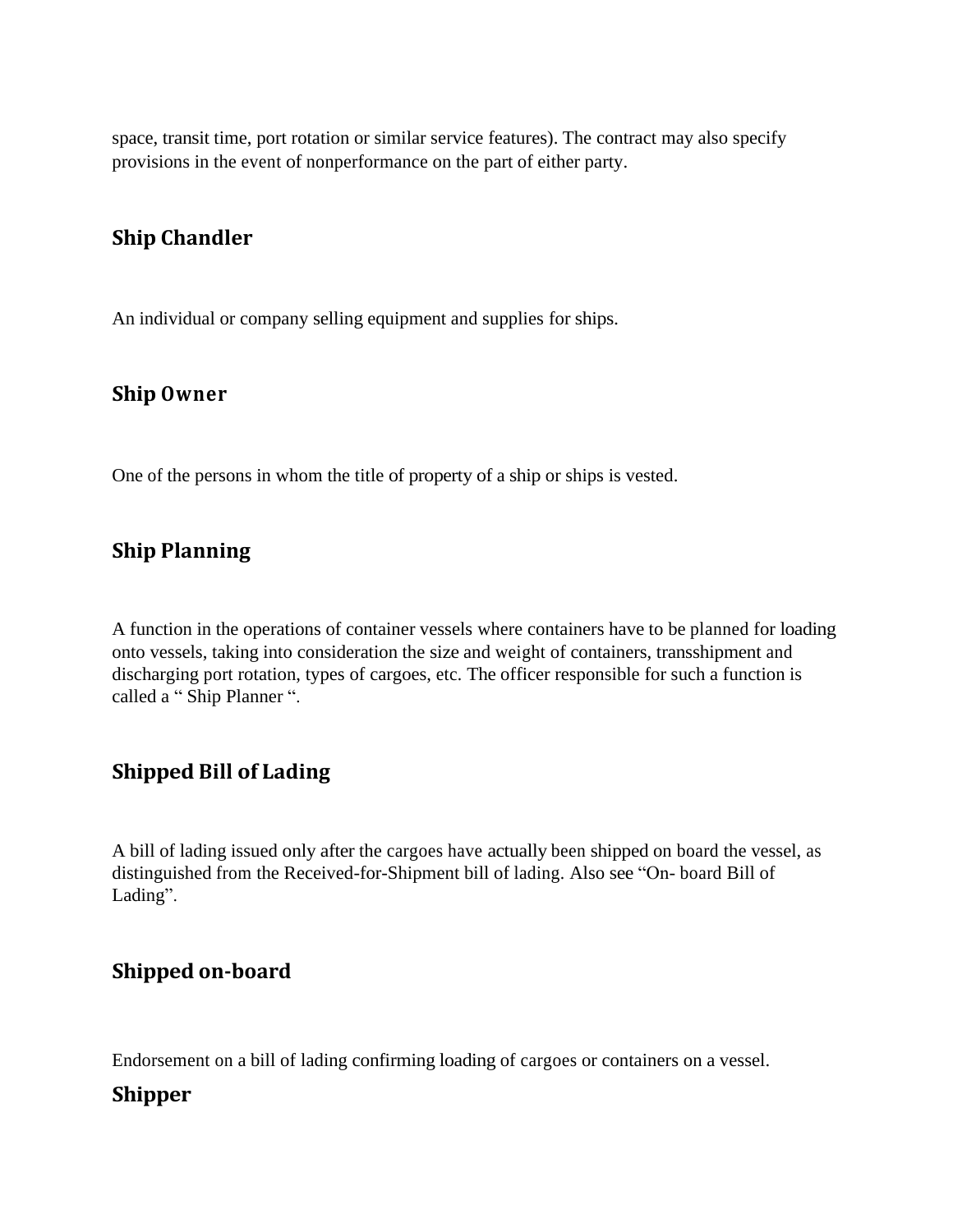The person for whom the owners of a ship agree to carry goods to a specified destination and at a specified price. Also called "Consignor". The conditions under which the transportation is effected are stipulated in the bill of lading.

# S**hipper Owned Container (SOC)**

She container used for cargo shipment is owned by the shipper.

# **Shipper's Load and Count**

Shipments loaded and sealed by shippers and not checked or verified by the carriers or forwarders. Neither the carriers nor the forwarders will assume any liability for shortages of cargoes as long as the container seal remains intact at the time of devanning.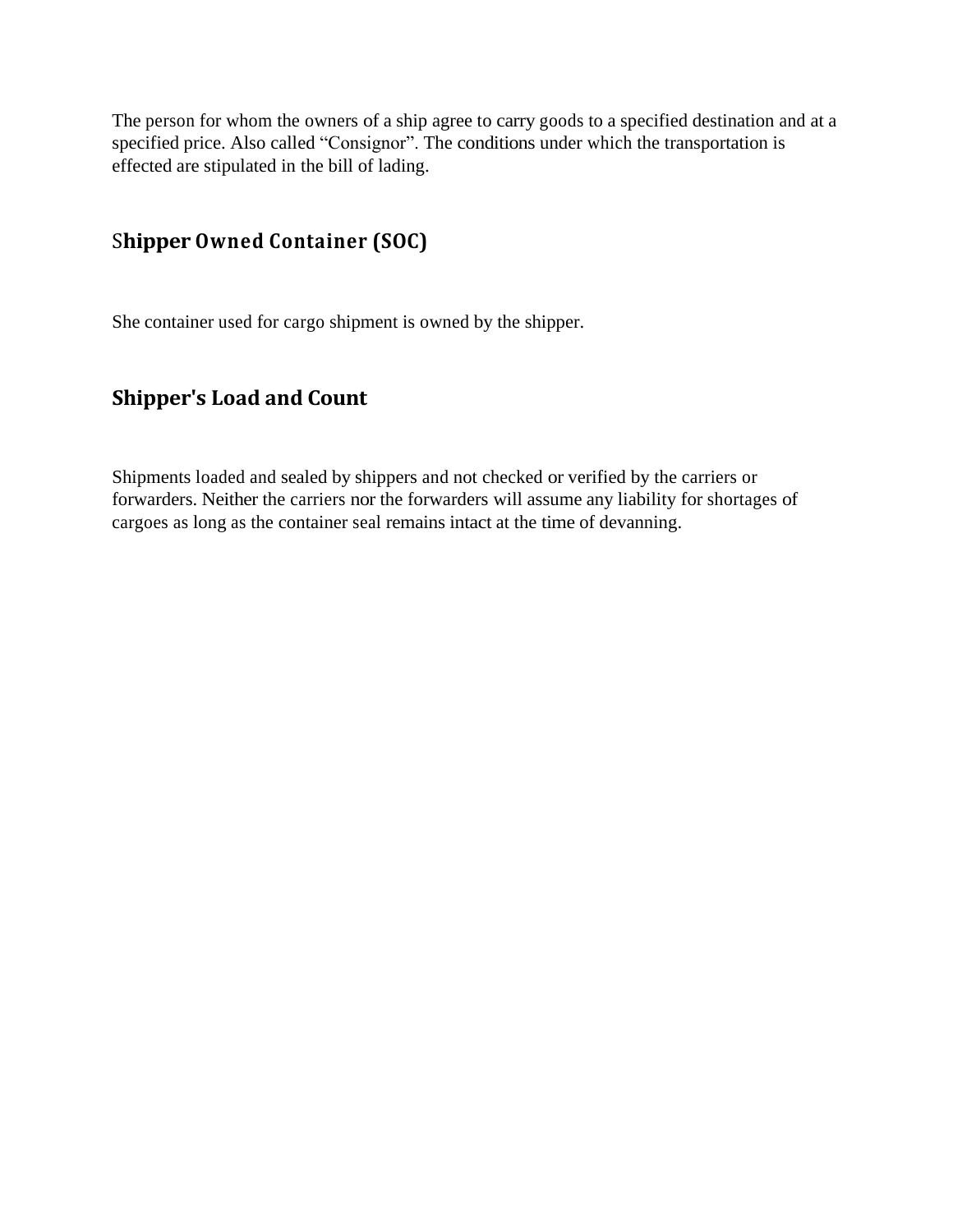## **Shipping Order**

A set of documents of carriers or forwarders which allows the shippers to book shipping space with them. There are a number of copies with the same form and contents but with different names such as the 1st copy is called Shipping Order and the remainders are called Shipping Order Copy or Dock Receipt for different purposes such as space control, surveyor and sworn measurer, confirmation of receipt of cargoes/containers, etc. As EDI is more popular nowadays and used by both the shipper and Customs, hardcopy Shipping Order is no longer widely used.

## **Shipside Delivery**

A special cargo handling instruction for cargoes to be delivered right away at shipside after discharge.

#### **Shut-out**

Cargoes or containers which are not loaded on-board the intended vessel in line with the Shipping Order confirmed with the carrier.

#### **Slot**

Space on board a vessel occupied by a container.

## S**tability**

She force that holds a vessel upright or returns it to upright if keeled over. Weights on the lower hold increase stability. A vessel is stiff if it has high stability, tender if it has low stability.

#### **Stack Car**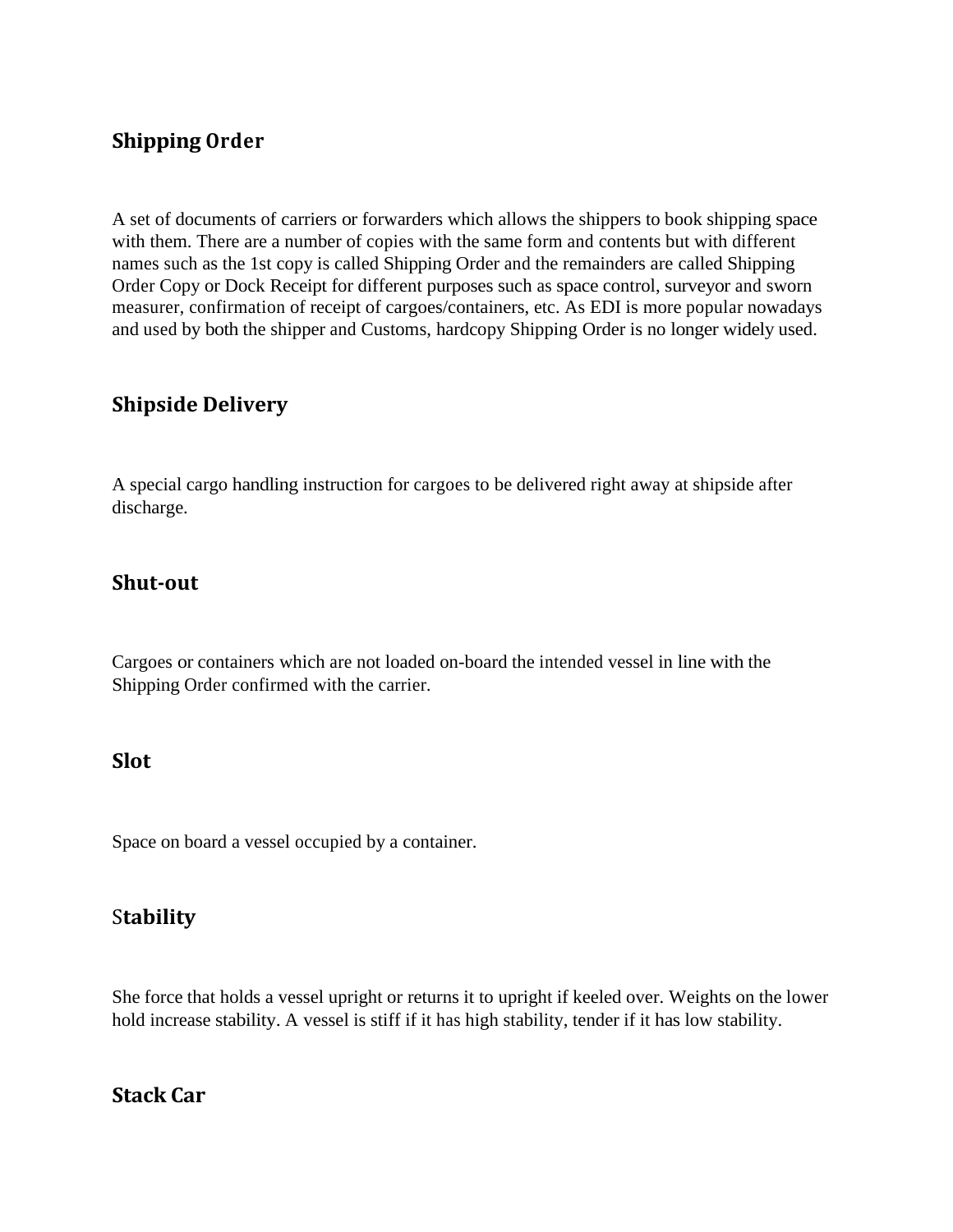An articulated five-platform railcar that allows containers to be double-stacked. A stack car holds ten 40-foot equivalent units.

# **Standard International Trade Classification (SITC)**

A standard numerical code used by the United Nations to classify commodities used in international trade.

# S**tarboard**

She right-hand side of a ship when facing the bow.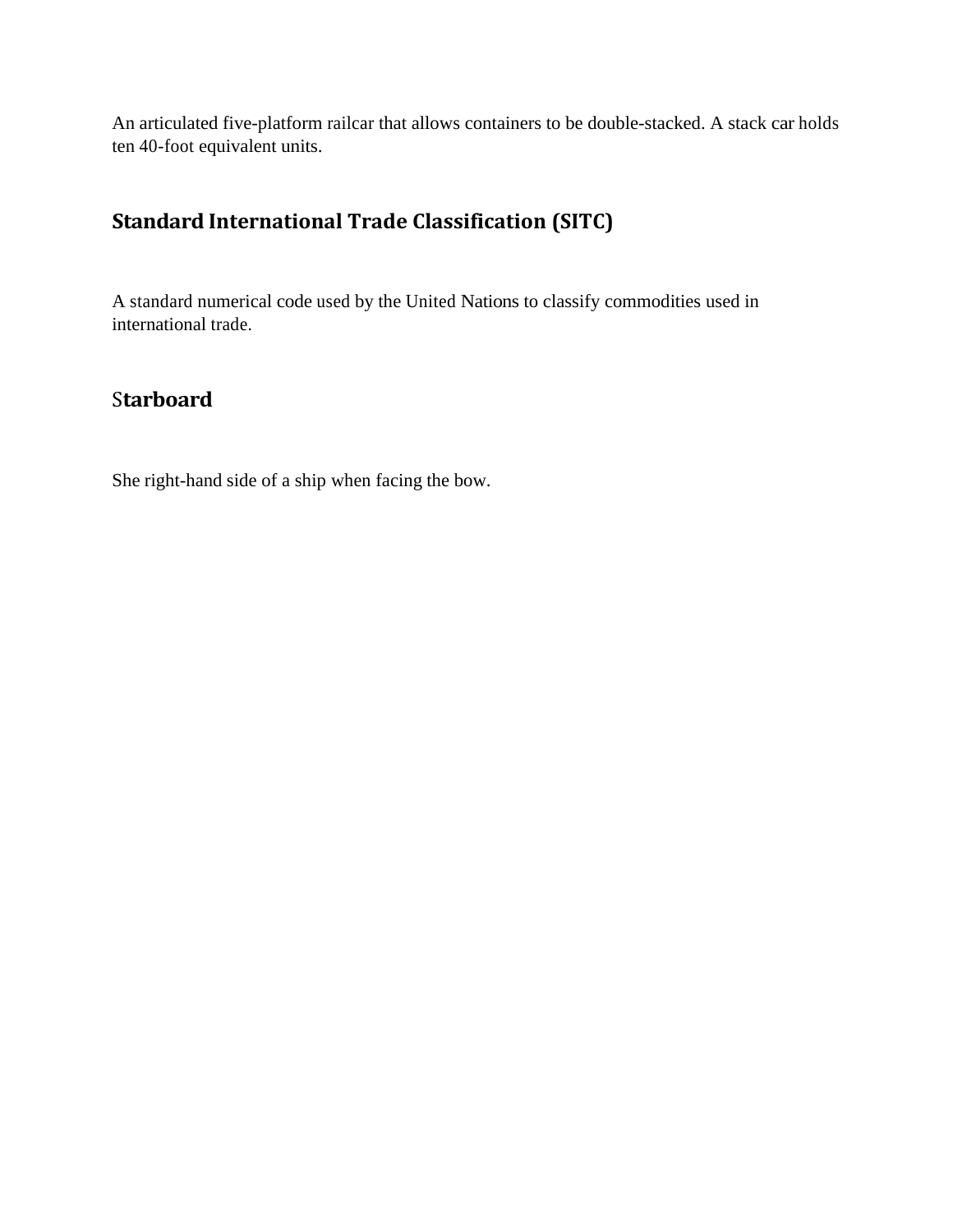# **Said to Contain (STC)**

A standard clause used to protect carrier, NVOCC operators or forwarders when cargoes are stuffed into the container by shippers, their agents or other third parties. See also Shipper's Load and Count.

#### S**tern**

She end of a vessel. Opposite of bow.

#### **Stevedore**

See Longshoreman.

## **Store-Door Delivery (STOR/DOR)**

Delivery of goods to consignee's place of business or warehouse by motor vehicle. Refers to a complete package of delivery services performed by a carrier from origin to final consumption point, whether that be a retail, wholesale or other final distribution facility.

# **Store-Door Pick Up**

Picking up an empty container from a carrier, delivering it to a merchant and returning the laden container; the portion of store-door pick up performed by the carrier's trucker.

#### **Stowage**

A marine term referring to loading freight into the ships' holds.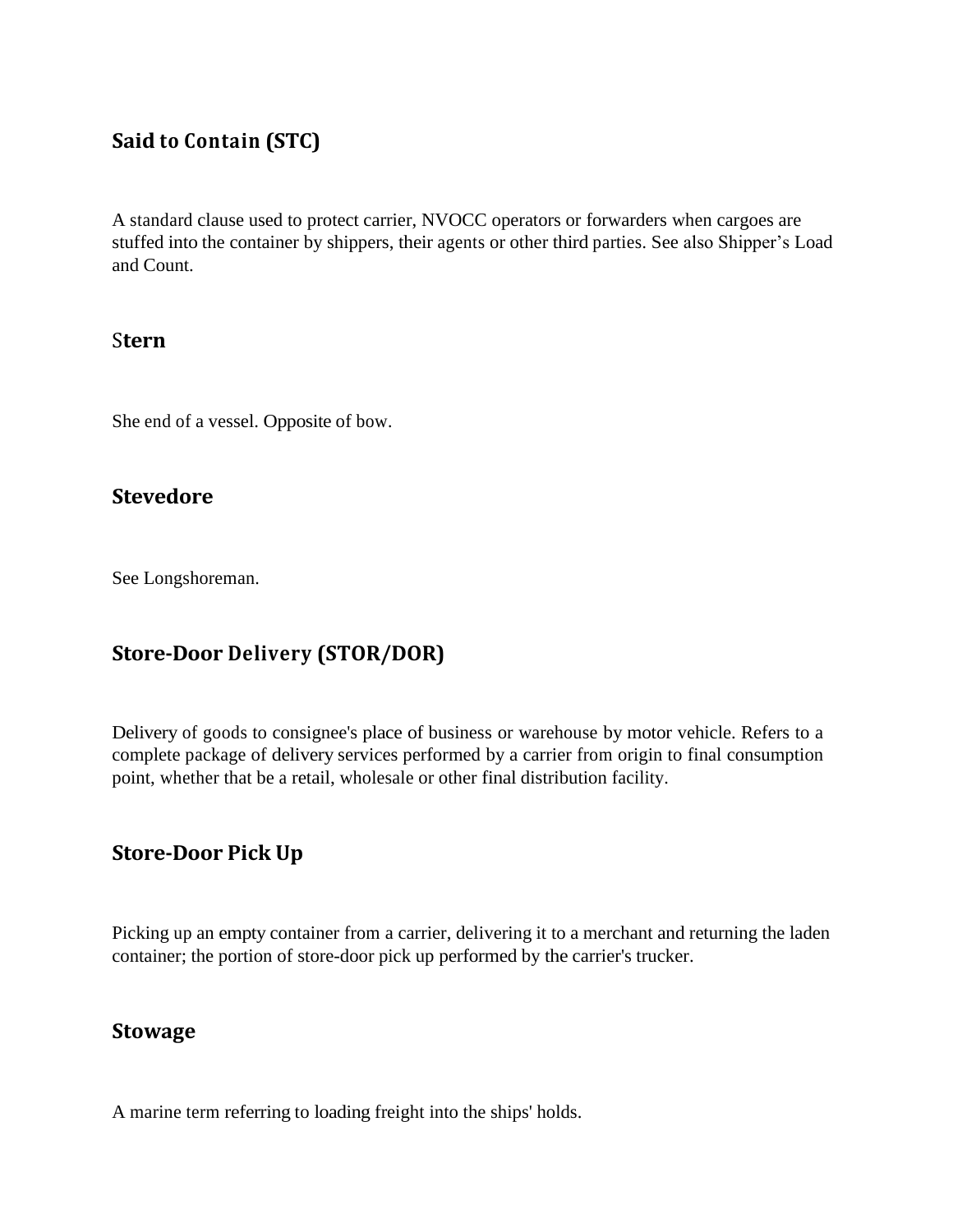# **Straight Bill of Lading**

A term for a non negotiable bill of lading.

# S**tripping**

She unloading of a container.

# S**tuffing**

She loading of a container.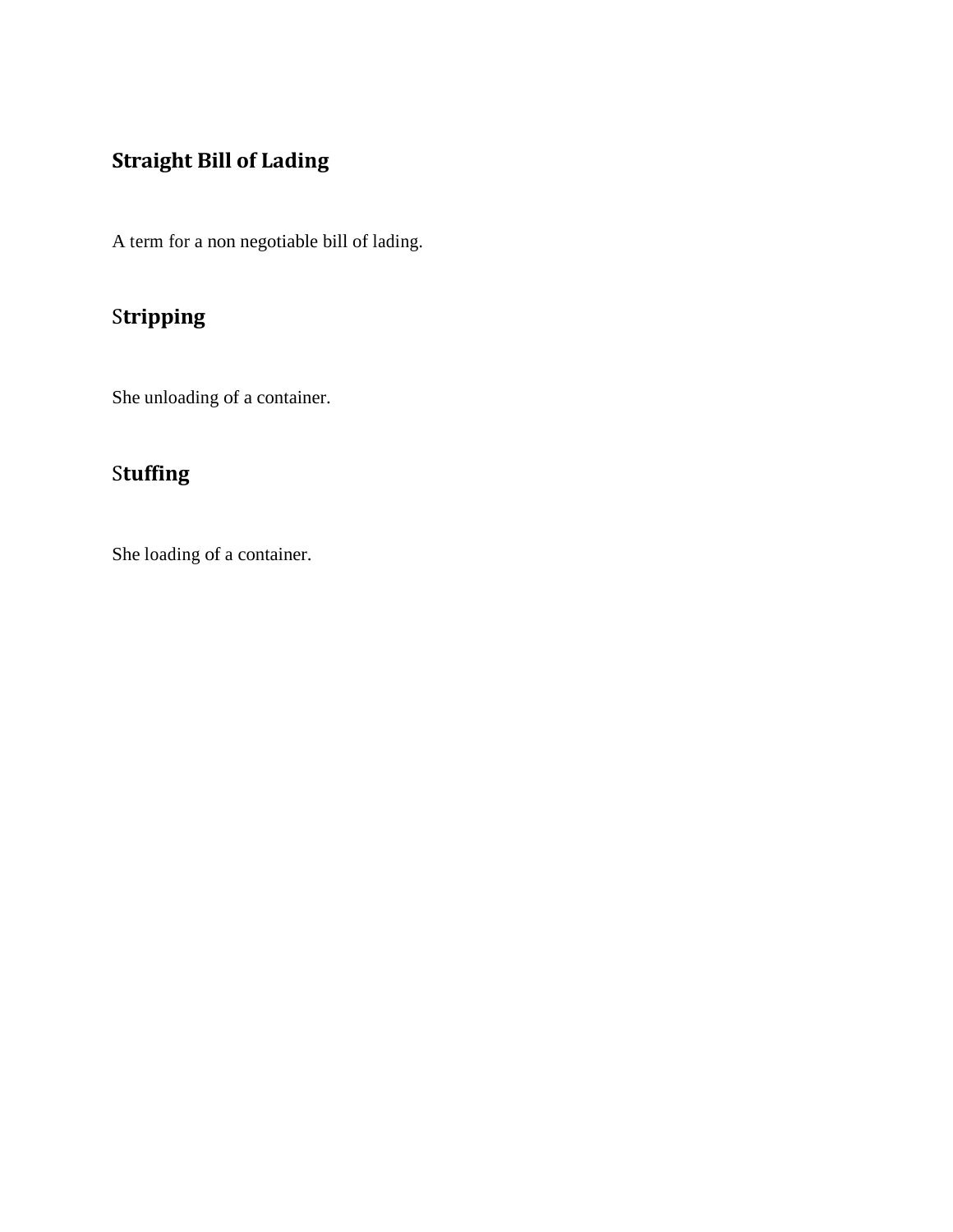### **Supply Air**

Cooled or warmed air leaving the evaporator delivered to the interior of the container. Supply air is sometimes called delivery-air.

### **Surcharge**

An extra or additional charge.

#### **T E U**

Twenty-Foot (20') Equivalent Unit. Commonly describes a 20-foot container.

### **T V A**

Time Volume Agreement. A contract between a carrier and shipper specifying the movement of a number of containers over time.

### **T-floor**

Interior floor in a reefer, so named because of the longitudinal T-shaped rails which support the cargo and form a plenum for air flow beneath the cargo.

## **Tail**

The rear of a container.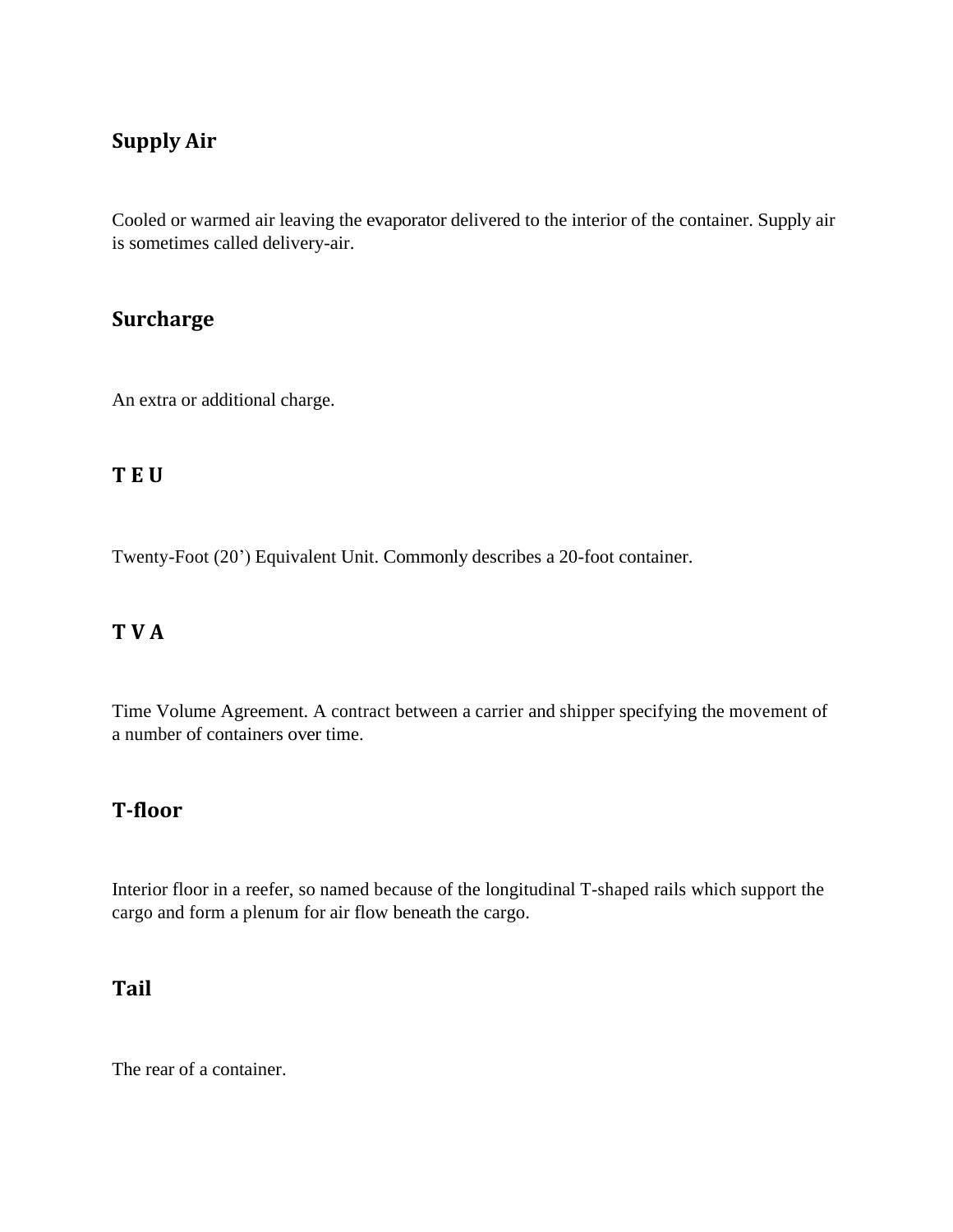## **Tank Container**

A specially constructed container for transporting liquids and gases in bulk.

# **Tare Weight**

The weight of packing material or, in carload shipments, the weight of the empty freight car, or the weight of a container.

## **Tariff**

A publication setting forth the charges, rates and rules of transportation companies.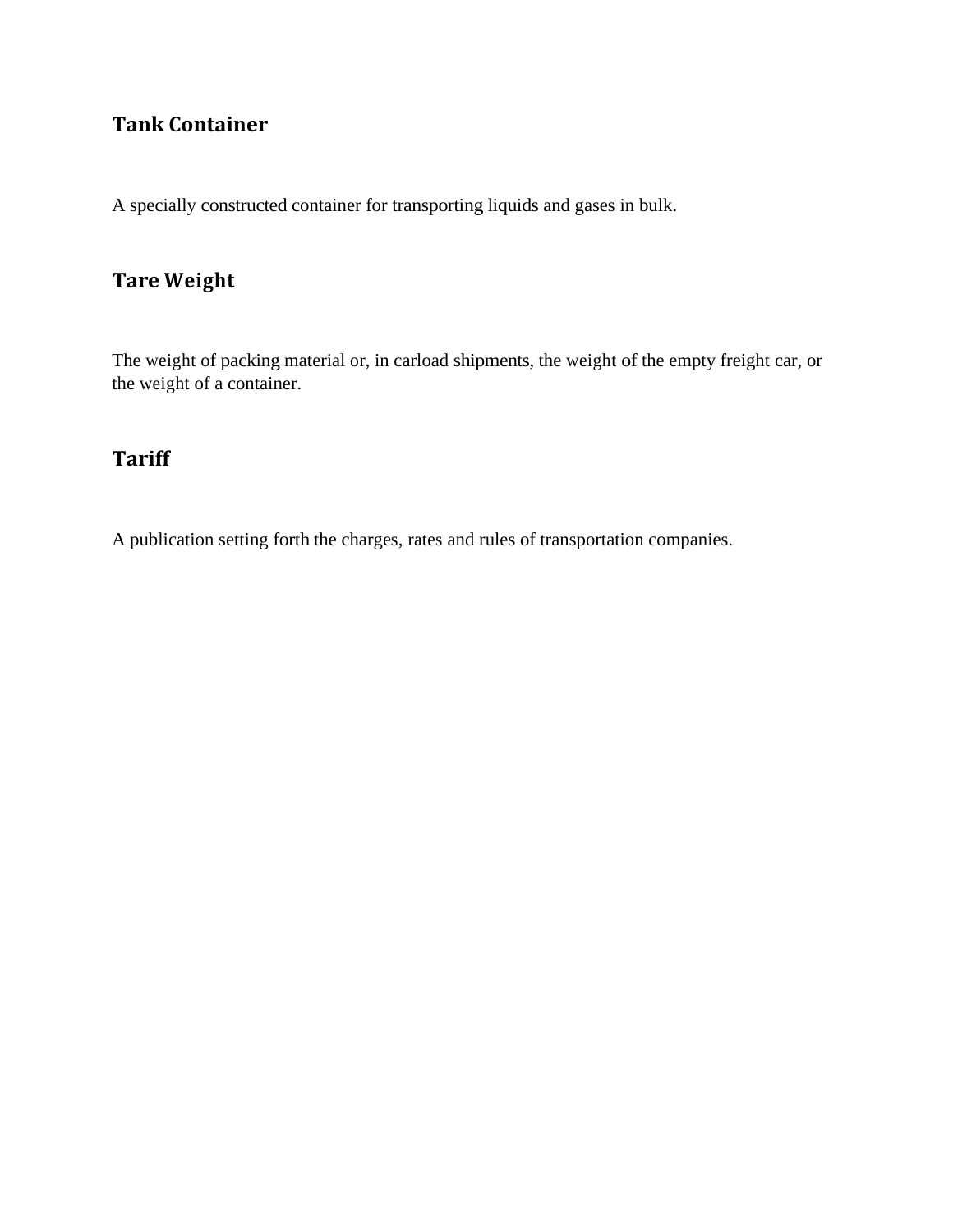### **Terminal**

An assigned area in which containers are prepared for loading into a vessel or are stacked immediately after discharge from the vessel.

#### **TEU**

Twenty-foot Equivalent Unit (20") .

### **Terminal Handling Charge**

(THC) A charge of carriers for recovering the costs of handling FCLs at container terminals at origin or destination.

### **Through Rate**

The total rate from the point of origin to final destination.

### **Through Service (Thru Service)**

A combination of transportation by sea and land (Thru Service) services to/from the point of origin to final destination.

#### **Time Charter**

A charter party hiring a vessel for a specified period of time in which the ship owner provides the vessel, bunkers and crew while the charterer supplies the cargo.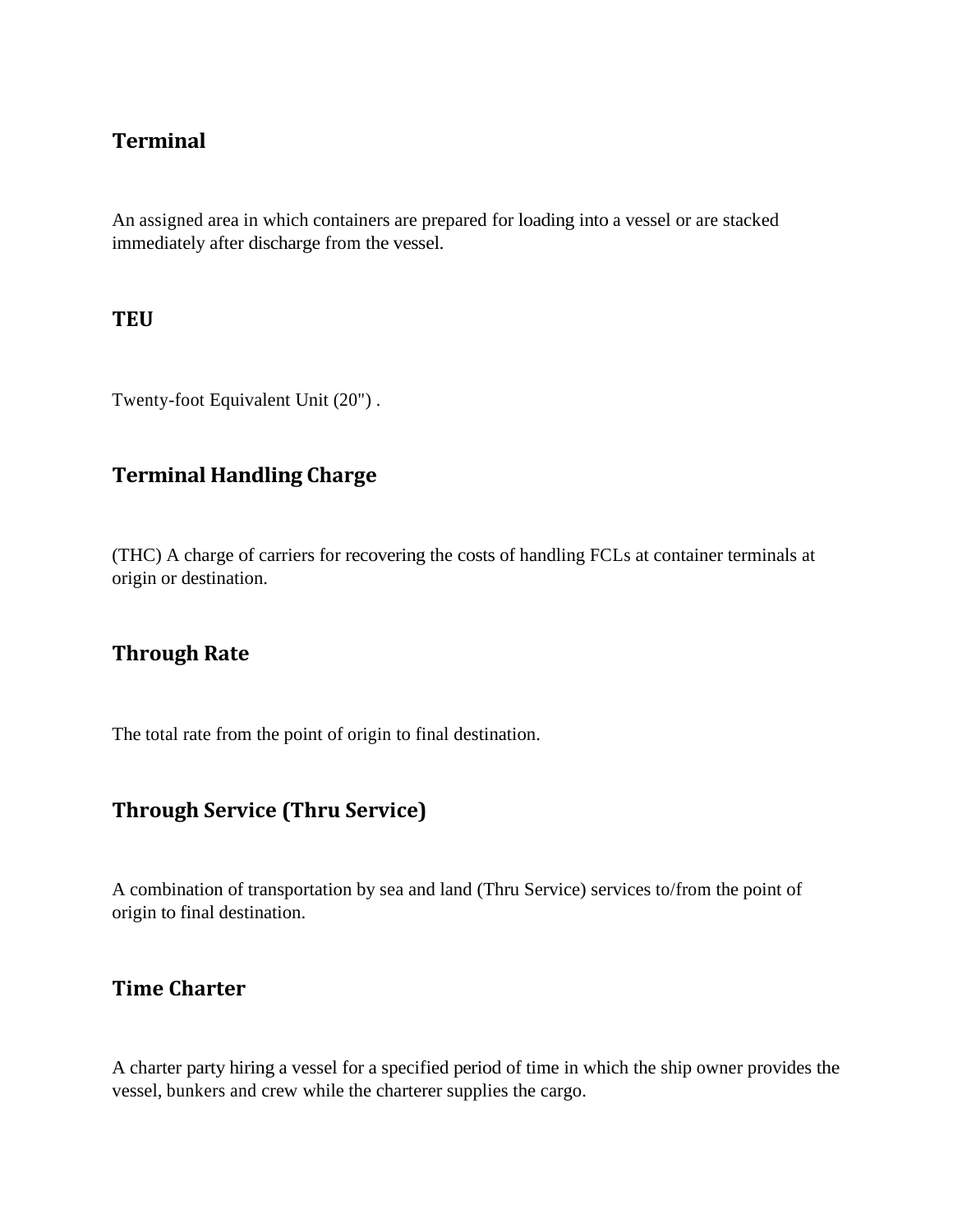# **Tonnage**

Generally refers to freight handled.

# **Towage**

The charge made for towing a vessel.

# **Tramp**

A freighter vessel that does not run in any regular trade lane but takes cargo wherever the shippers desire.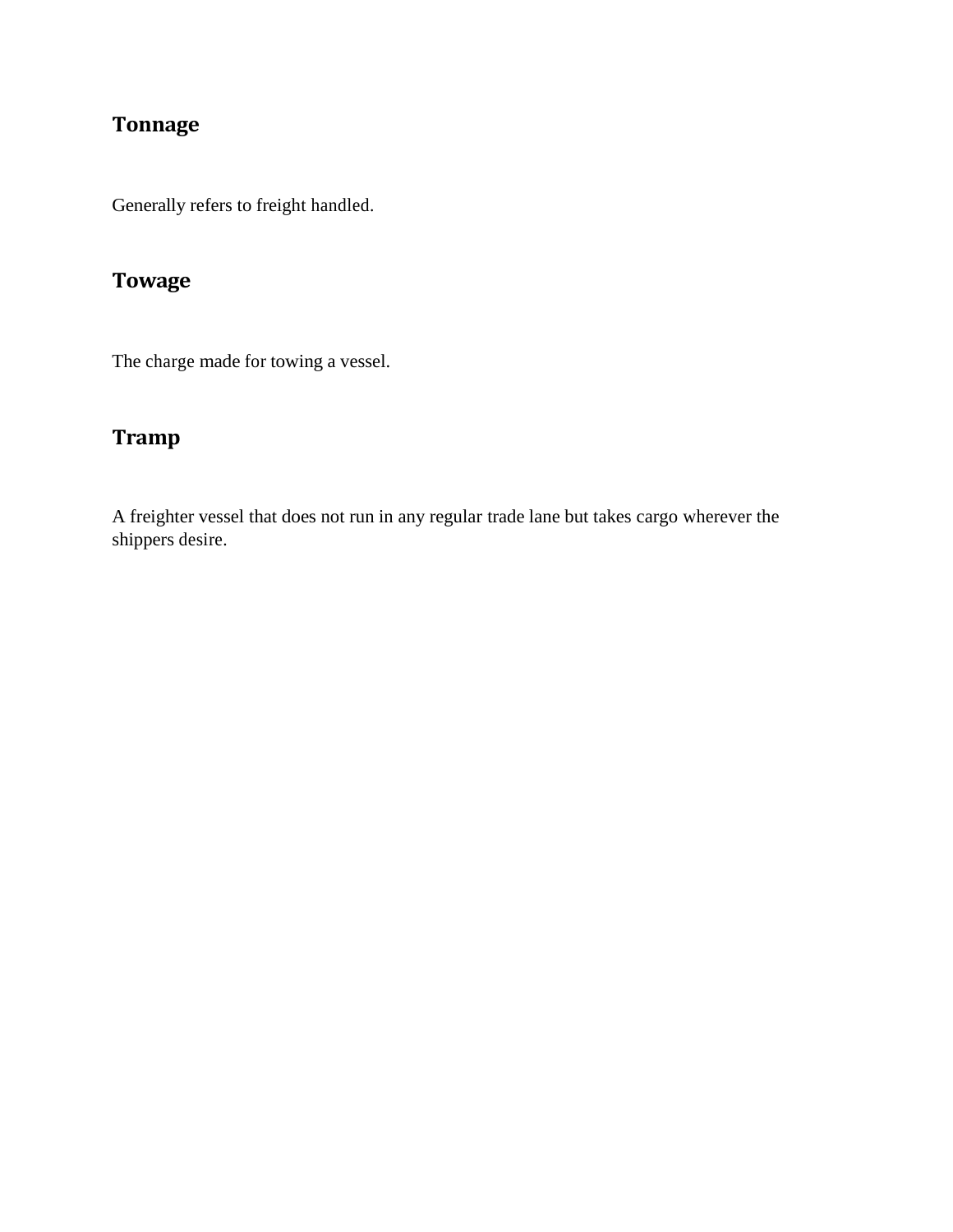### **Tranship**

To transfer goods from one transportation line (trade lane) to another, or from one ship to another.

# **Transhipment Hub**

A port which is employed by a carrier for transshipping its carriers from one transportation line ( trade lane ) to another.

### **Transit Cargo**

Goods onboard which upon their arrival at a certain port are not to be discharged at that port.

#### **Transit Port**

A port where cargoes received are merely en route and from which they have to be transferred and dispatched to their ultimate destination by coasters, barge and so on. Also called "Transshipment Port".

### **Terminal Receiving Charge (TRC)**

A charge assessed by the terminal for cargoes being delivered for export.

#### **UCP**

Uniform Customs and Practice of Documentary Credit. The "bankers Bible" on Documentary Credit Interpretation issued by the International Chamber of Commerce ( I.C.C. )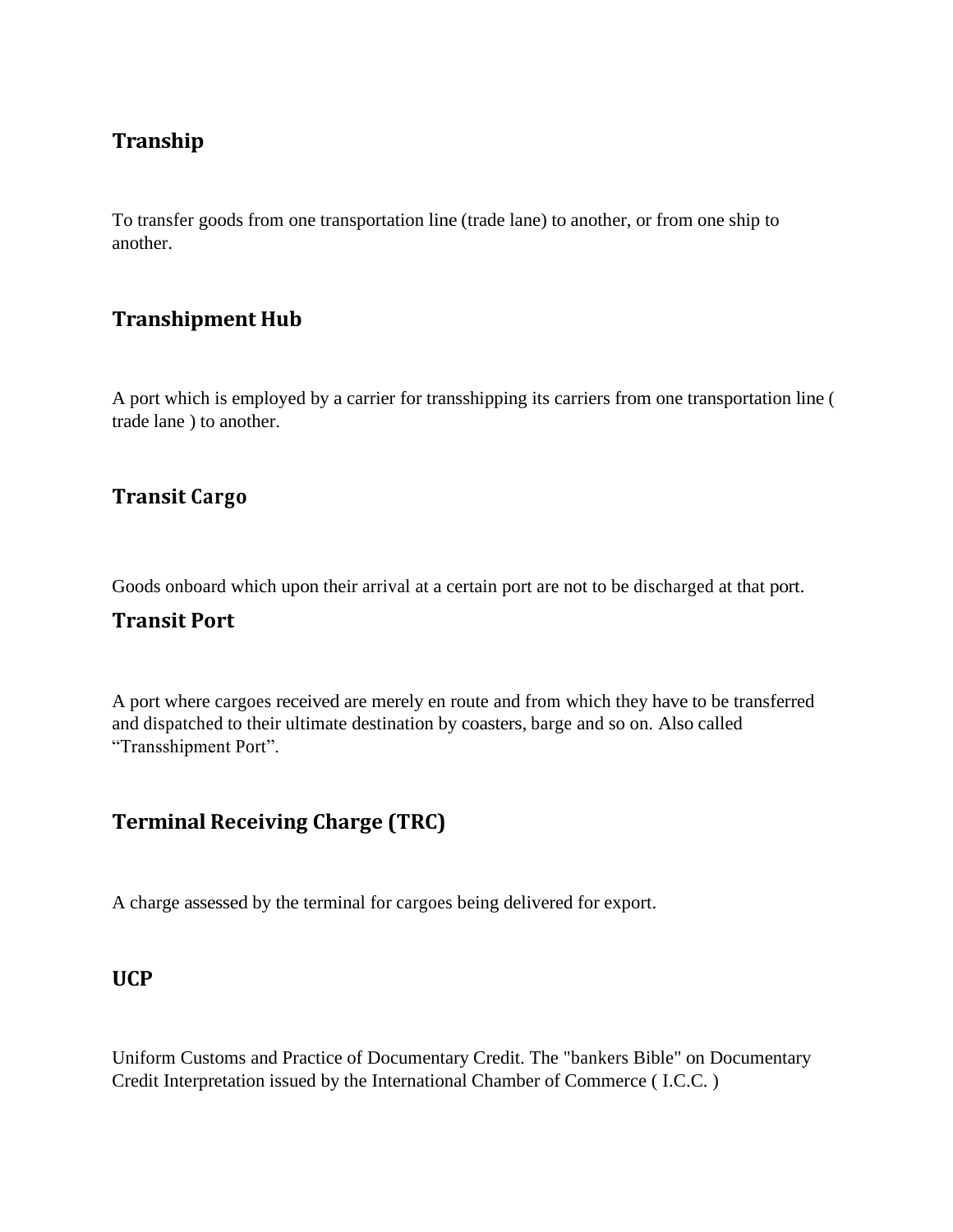# **UCP500**

Revised and updated version of UCP operating from January 1, 1994.

### **UN**

United Nations.

## **UNCTAD**

United Nations Conference on Trade and Development.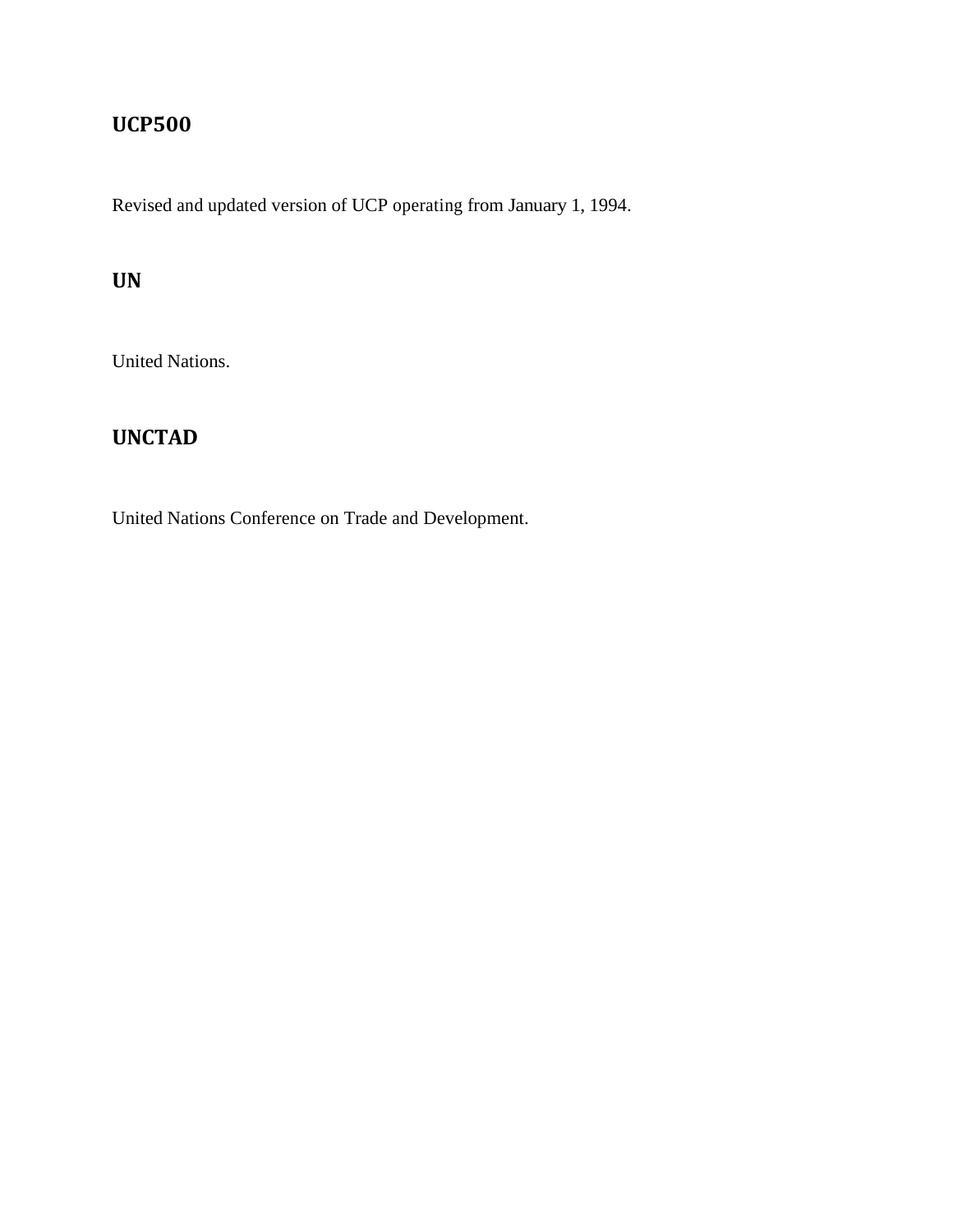#### **UNCTAD MMO**

UNCTAD Multi Modal Transport Convention.

#### **Underwriter**

In marine insurance, one who subscribes his name to the policy indicating his acceptance of the liability mentioned therein, in consideration for which he receives by way of a premium.

### **Unit Load**

Packages loaded on a pallet, in a crate or any other way that enables them to be handled at one time as a unit.

#### **Unit Train**

A train of a specified number of railcars, perhaps 100, wherein they remain in a unit for a designated destination or until a change in routing is made.

#### **USDA**

United States Department of Agriculture.

### **V A T, Mexico**

Valued-Added Tax on the portion of service provided by the Mexican carrier. The invoicing party is due to collect and remit this tax.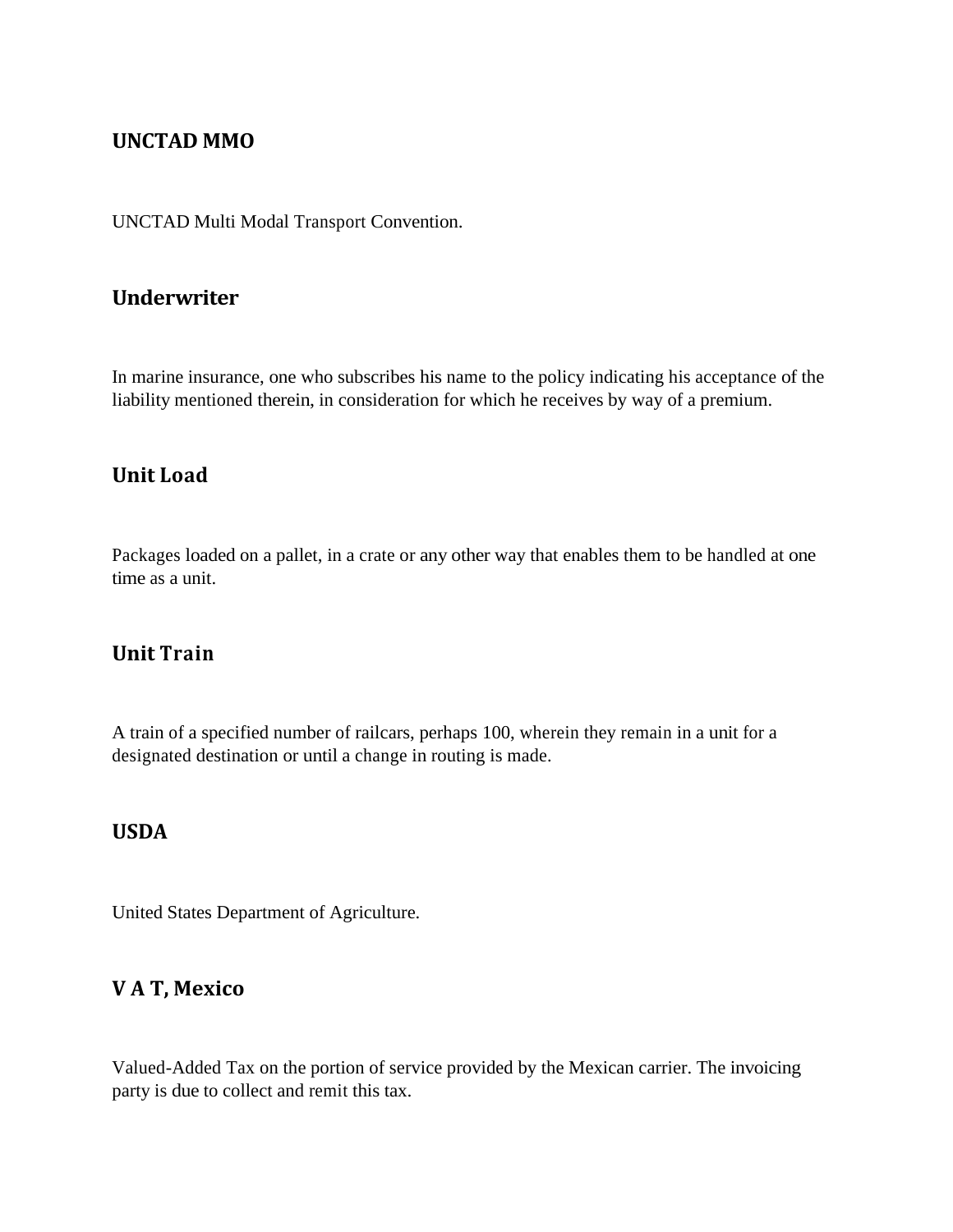# **Vanning**

A term sometimes used for stowing cargo in a container.

## **Ventilated Container**

A container designed with openings in the side and/or end walls to permit the ingress of outside air when the doors are closed.

## **Vessel's Manifest**

Statement of a vessel's cargoes or containers (revenue, consignee, marks, etc.).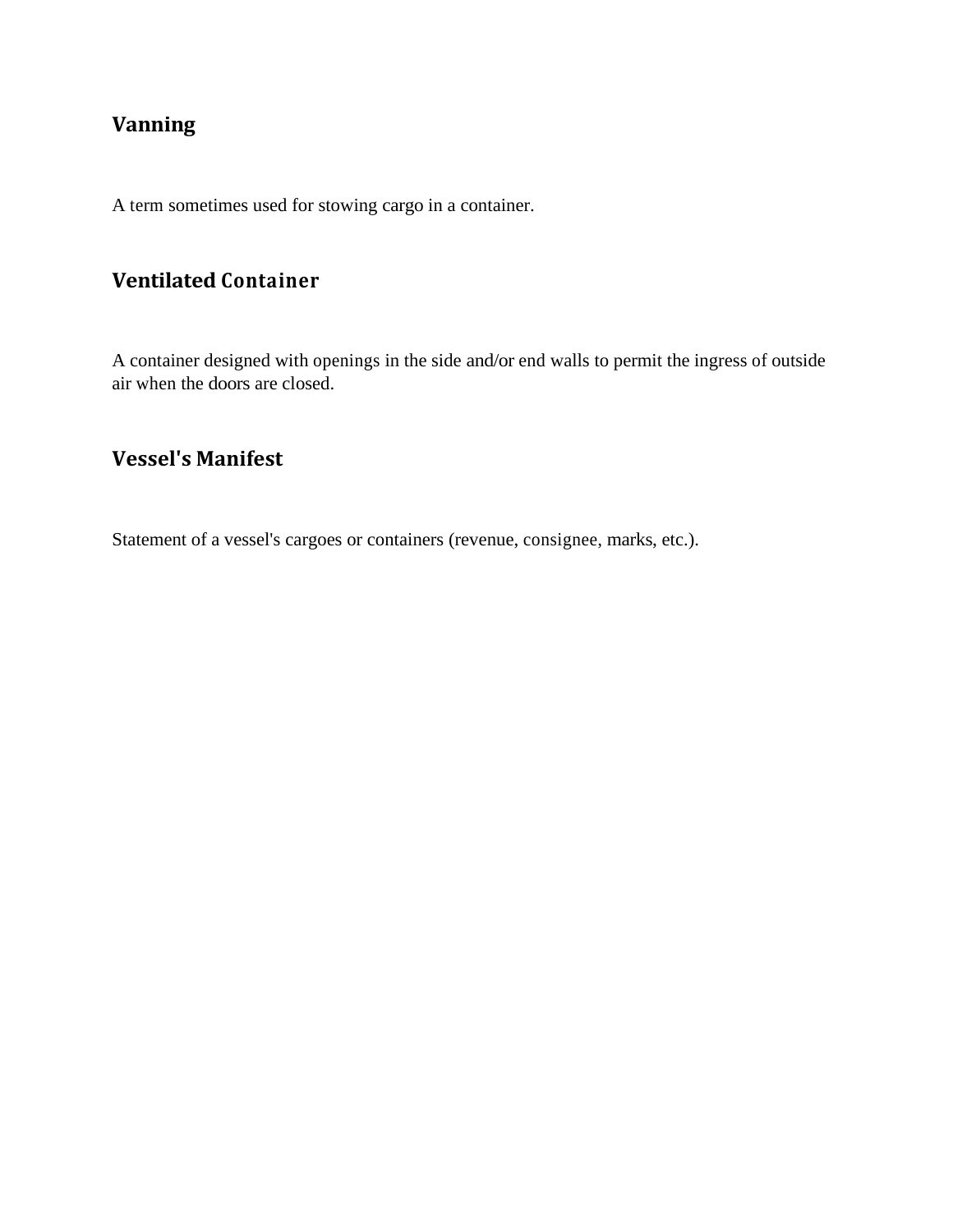#### **Voyage Charter**

A charter party hiring a vessel for a particular voyage in which the shipowner provides the vessel, bunkers and crew whilst the charterer supplies the cargoes.

### **Voyage Direction**

The sector of a round trip voyage normally denoted by the direction of the sailing.

#### **Voyage Number**

The numeric identification of a trip undertaken by a vessel on a fixed trade lane.

### **War Risk**

Insurance coverage for loss of goods resulting from any act of war.

#### **Warehouse**

A place for the reception and storage of cargoes.

### **Waybill (WB)**

A document prepared by a transportation line at the point of a shipment; shows the point of the origin, destination, route, consignor, consignee, description of shipment and amount charged for the transportation service. A waybill is forwarded with the shipment or sent by mail to the agent at the transfer point or waybill destination. Unlike a bill of lading, a waybill is not a document of title.